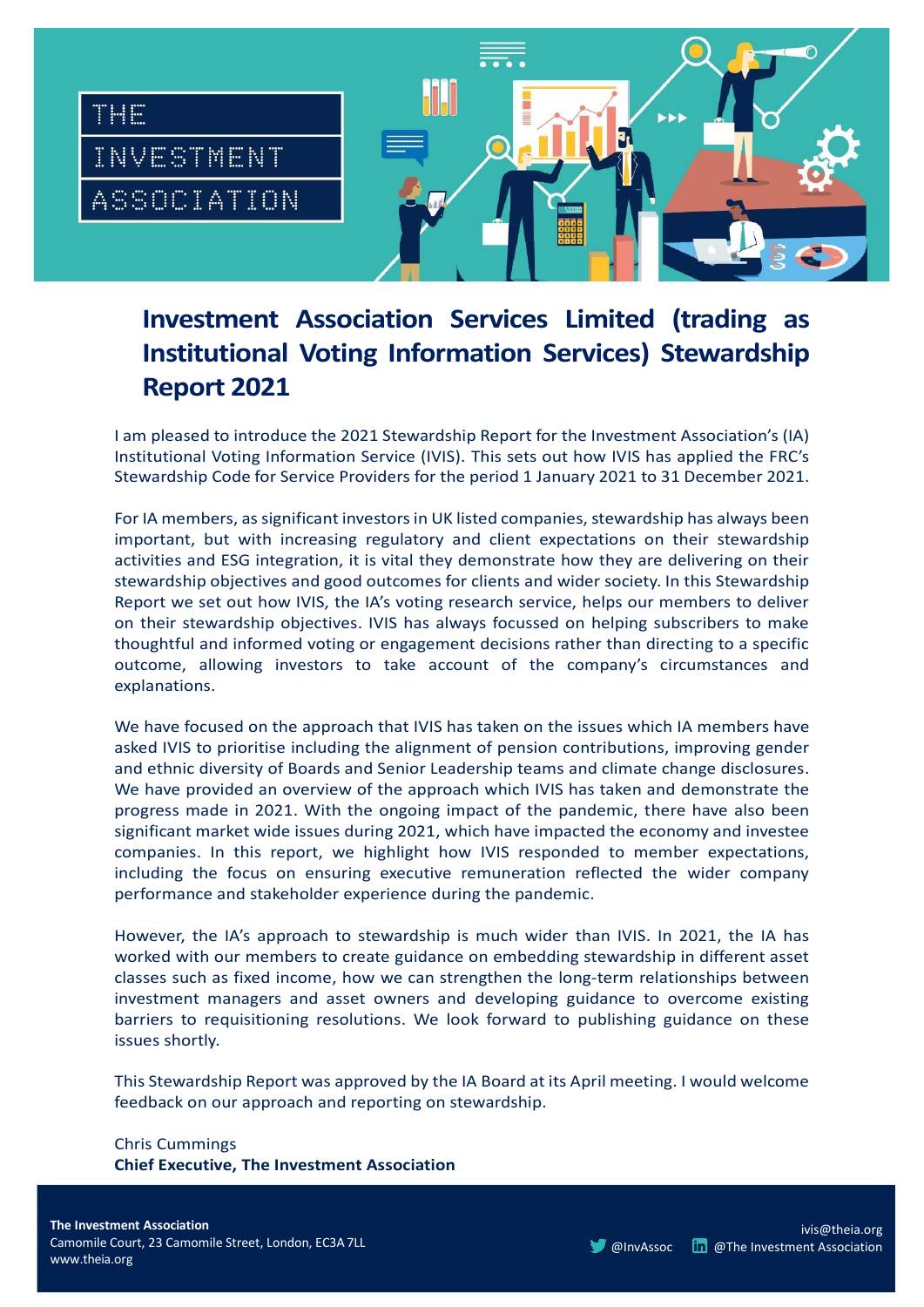

# **Principle 1 - Signatories' purpose, strategy and culture enable them to promote effective stewardship.**

## **About IVIS**

IVIS is a subscription service, which was developed in 1993 to provide corporate governance and voting research for investment managers and analyse proposals submitted at shareholder meetings. IVIS helps subscribers make an informed voting decision, it does not provide directed voting advice but highlights issues or concerns that subscribers should be aware of prior to voting. This helps to promote good stewardship, as it requires subscribers to make their own stewardship decisions on engagement and voting, taking account of their views and knowledge of individual circumstances of the company. IVIS also helps uphold the IA guidelines and Shareholder Priorities that IA members have identified as important issues for them as long-term investors in UK listed companies. IVIS is the main way that the IA assesses if UK listed companies are responding to these investor stewardship expectations.

IVIS provides subscribers with full access to all IVIS reports, alerts when an IVIS report is published, a weekly email summarising recently published reports and access to the IVIS database through the IVIS search functionality.

IVIS monitors and assesses FTSE All-Share companies and the 50 largest FTSE Fledgling companies against the UK Corporate Governance Code, the IA Guidelines as well as other industry guidelines such as the Pre-emption Group Guidelines. IVIS does not conduct analysis on any other listed or non-listed companies, asset classes or geographies.

For each company annual general meeting, IVIS prepares a report which has three distinct sections, the Proxy Report, the Corporate Governance Report (the CG Report) and the Environmental, Social & Governance Report (the ESG Report). The Proxy Report replicates the meeting agenda and concisely identifies areas of concern or other issues shareholders should be aware of prior to voting. The CG Report analyses the company's governance structure highlighting the board and committee structure, compliance with the UK Corporate Governance Code as well as other shareholder expectations on diversity, board effectiveness, succession planning, workforce engagement and audit and accounting issues such as Audit Committee and Auditor judgements. The ESG Report monitors compliance with the IA [Long Term Reporting Guidance](https://ivis.co.uk/media/12519/Long-Term-Reporting-Guidance.pdf) (which includes guidelines on human capital; productivity; capital management and ESG disclosures) and the company's approach to TCFD reporting.

IVIS does not provide voting recommendations. Instead, it highlights specific matters for subscribers to consider prior to voting through a colour coding system. Each report is colour coded (or topped), with Red indicating a breach of best practice and not conforming to our Guidelines, Amber raises awareness of particular elements of the report which require an investor judgement, and Blue indicating no areas of major concern. IVIS also uses a Green Top in cases when an issue has been resolved by the company after they have issued their Annual Report or Notice of Meeting. The issue which is driving the colour top is clearly outlined in the 'Key Issues' and 'Colour Top Synopsis' sections of the IVIS Report. IVIS also summarises the main issues in the STATUS bar of the Proxy report and, if appropriate, the conclusion. This approach means that subscribers use the reports to inform their own voting decisions and encourages thoughtful and informed engagement with companies by IVIS subscribers on the issues identified.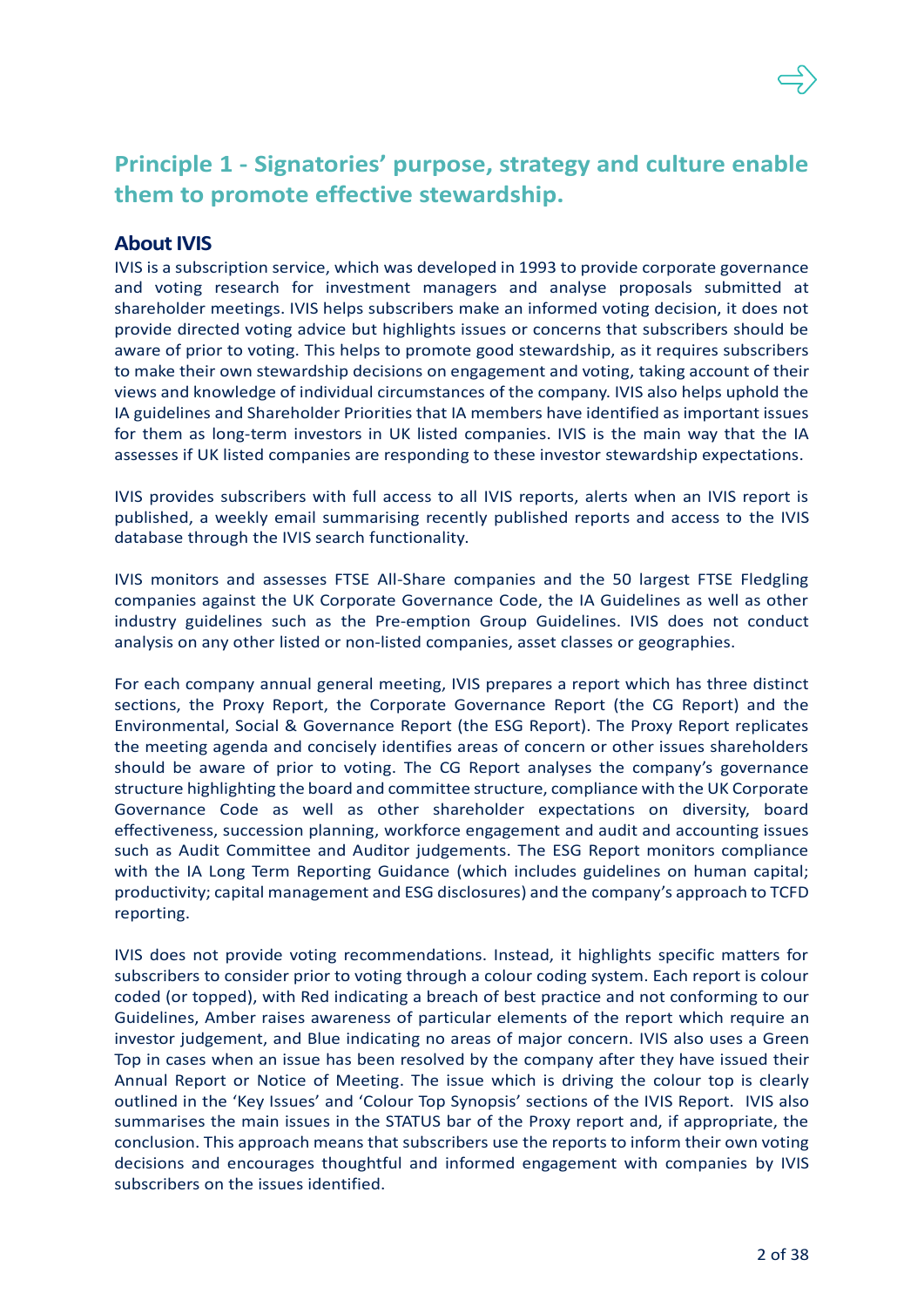In addition, as a part of the IA, IVIS receives requests from UK listed companies to engage with their Board on various governance and other ESG matters. Of the matters that IVIS is asked to engage on, the vast majority relate to executive remuneration. This process allows us to provide feedback to the companies and, if the company asks us to do so, seek feedback from IA members who are also consulted. This process allows both companies and shareholders to identify areas of potential concern early and resolve them before any final decisions are made or the final documentation is produced and published. The IVIS consultation service is not a paid for service.

## **Ownership of Investment Association Limited (trading as Institutional Voting Information Service (IVIS))**

IVIS is the trading name for the voting research services of Investment Association Services Limited, a wholly owned subsidiary of The Investment Association (the IA). Therefore, the governance, culture, and approach to stewardship of IVIS is linked to the IA approach to stewardship and its strategy to improve stewardship in the UK.

The IA is the trade association that represents UK asset managers. The IA champions UK investment management, supporting British savers, investors, and businesses. Our 270 members manage £9.4 trillion of assets and the investment management industry supports 114,000 jobs across the UK. The IA's mission is to make investment better. Better for clients, so they achieve their financial goals. Better for companies, so they get the capital they need to grow. And better for the economy, so everyone prospers.

The organisation's purpose is to ensure investment managers are in the best possible position to:

- Build people's resilience to financial adversity,
- Help people achieve their financial aspirations,
- Enable people to maintain a decent standard of living as they grow older,
- Contribute to economic growth through the efficient allocation of capital.

The money our members manage is in a wide variety of investment vehicles including authorised investment funds, pension funds and stocks and shares ISAs. The UK is the second largest investment management centre in the world, after the US and manages over a third (37%) of all assets managed in Europe. IA members own on behalf of their clients nearly 40% of UK listed companies.

The core pillars of the IA's strategy are:

- Shaping policy and regulation
- Keeping the customer front and centre
- Working for effective markets
- Building stewardship, sustainability, and responsible investment
- Developing culture, diversity, and inclusion
- Driving competitiveness through innovation and resilience
- Helping firms succeed
- Promoting reputation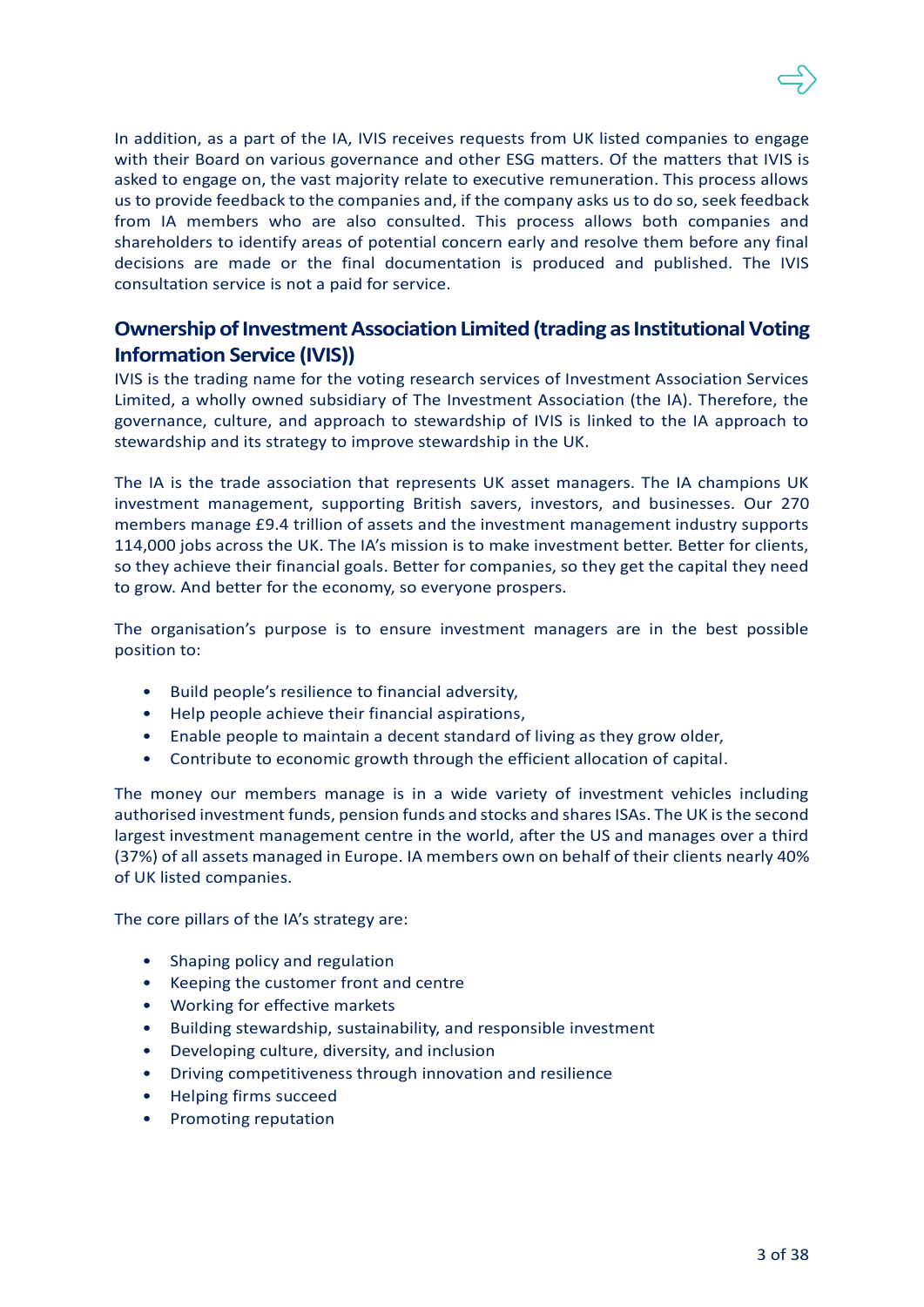

### **The IA's Values**

In early 2021, the IA developed a new set of values, which were established based on input by all employees through a series of workshops. The workshops led to the development of a values statement for the IA:

"At the IA, we are committed to serving our members, embracing new ideas and striving for excellence. We are inclusive, considerate and act with integrity in all we do"

The IA is now seeking ways to embed these values into the organisation and ensure that all employees live up to them on an ongoing basis. They are now embedded into our recruitment processes, and we have introduced a "thanks" system which allows individuals to recognise colleagues who have demonstrated these values in their work. In 2022, for the first time we included a section on values in the staff survey. Finally, our appraisal process has been adopted to incorporate an assessment of individual performance against the values – see Principle 2 for details of this.

### **Stewardship and Corporate Governance**

As noted above building stewardship and responsible investment is one of the pillars of the IA's strategy. The IA has a dedicated Stewardship and Corporate Governance team, which along with other IA teams delivers on this aim. The team has a broad remit, helping to work on a number of the IA's other strategic pillars:

- Shaping policy and regulation such as engaging with UK government and regulators on the corporate governance, audit, corporate reporting, and stewardship regime in the UK
- Developing culture, diversity, and inclusion within investee companies by promoting initiatives and actions to improve diversity of the Boards and senior leadership teams in UK listed companies and highlighting to subscribers those companies that have not met investor expectations on diversity
- Helping firms succeed through helping them make informed voting and stewardship decisions via IVIS's research
- Promoting the reputation of the industry by improving stewardship outcomes in the UK.

The Director of Stewardship and Corporate Governance is a member of the IA Executive Committee and responsible to the IA Board for delivering on the IA work on stewardship. The IA see our role in stewardship as using the aggregate voice of our members to help deliver better run companies for members to invest in, by focusing on material risks to the long-term value of the company.

The Stewardship and Corporate Governance team is accountable to the IA's Stewardship Committee. The Committee's 3-year strategy focuses on the following areas:

- **Regulatory Environment for Stewardship and Corporate Governance**: To promote a coherent regulatory environment for stewardship and corporate governance that supports sustainable value creation in investee companies and drives alignment of expectations across the investment chain.
- **Improving Stewardship Practices**: To promote and facilitate the highest standards of stewardship practice by supporting member firms to integrate stewardship and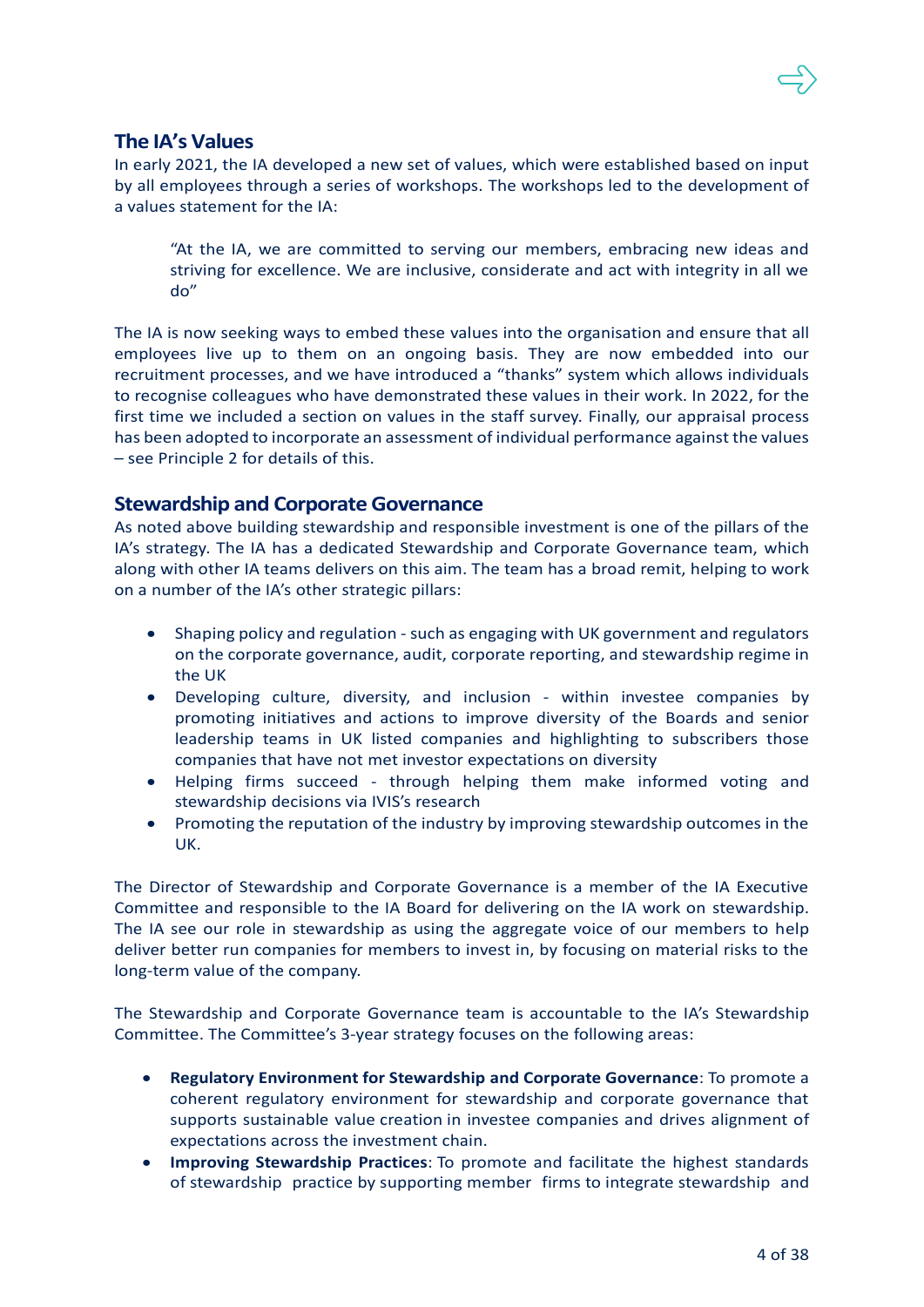ESG considerations in the investment process, to meet emerging regulatory requirements and to engage effectively with client demand.

- **Creating a Sustainable Economic Recovery**: To help create a sustainable economic recovery which prioritises long-term value creation for clients alongside benefits for the economy, society, and the environment. To demonstrate the impact that investors can have through their role as stewards and the important role of stakeholder voice in a sustainable recovery.
- **Corporate Reporting and Audit**: To promote coherent reporting standards and practices that support sustainable value in investee companies and assist members to make informed investment decisions and meet their reporting requirements. To promote high quality, user-driven, audits.

IVIS contributes to the delivery of this strategy, particularly improving stewardship practices by helping members to integrate stewardship into their investment processes. This is achieved through IVIS highlighting material issues through the IVIS reports, upholding member guidelines on a sustainable economic recovery and promoting better reporting by UK listed companies.

### **IVIS purpose and culture**

Since IVIS' inception, the guiding purpose has been to aid subscribers in making informed voting and engagement decisions. The IA and IVIS are not shareholders in the companies analysed so do not believe that it is our role to provide directed voting advice. Instead, IVIS seeks to uphold IA guidelines and highlight the issues or concerns which IVIS believe subscribers should consider prior to voting. IVIS reports and the IA guidance are regularly reviewed by the Stewardship Committee to ensure that they are meeting member needs and providing high quality, independent research.

IVIS promotes a culture of dialogue rather than confrontation. IVIS does not provide voting recommendations. The reports seek to give members sufficient information - including the company explanations - so that subscribers can make an informed voting decision. Members can also identify those companies meeting shareholder expectations. IVIS aims to be market led, ensuring that it is highlighting the issues which our subscribers and IA members consider important to long-term value creation. While IVIS reports are based on publicly available documents, IVIS will contact companies when there is a need for clarification or further information. Company explanations are included in the reports to ensure they are fair and balanced, and members have all relevant information before voting.

Thanks to this approach, we believe the companies are willing to engage with us and have a genuine dialogue aimed at improving their approach to best practice and addressing shareholder concerns. For example, if a company does not meet all the provisions of the UK Corporate Governance Code and has decided to explain against a provision, IVIS will provide a summary of the company's explanation. This means that shareholders can understand the approach taken by the company and reasons for it. This in turn promotes effective stewardship. It also helps to support and promote the comply and explain approach to corporate governance in the UK.

The culture of dialogue is also applied internally. The IVIS team, being relatively small, can have regular discussions on corporate governance matters and keep up to date with relevant developments. When publishing the IVIS report, the colour top decision is normally discussed between the analyst and the Head of IVIS and in some more complex cases, or when there is no consensus, with the Director of Stewardship and Corporate Governance or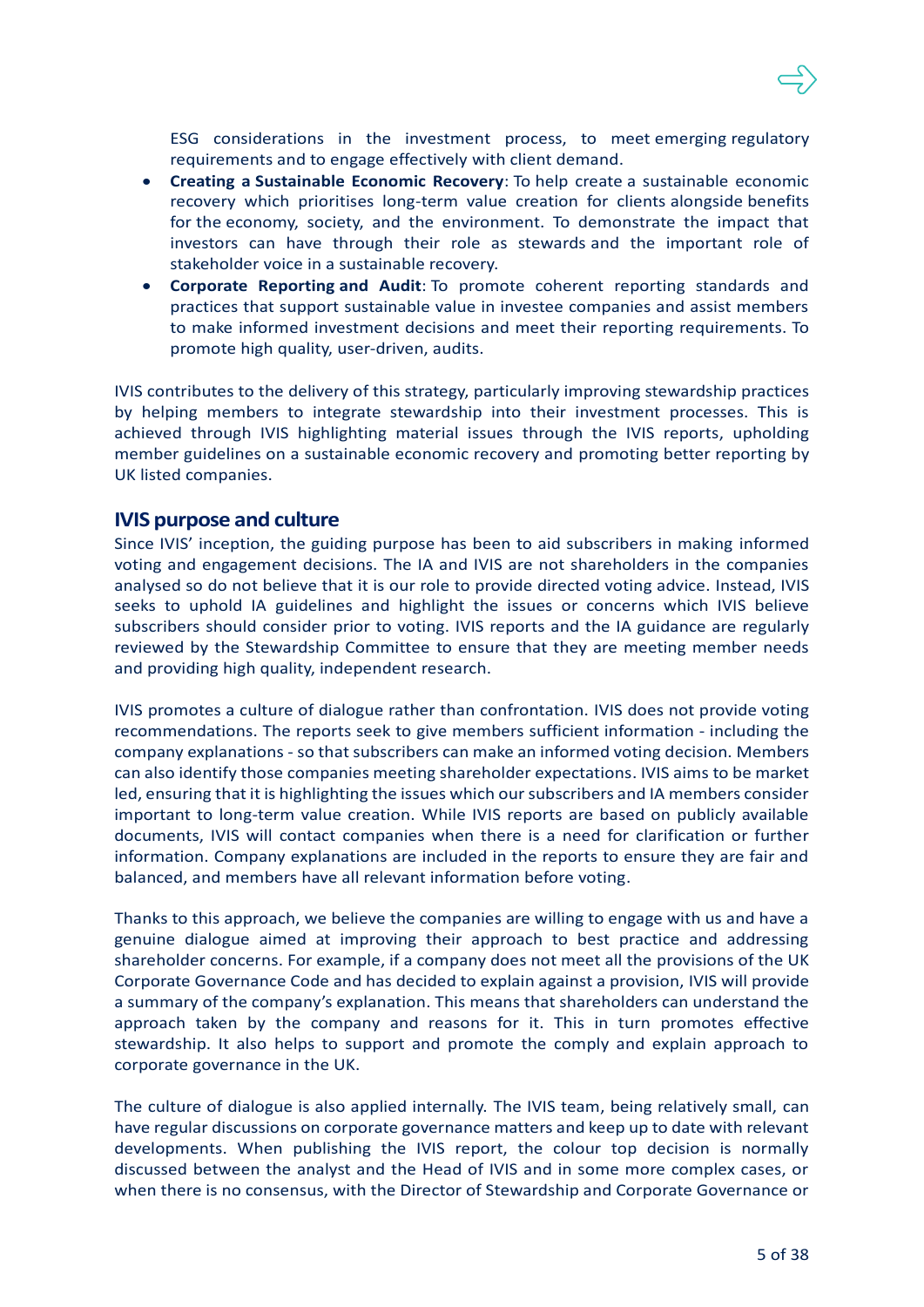the entire team (usually only in unprecedented cases). On rare occasions, when the team is unable to arrive at a consistent view, IVIS may seek further clarification from the company or reach out to our members to get the investor view on the specific matter. The culture of dialogue has been a feature of IVIS from its formation and is linked to the values of inclusivity and consideration. The views of team members, irrespective of the level of experience are valued and questions raised are answered. Team members are welcomed and encouraged to share their opinion or challenge the Head of IVIS' judgement if they disagree with it. All analysts regularly challenge the Head of IVIS or the Director of Stewardship and Corporate Governance, on a wide range of matters such as the colour top assessment on remuneration issues, the assessment of disclosures surrounding diversity, succession planning, audit or TCFD disclosures. We regularly discuss specific remuneration or other company specific issues at our weekly team meeting to ensure that everyone can provide their perspective on the way that IVIS implements the colour top approach.

As noted under Principle 2, we have a range of experience in the IVIS team and part of the team culture is to share knowledge and experiences within the team. New joiners are encouraged to learn and develop through contact and knowledge transfer with their more experienced colleagues. The sharing of knowledge and a learning culture helps the junior member to increase their understanding, but also benefits the more experienced analysts solidify their knowledge, forcing them to consider how best to explain complex issues such as remuneration structures to colleagues. This approach, which has been applied for several years, is compatible with the IA value of striving for excellence.

### **IVIS culture under COVID**

2021 marked the gradual lifting of COVID restrictions. The year can be divided in two parts:

- working under lockdown including the work from home restrictions; and
- following the July lifting of the COVID restrictions.

The first part of the year, which includes the busy AGM Season, required the IVIS team to continue to manage the working from home environment. The system implemented in 2020 was therefore continued for 2021 with management of the team focussing on methods for the team to stay connected with each other and facilitating team discussions. Therefore, the communication methods outlined in the last IVIS Stewardship Report were maintained with the main communication occurring via MS Teams. The team would communicate either by messaging each other or having video calls to ask questions and stay connected with other team members.

Following the easing of restrictions in July 2021, the IA focussed on implementing a hybrid working system, where staff were expected to adopt a 50:50 model, so over the course of a month, employees would spend at least 50% of the time in the office. This was introduced on a gradual basis with staff being encouraged to work from the office 20% of the month in September, increasing to 40% in October and 50% in November. The return to office requirements were paused in December with the onset of the Omicron variant. This approach aimed at making the transition easier after a long period of COVID related restrictions and took into consideration those who might have felt uneasy about the return to the office. Regular team meetings and one-to-one discussions were also held to gather team member sentiment and input on the return to office and hybrid working implementation. Several incentives have been introduced to encourage the return to office, such as lunches, social gatherings, and wellbeing events. This gave the IVIS team an opportunity to see each other face to face again and the team implemented a spreadsheet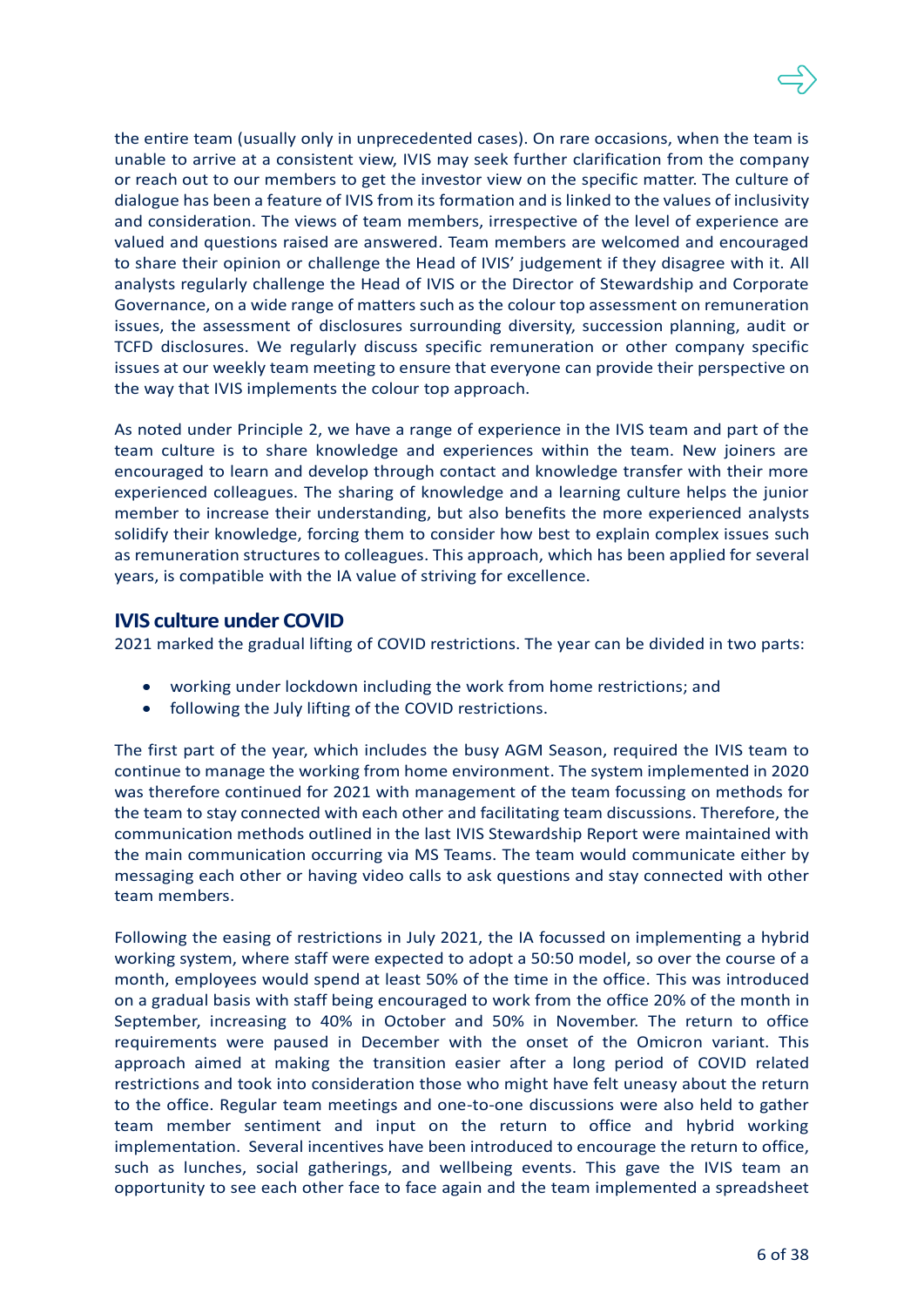

to log intended attendance in the office, to help coordinate the team returning to the office together. Given the flexible working arrangements and the fact that one team member works remotely 100% of their time, we were not able to have the full team in the office, but regularly there were 50-60% of the team present. This has helped to bring back the office team dynamics, and, due to better hybrid technology, further improved the communication with team members working remotely.

The IA continued with the support to employees ensuring that employees are spending time away from their screens and looking after their mental health and wellbeing. These included increased communication with regular town halls, wellbeing weeks and all staff events so employees can stay connected with the organisation and colleagues.

Throughout the year, the IA has run several staff surveys to monitor the overall wellbeing of its employees. The questions included topics such as the level of support when working from home, attitudes regarding returning to office, or the general wellbeing. The feedback from these questionnaires, as well as from other staff engagements, informed the IA's actions aimed at encouraging employees to return to office and to improve levels of wellbeing and satisfaction.

### **IVIS' role in upholding IA guidance**

The IA has a range of guidance or expectations of UK listed companies. These represent the aggregate views of IA members on issues which will impact on the long-term value of investee companies and which if managed appropriately by companies will have a positive impact on society, the environment and wider economy. The IA has a range of guidance, such as:

- [Principles of Remuneration](https://www.ivis.co.uk/media/13894/principles-of-remuneration-2022.pdf) expectations on the structure and outcomes of executive remuneration.
- [Shareholder](https://www.ivis.co.uk/media/13898/ia-shareholder-priorities-and-ivis-approach-for-2022.pdf) Priorities For the last 3 years, the IA has produced Shareholder Priorities which set out member expectations on four issues which IA members consider have a direct link to long term value. These are climate change, audit quality, diversity, and stakeholder voice.
- [Share Capital Management Guidelines](https://ivis.co.uk/media/12250/Share-Capital-Management-Guidelines-July-2016.pdf) focussing on the share capital authorities that companies regularly submit for shareholder approval.
- [Long Term Reporting Guidance](https://ivis.co.uk/media/12519/Long-Term-Reporting-Guidance.pdf) expectations on narrative reporting on a range of issues from productivity, capital management, human capital, and material ESG risks.
- Other [guidance](https://ivis.co.uk/guidelines/) on issues including audit tendering, viability statements, virtual-only AGMs and quarterly reporting.

These guidelines and priorities are set by the IA in conjunction with two IA Committees: The Stewardship Committee and the Remuneration and Share Schemes Committee. These Committees are populated with individuals from a range of IA member firms, of differing size, business model and ownership models. The individuals are usually senior stewardship and corporate governance professionals but can also include portfolio managers or analysts. Once these guidelines are approved by the IA committees, the Stewardship and Governance Team including the IVIS team develop the approach which IVIS will take on these issues. These IVIS approaches are then discussed and approved by the relevant Committees. The updated guidelines are published on both IVIS', and the IA website. They are sent to company secretaries of FTSE 350 companies explaining the main changes and any relevant areas of concern or focus. We also communicate these guidelines to advisors such as remuneration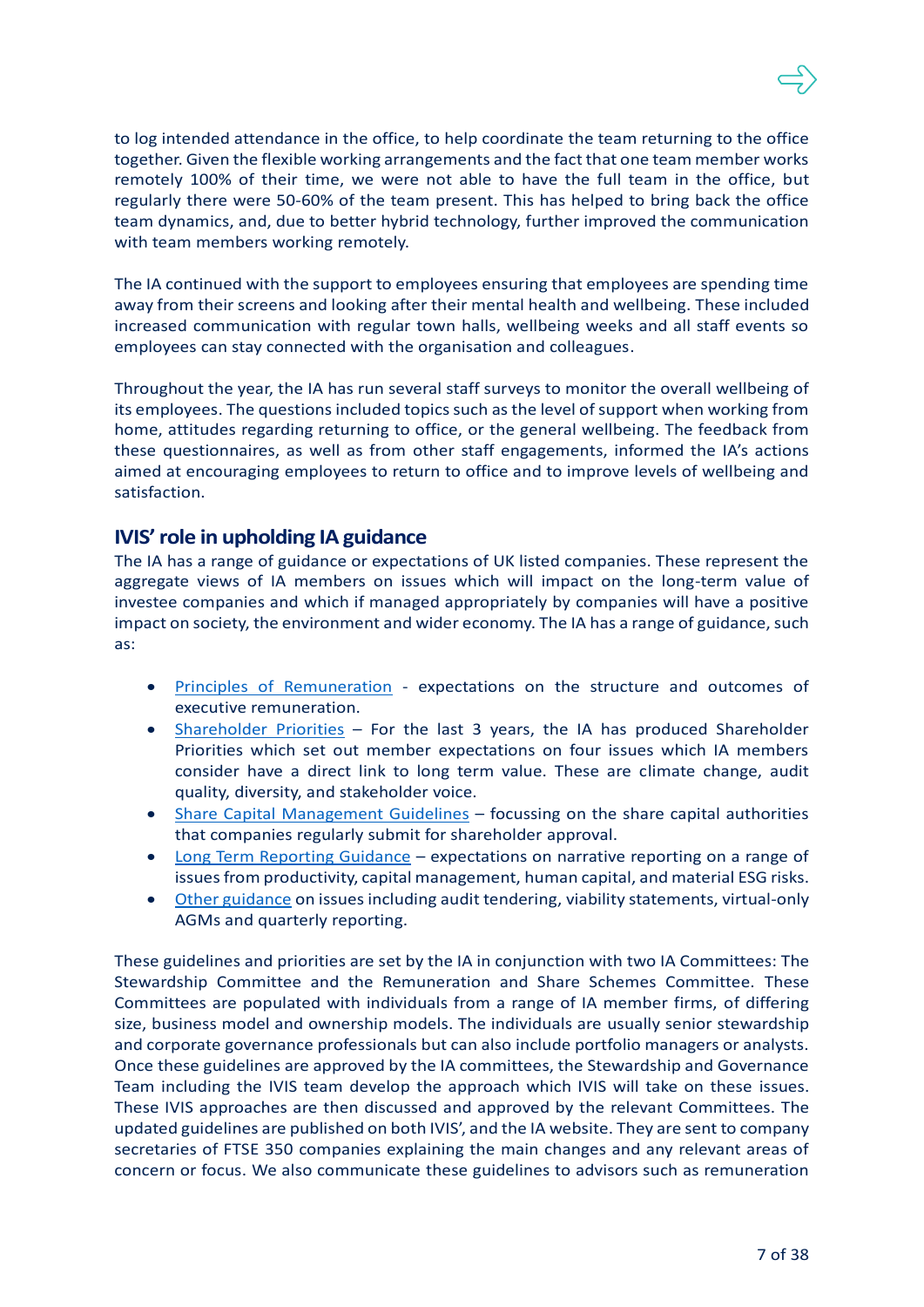

consultants, lawyers, other corporate governance or proxy solicitation companies and Regulators and Government departments.

The way that IVIS is used to help deliver IA member's and IVIS client's stewardship priorities has been most acutely demonstrated in the last couple of years, when the Stewardship Committee asked to focus on several specific issues. The Committee identified issues which were of particular importance to shareholders and long-term value creation and utilised IVIS to assist in achieving the desired stewardship outcomes. These issues would also allow shareholders to demonstrate that they could change company behaviours through their stewardship activities The following case studies demonstrate the contribution of IVIS to effective stewardship by investors: executive pensions, diversity, and stakeholder experience through the pandemic. The Stewardship Committee considered these issues as being impactful on long term value for listed companies and identified significant appetite for change across the IA membership. Importantly, there was significant member support for the use of a colour top approach to those companies not responding to expectations.

These case studies demonstrate the long-term approach which the IA and IVIS take towards these issues and that IVIS' approach and expectations evolve over time, initially signalling to companies the changes that IVIS and IA members want to see from listed companies, which then evolve into colour top approaches. The expectations on listed companies and severity of the colour top increase over time, which gives companies time to respond, but still allows IVIS to highlight those companies that are not responding to member expectations.

### **Case Study – Alignment of pension contributions**

Following the publication of the UK Corporate Governance Code in 2018, which stated that, "The pension contribution rates for executive directors, or payments in lieu, should be aligned with those available to the workforce", IA members felt it was important to ensure that this provision of the new Code was appropriately and swiftly implemented by UK listed companies. IA members believed alignment of pension contributions is an important point of fairness but also helps to strengthen employee relations. In November 2018, the IA updated the Principles of Remuneration to state:

"The UK Corporate Governance Code states that pension contribution rates should be aligned with those available to the workforce. IA members consider this to be the rate which is given to the majority of the company's workforce. Investors expect new executive directors or any director changing role to be appointed on this level of pension contribution. The contribution rates for incumbent executive directors should be reduced over time to the contribution rate available to the majority of the workforce, members expect this to be achieved as soon as possible. Shareholders do not expect that compensation will be awarded for this change."

This was followed up in February 2019, when the IA outlined that IVIS would red top any company with a new remuneration policy that did not explicitly state that any new executive director appointed would have their pension contribution set in line with the majority of the workforce. In addition, we stated that IVIS would red top the remuneration report when a new executive director was appointed with a pension contribution that was above the level of the majority of the workforce. For existing executive directors receiving a pension contribution of 25% of salary or more, IVIS applied an amber top.

In 2020, the IA requested companies to outline a credible action plan to reduce the incumbent directors' pensions to the workforce level by the end of 2022 and IVIS red topped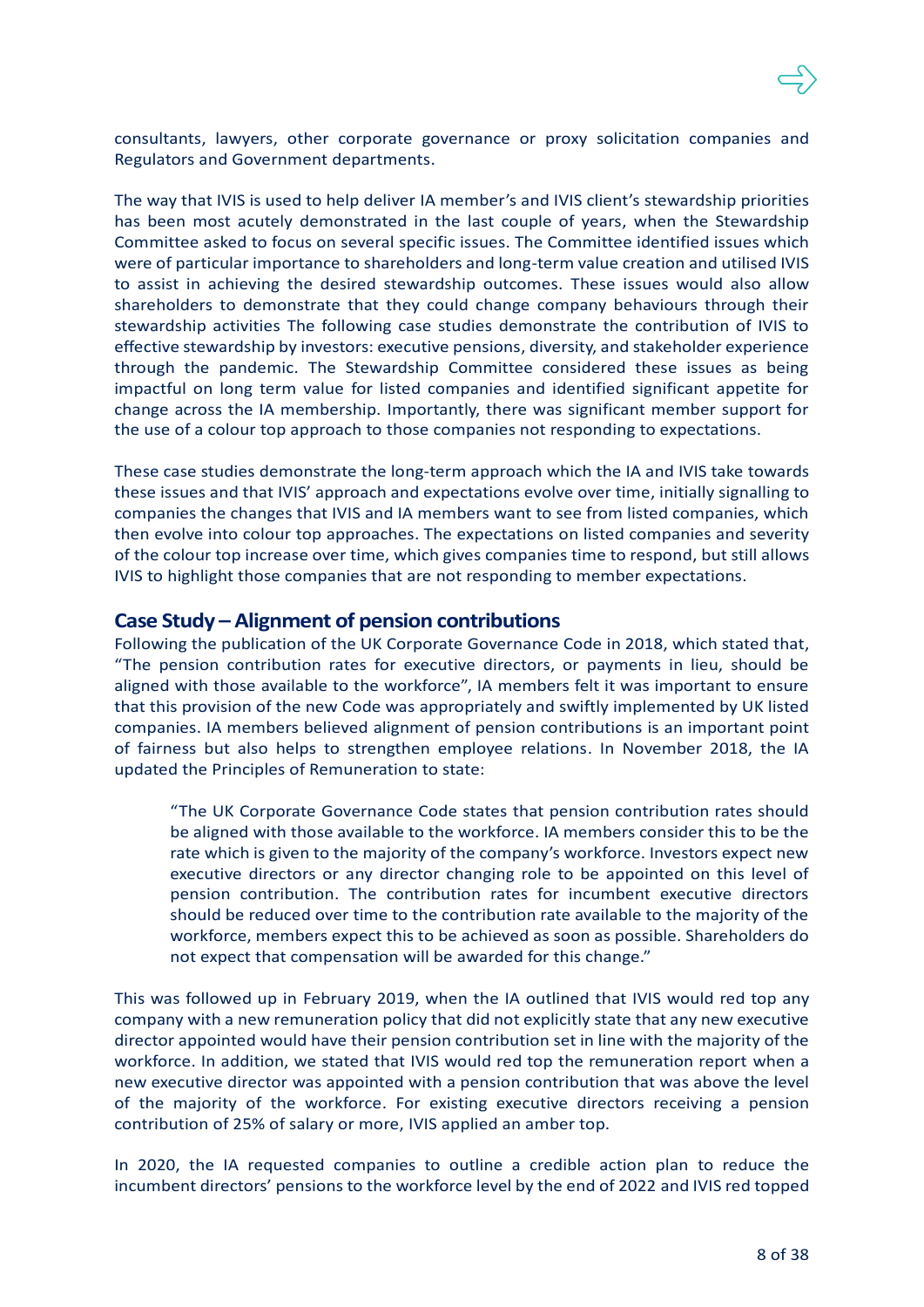any company where the committee had not disclosed such a plan and executive directors received a pension contribution of 25% of salary or more. In 2021, this threshold was reduced to pension contributions of 15% of salary or more and in 2022, IVIS will red top any company where executive pension contributions are not aligned to the majority of the workforce rate or there is no credible action plan to align pension contributions for incumbent directors by the end of 2022.

Since 2019, there has been significant progress. In 2019, twenty FTSE 100 companies committed that any new Director would be given a pension contribution in line with the majority of the workforce, in 2021, 97% of FTSE 100 companies analysed have aligned the pension contributions of all new directors.

With regards to incumbent directors, in 2019, only ten FTSE 100 companies reduced their pension contributions or committed to align them with the majority of the workforce by the end of 2022, in 2021, that had increased such that 57% of FTSE 100 companies had their pension contributions for incumbent directors aligned with the workforce level and 34% had credible action plans to align them by the end of 2022. Only 9% of companies did not have a credible action plan to align by end of 2022. With many of those companies committed to alignment in later years. During 2021, IVIS red topped six companies in the FTSE 100 for the lack of alignment of pension contributions. This shows that the continued focus, together with the stricter IVIS approach sends a powerful signal to companies on what investors want to achieve.

### **Case Study -Gender Diversity**

Investors view diversity as a core and critical business issue that boards and leadership teams must address to secure their long-term success. Diversity is a key ingredient of effective governance. There is a growing body of research indicating that more diverse boards make better long-term decisions, leading to more productive and sustainable businesses.

The IA and our members have supported the Hampton Alexander Review, which was the UK government backed review to improve gender diversity in FTSE 350 companies. In April 2018, the IA wrote with the Hampton Alexander Review to thirty-five FTSE 350 companies with low female representation at leadership levels, calling for change. In 2019, the IA and Hampton Alexander Review wrote again to sixty-nine FTSE 350 companies, outlining concerns about the lack of gender diversity on their board. The letter, which was sent to companies who had no women or just one woman on their board, asked companies to outline what action they were taking to make progress and ensure they met the Hampton-Alexander targets of 33% of women on their board and leadership team by 2020. These letters were coupled with a new IVIS approach to highlighting the lack of gender diversity on Boards. From 2019, IVIS Red topped any FTSE 350 company if there were none or only one woman on the board (except for instances where the 33% Hampton Alexander target had been met), IVIS Amber topped FTSE 350 companies where there was more than one woman, but less than 25% of the board were women and Amber topped FTSE Small Cap companies where less than 25% of the board were women. In the following years, IVIS gradually increased the severity of our approach, with 2021 resulting in the following approach:

- FTSE 350 companies with female representation of 30% or less on their Board received a Red Top on the Corporate Governance Report
- FTSE 350 companies with female representation of 25% or less in their Executive Committee and its direct reports received a Red Top on the Corporate Governance Report.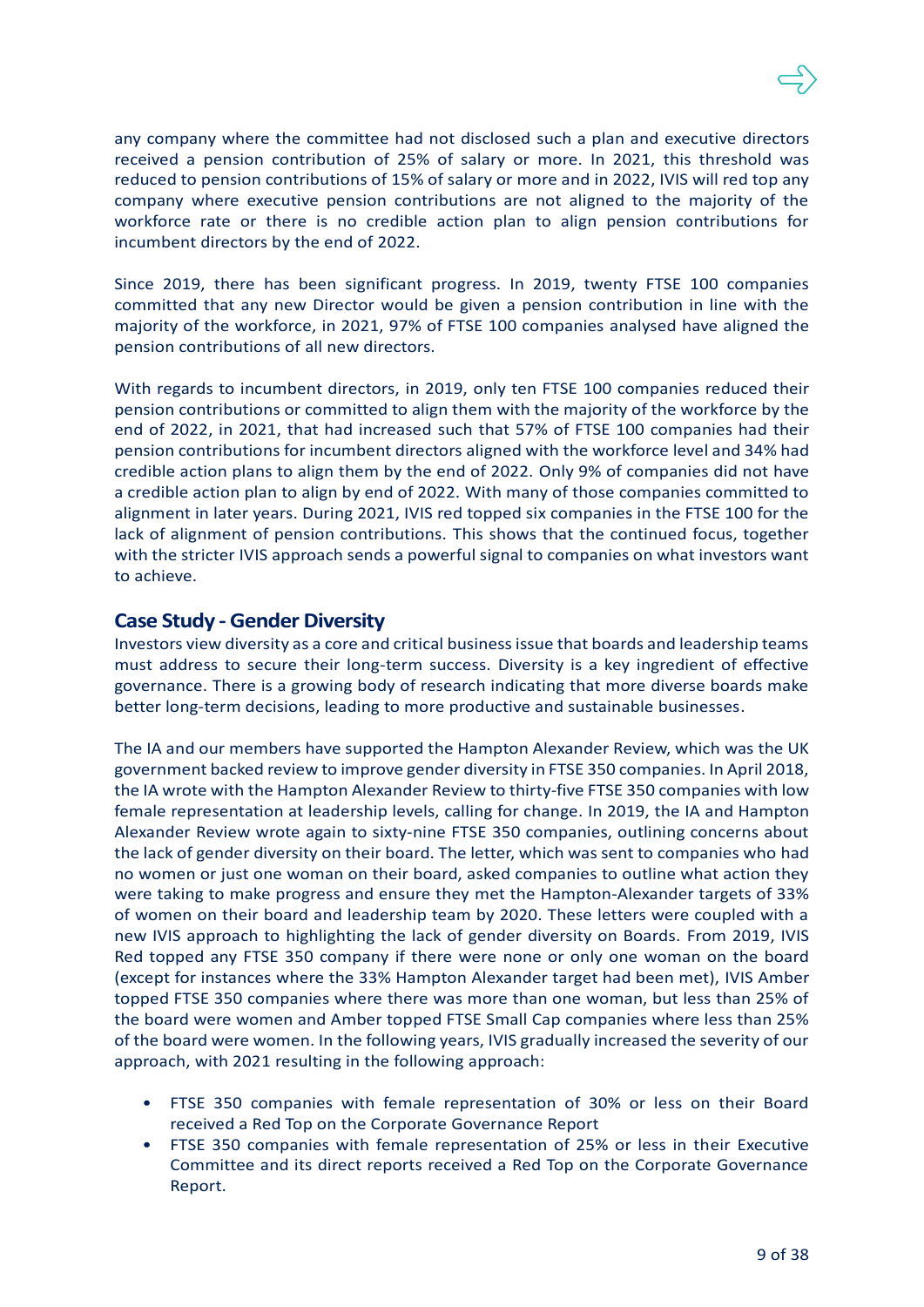• For FTSE Small Cap companies, the same thresholds applied but an Amber top was issued.

In 2021, IVIS red topped 106 FTSE 350 companies for either their board or senior leadership diversity, of those 81 were red topped for board diversity and 48 for senior leadership diversity. Which means that 23 companies received a red top for both Board and Senior leadership diversity. In the FTSE Small Cap and Fledgling, IVIS amber topped 150 companies for the same reasons. As published by FTSE Women Leaders (the successor of the Hampton-Alexander Review), women's board representation increased in 2021 across the FTSE 100 to 39.1%, FTSE 250 to 36.8%, and FTSE 350 to 37.6%. Representation of women in senior leadership has risen to 32.5% from 30.6% last year for FTSE 100 companies and to 30.7% from 28.5% last year for FTSE 250. For comparison, in June 2017, the representation of women in senior leadership in FTSE 350 was 24.5%. The IVIS approach has helped members to identify the companies where engagement or voting against the Chair might be required if insufficient progress has been made to improve diversity and is part of a set of tools at their disposal to help influence change.

To ensure companies continue to focus on diversity, FTSE Women Leaders Review report has set out new recommendations, including:

- the voluntary target for FTSE 350 Boards and for leadership teams is increased to a minimum of 40% women's representation by the end of 2025
- FTSE 350 companies to have at least one woman in the Chair, Senior Independent Director role on the Board and/or one woman in the Chief Executive Officer or Finance Director role by the end of 2025
- extending the scope of the FTSE Women Leaders Review beyond FTSE 350 companies to include the largest 50 private companies in the UK by sales

In 2022, the IA supported these targets and the FCA consultation to introduce a comply explain target into the Listing Rules and require consistent disclosures on diversity from all listed companies. IVIS will take the following approach during the 2022 AGM season:

- Red top FTSE 350 companies where women represent:
	- o 33.0% or less of the Board
	- o 28.0% or less of the Executive Committee and their direct reports
- Red top FTSE Small Cap companies where women represent:
	- o 25.0% or less of the Board.
	- o 25.0% or less of the Executive Committee

Given the lack of progress in the FTSE Small Cap and the FCA requirements for all listed companies to meet the comply or explain target of 40% of the board being female, we have introduced a red top for FTSE Small Cap Companies to encourage progress in a segment of the market which previously has not been subject to such targets. It is a reflection that IA members wish to see progress from these companies.

## **Case Study - Ethnic Diversity**

Since the launch of the Parker Review, IA members have endorsed the call for the improved ethnic diversity on the Boards of investee companies. While they understood the challenges that collecting data on the ethnicity of their directors could pose, they called for improved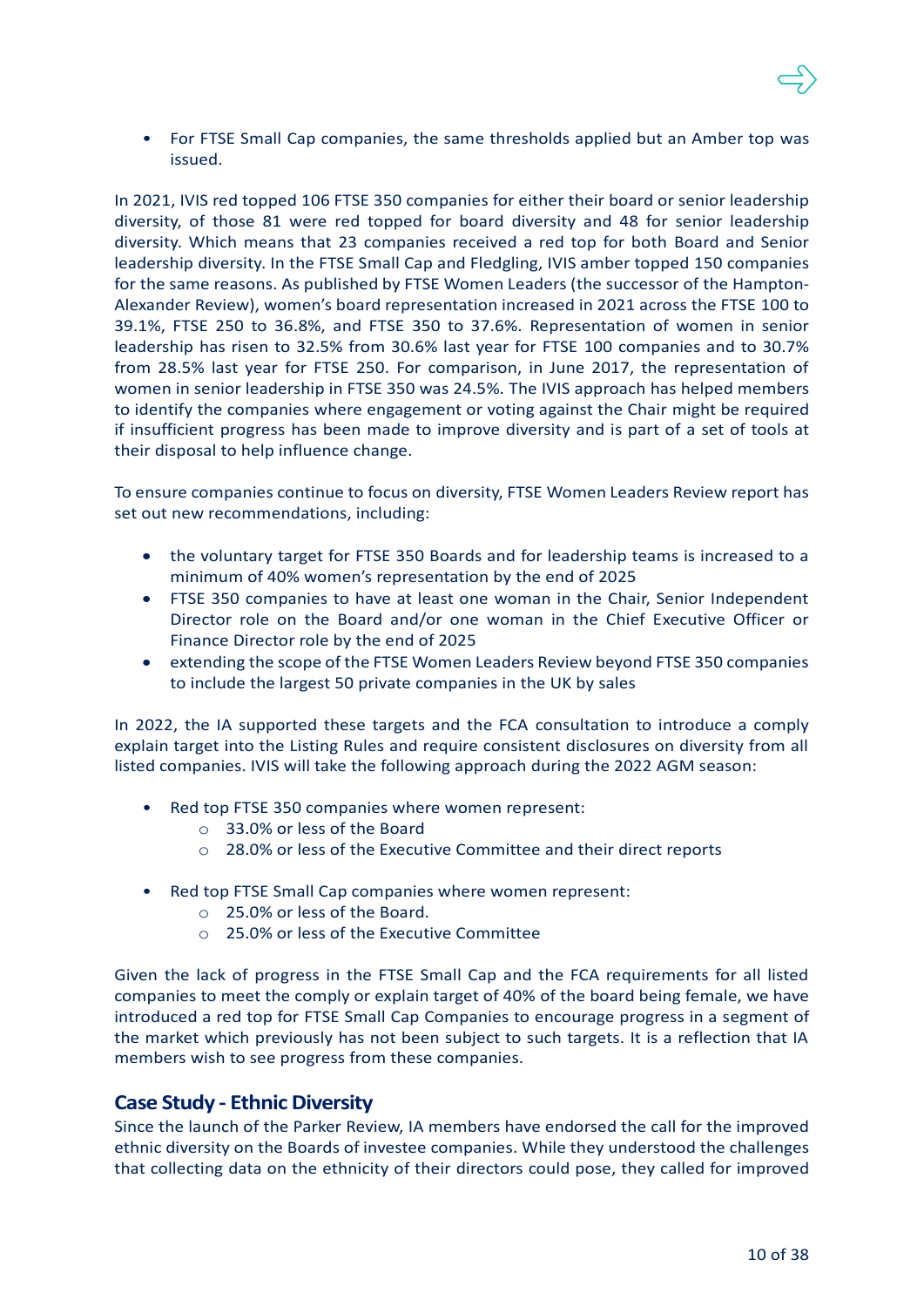

disclosure that would allow them to understand how companies were progressing towards meeting the Parker Review target.

In 2020, IVIS was asked by the IA members to include a question in its reports, whether there was a disclosure of the percentage of the Board coming from an ethnic minority background. Following the 2020 AGM season, the conclusion was that little progress was made. 11 companies had appointed directors from an ethnic minority background since the start of the Parker Review, while 37% of FTSE 100 companies did not have any ethnic minority representation on their boards. Generally, companies did not provide disclosures regarding the Board's ethnic diversity, with only 27% of the FTSE 100 companies providing such a disclosure.

Members emphasised the need for significant progress and called for companies to take urgent action to improve the ethnic diversity of their boards. As the lack of information on the ethnic diversity of boards prevented investors from holding companies to account on their progress. Investors wanted companies to communicate credible action plans to reach the Parker Review target.

Therefore, for 2021, IVIS was asked by its members to apply a stricter approach and to Amber top any FTSE 350 company that did not disclose either the ethnic diversity of their board or a credible action plan to achieve the Parker Review target. In 2021, IVIS Amber topped seven FTSE 100 companies and 63 FTSE 250 companies for not disclosing either the ethnic diversity of their board or a credible action plan to achieve the Parker Review target. IVIS has noted that the colour tops also resulted in an increased engagement from companies on this matter, with a number of companies providing additional disclosures following the publication of the IVIS reports. Based on the 2022 Parker Review Report, in December 2021, 89% of FTSE 100 companies had met the target (February 2020: 63% of companies had met the target) and 55% of FTSE 250 companies had met the target (February 2020: 31% of companies had met the target) for minority ethnic representation on their company boards. Another 5 FTSE 100 companies had announced appointments of directors with ethnic minority background and an additional 3 companies were at an advanced stage in the recruitment process.

For 2022, IVIS will take the following approach:

- Red top FTSE 100 companies that have not met the Parker Review target of one director from a minority ethnic group.
- Amber top FTSE 250 companies that do not disclose either the ethnic diversity of their board or a credible action plan to achieve the Parker Review targets by 2024.

These case studies are evidence of the way which IVIS is used to help drive stewardship outcomes and deliver change in company behaviours to meet IA member and IVIS subscriber stewardship objectives.

The IA or IVIS cannot claim credit for the improvements in each of these areas, but we believe that our focus on these issues and highlighting them through our priorities and IVIS reports does lead to companies responding and improving their performance on these issues. Companies respond to member expectations which are part of public debate and members reinforce the issues through their own engagement and voting.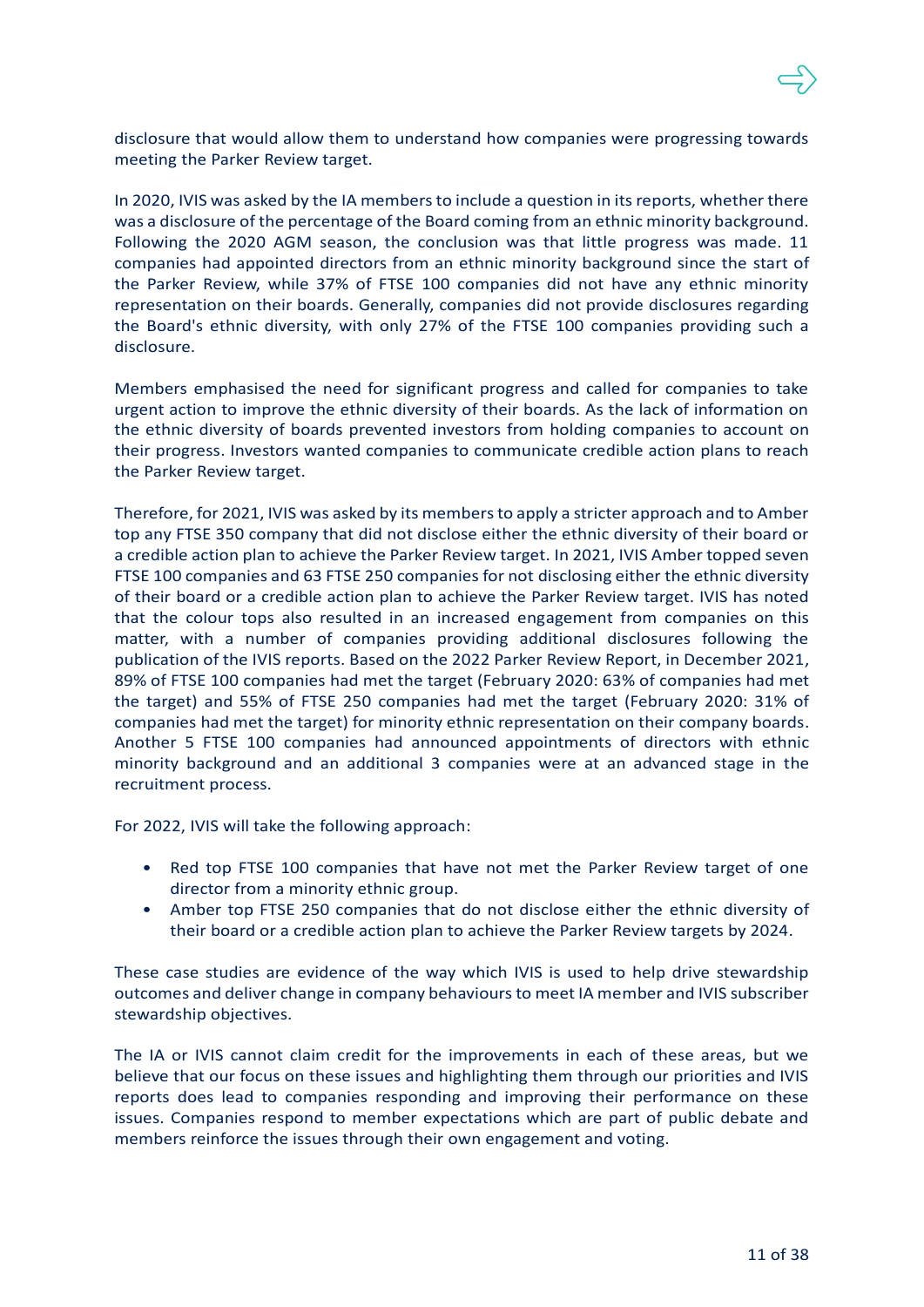### **How IVIS responds to the current market environment – COVID**

Following the outbreak of the COVID pandemic, the IA Committees discussed the approach to support companies throughout the pandemic but also to ensure the interests of shareholders, employees and other stakeholders are being considered by Boards. In April 2020, the IA issued guidance o[n Executive Remuneration During the Covid-19 Pandemic,](https://ivis.co.uk/media/13883/remuneration-and-covid-19.pdf) and at the request of members, IVIS updated the approach it took to analysing companies through the 2020 AGM season.

Following the 2020 AGM season, the COVID remuneration guidance was reviewed following member feedback and updated for [2021.](https://ivis.co.uk/media/13889/remuneration-and-covid-19-for-2021-feb-update.pdf) IVIS adapted its approach to reflect the key priorities outlined in the guidance. For 2021, IVIS included in its reports any relevant information regarding the COVID impact and company response, which affected other stakeholders. For example, IVIS highlighted companies which received government support (such as under the Coronavirus Job Retention Scheme for furloughed employees), implemented large scale redundancies, cancelled dividends, raised additional capital from shareholders or made other changes to employee pay and bonuses. These factors were relevant for our review of director remuneration to ensure the executive's experience was commensurate with the experience of other stakeholders, particularly employees.

### **Case Study – Reviewing Directors' Pay vs Stakeholder Experience**

As the COVID remuneration guidance was being developed, the members of the Remuneration and Share Schemes Committee discussed with IVIS, how it should monitor the adherence with this guidance and what colour top approach it should take. The consensus was that IVIS should highlight on a red top, where companies had paid bonuses and the company had received government support such as under the Coronavirus Job Retention Scheme and had not repaid it. Other company responses, impacting their stakeholders were also taken into consideration, such as if the company raised additional capital from shareholders, benefited from tax relief such as the business rate relief or cancelled their dividend. IVIS also focussed on any discretion exercised by the Remuneration Committee to reflect the impact of the pandemic and the COVID response on stakeholders and company performance.

During 2021, IVIS received letters from 170 companies, in responding to these we highlighted investor expectations on remuneration in the context of stakeholder experience. In addition, during 2021 we met with over 80 companies, depending on the proposals we discussed our expectations and approach. There were just over 40 of companies that engaged with IVIS specifically to discuss their proposed approach in relation to the pandemic and IVIS explicitly indicated to these companies what approach would result in a red or amber top. It also encouraged the companies to disclose in their annual reports, the rationale for any bonus payments in the context of the wider stakeholder experience.

Most companies responded to investor expectations on COVID. In 2021, IVIS red topped 21 companies in FTSE All Share and its Fledgling coverage which paid bonuses despite not repaying government support. Government statistics from September 2021 show that companies repaid £1.3 billion of furlough cash. Some UK listed companies repaid furlough money ahead of paying bonuses to their executives, to ensure they met their shareholder's expectations. Given the nature of the concerted effort to encourage the companies to respond to guidance, it is difficult to assess the individual contribution of IVIS, however, the number of engagements on these issues suggests that IVIS feedback is valued by the issuers and did help to drive behaviours of companies.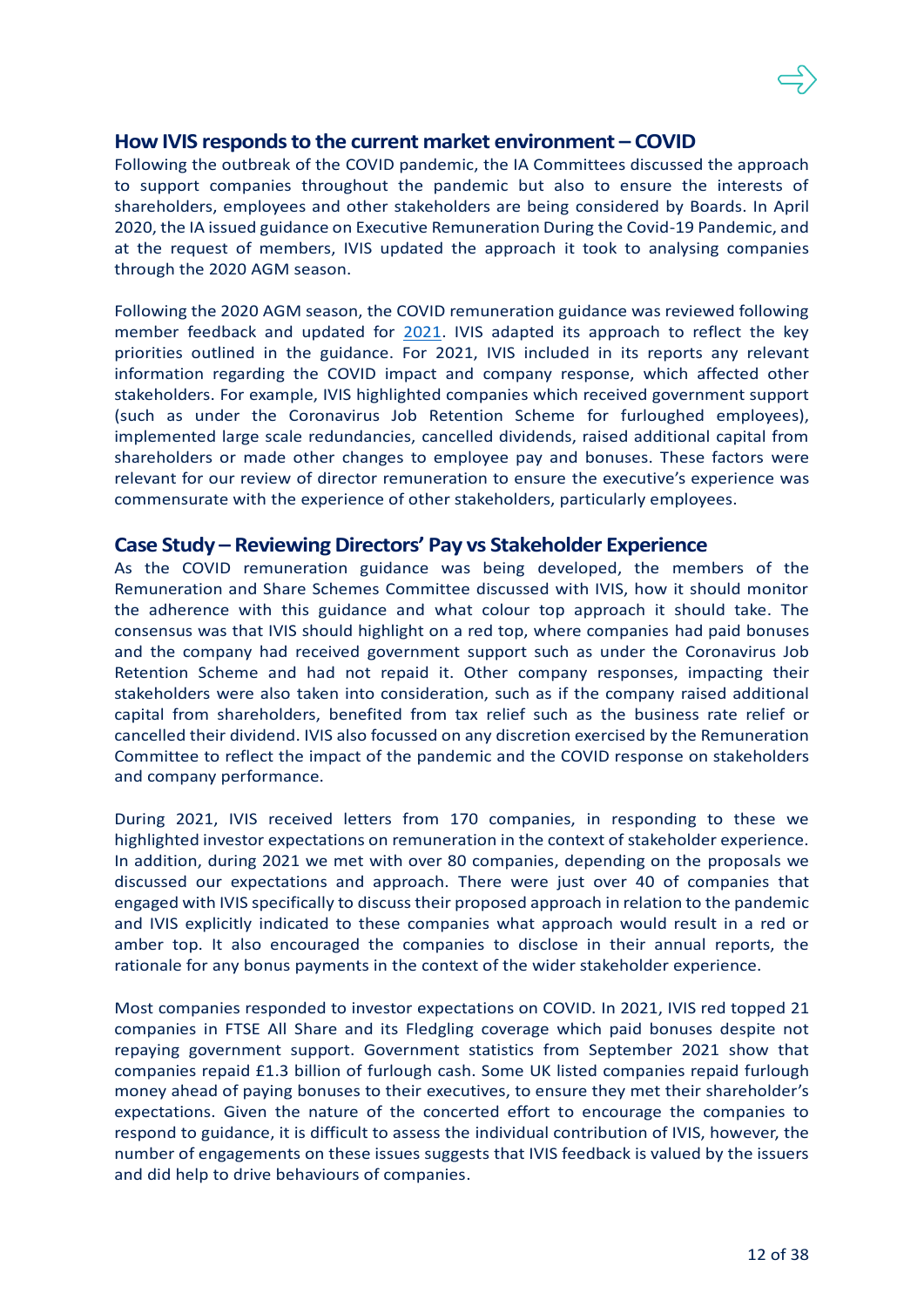The COVID guidance remains relevant for the 2022 AGM season, with the expectations that companies that had taken government support during 2021 would not pay bonuses in 2022. IVIS continued to reiterate member expectations in our [letter to Remuneration Committee](https://ivis.co.uk/media/13895/remuneration-committee-chair-letter-final.pdf)  [chairs](https://ivis.co.uk/media/13895/remuneration-committee-chair-letter-final.pdf) in November 2021 and our individual engagements with companies.

### **IVIS reflecting member views and evolving positions**

IVIS team members regularly attend meetings of the Stewardship and Remuneration and Share Schemes Committees where they can contribute to the discussions and gain understanding of member views and policies. After every Committee meeting a team meeting is held where the contents of the Committee discussions and feedback from members are shared with the team members who did not attend.

IVIS' participation in the Committee meetings also allows members to better understand the IVIS approach and question or challenge it. This allows IVIS to react swiftly and adjust our approach to best suit member's stewardship and voting needs and as a result to promote effective stewardship.

During the AGM season, IVIS analysts see the majority of FTSE listed companies approaches to governance, remuneration and other reporting issues. With this knowledge base they can identify trends and potential new concerns. In addition, throughout the year, trends and potential concerns are identified through the remuneration consultation process. These are then discussed with members, depending on their severity, either at the Committee meetings or on an ad-hoc basis where necessary (for example where a new area of concern is identified which is not covered by the guidelines). Depending on their significance, matters that are discussed at the Committee may inform the IVIS colour-top approach and may be reflected in the updated Guidelines.

After each AGM season IVIS and the wider IA policy team will review the findings from the AGM season. This allows IVIS to identify issues or concerns which are emerging. The IA share these findings with the Committees to get their perspectives, allowing members to identify other issues which may have been a concern to them. A decision can then be taken if the IA guidelines need to be updated or whether the approach IVIS takes to analysing companies needs to change. IVIS also provides data and observations which help to measure the effectiveness of the IA campaigns, such as alignment of executive pensions with the wider workforce, diversity, disclosure of climate risks. These then feed into policy and Guidelines reviews for the following year.

Following the 2021 AGM season, IVIS analysed companies to assess their remuneration decisions in response to the COVID pandemic. Whilst the conclusion was that most companies had adhered to the IA's COVID guidance, members agreed that the COVID guidance should be retained for 2022, as companies would be reporting on 2021 when there had still been significant COVID disruption. Members also signalled their evolving concerns regarding the following areas:

- Use of Remuneration Committee discretion
- How Remuneration Committees reflect the share price reductions when granting share awards
- Introduction and weightings of ESG metrics.

IVIS received additional guidance from the Remuneration and Share Schemes Committee regarding its approach in respect of discretion and ESG metrics. On share award grant sizes,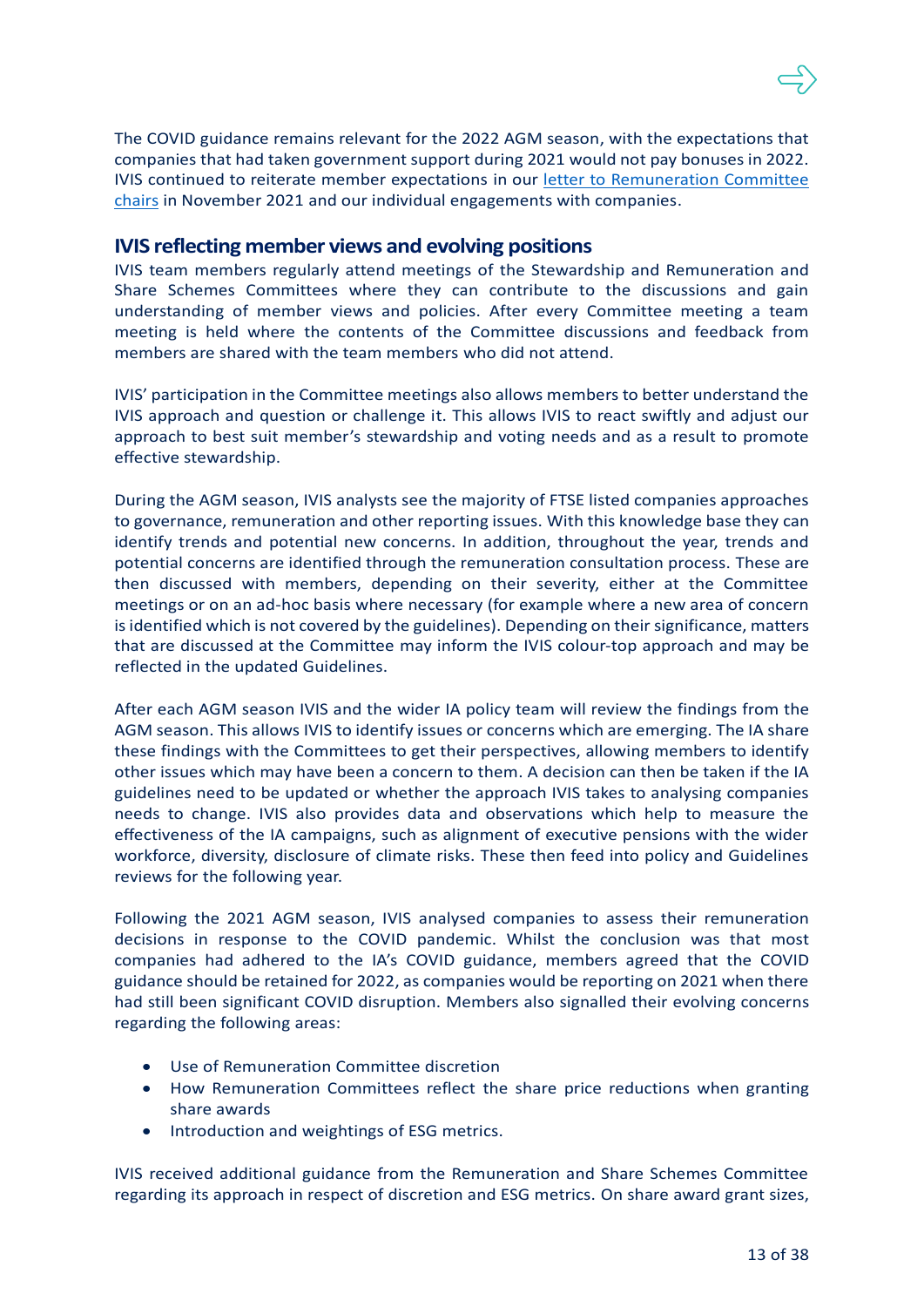the IA's Principles of Remuneration were updated to clarify how members want the companies to proceed, recommending a scaling back of grant levels where there had been a significant share price fall. This change was also signalled in the letter sent to the Remuneration Committee chairs together with the updated Principles.

On the use of discretion, members felt that there were a substantial number of companies, where remuneration committees had exercised upwards discretion on variable pay, and they had not provided a compelling rationale in their Director's Remuneration Report. For 2022, members have asked IVIS to exercise more judgement in terms of the rationale when companies use upwards discretion, and flag on a red top where there was no, or poor rationale for the use of discretion.

On ESG metrics, in 2021 there was an increase in companies which included or intended to include ESG measures into their variable pay. Members consider that these measures should be linked to the long-term strategy and should have a meaningful weighting, these issues were set out in our letter to Remuneration Committee Chairs. Members have indicated to IVIS their preference was for a maximum weighting of 25% of the award, although they would accept a higher weighing depending on how critical the particular measure is for the strategy and long-term value of the business.

### **Member and Company Engagement**

IVIS and the IA are ideally positioned to assist the dialogue between members and companies. Whilst not wanting to interfere with the direct engagement between companies and their shareholders, the IVIS team can help members with the remuneration consultations which involves the preparation of remuneration summaries of the company's remuneration proposals. This approach is described in Approach to Remuneration Consultations below. However, company meetings are not limited to remuneration. Companies approach us to discuss wider corporate governance matters, such as board succession, diversity or ESG risks. Meetings are usually attended by representatives from IVIS and the Director of Stewardship and Corporate Governance or Head of IVIS and this facilitates broader discussions, as appropriate, even if the discussion is originated on remuneration matters, this often leads to other material governance and ESG issues from diversity to succession planning or climate change reporting.

Depending on the nature and confidentiality of the company meetings, IVIS may brief our members on the topics discussed or seek their views, which may be shared with the company and inform our approach at further engagements or when producing the IVIS report. Member feedback to companies is provided on an anonymous basis. As such we believe IVIS can provide an additional and frank voice in the engagement process and thus serve to improve stewardship.

Individual IA members may also approach IVIS either to seek our view or raise concerns. These may relate to a particular company, market, an area of corporate governance or the contents of the IVIS report. This may have result in various actions, for example:

- Contacting the company for further explanations/a meeting.
- Raising a matter at the Committee meeting.
- Informal discussions with other members.
- Update of the IVIS report.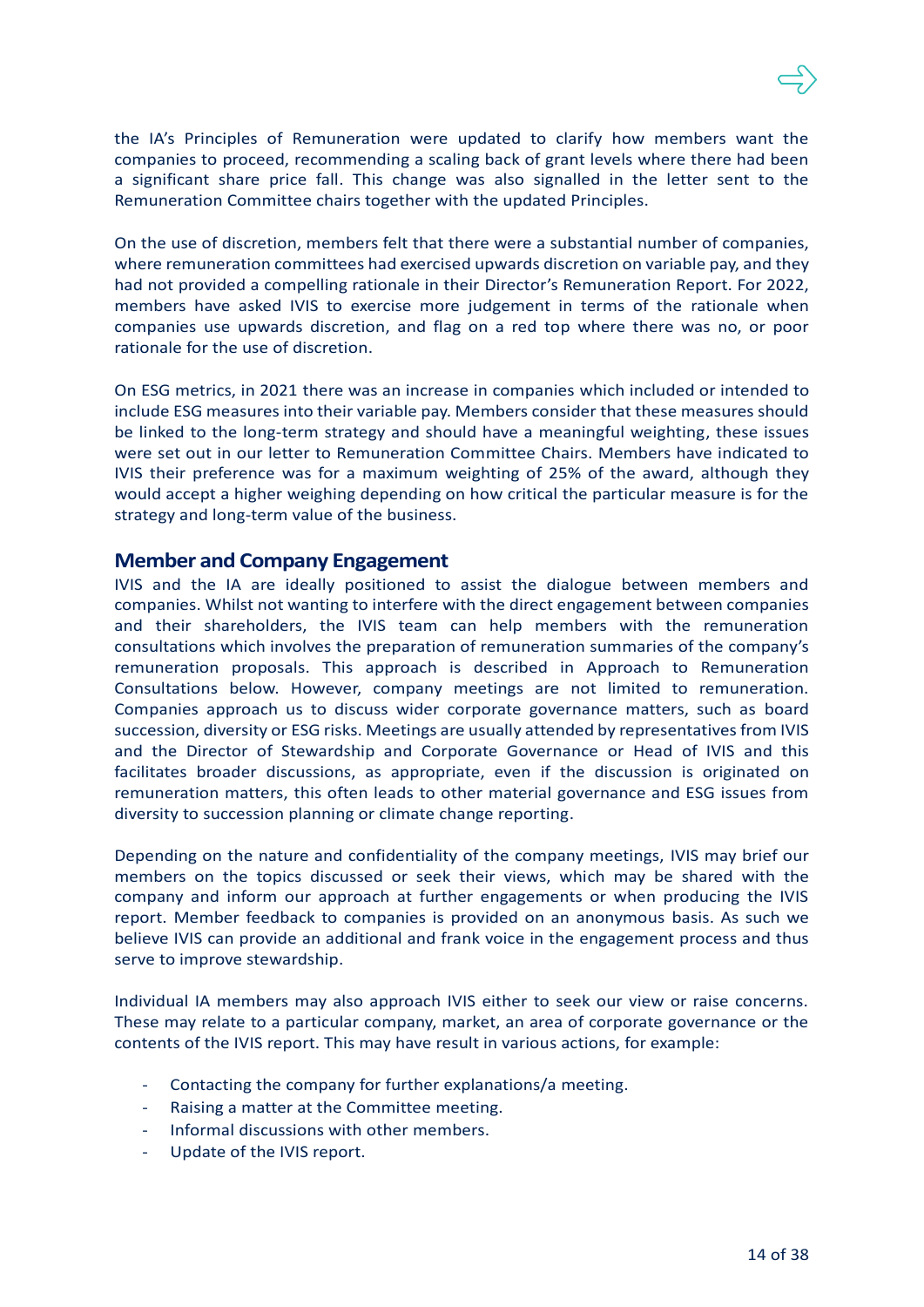

These actions result in an improved communication with companies and more accurate IVIS reports.

### **Assessment of Effectiveness and Individual Feedback**

IVIS receives regular feedback through the Stewardship and Remuneration and Share Schemes Committees. This serves as an assessment of our effectiveness. Members can flag issues, identify priorities, and request specific approaches to help them in exercising their stewardship activities. Members have fed back to IVIS that it plays crucial role in supporting their work and promoting improved company disclosure and outcomes and our reports and remuneration consultations facilitate comprehensive engagement with a greater number of companies.

As set out above, the approaches to pensions and diversity, have led to significant changes to company behaviour. The 2022 Shareholder Priorities will continue to evolve to ensure that the IA's positions on climate change, audit quality, stakeholder engagement and diversity are leading to better outcomes from companies and that shareholders are receiving the information they need from investee companies.

One area, we continue to monitor regarding the effectiveness of IVIS is the percentage of companies that receive a Red, Amber, or Blue top reports. In recent years, with the specific positions on diversity, pension contributions, remuneration outcomes in the context of COVID and stakeholder experience (highlighted above) and the approach we take to Amber topping reports where executives are receiving a significant increase to pay opportunity through variable pay or salary increase or if the company fails to meet our policy on postemployment shareholding guidelines, IVIS has seen the number of Red and Amber tops increase, resulting in less companies receiving a Blue top.

In 2021, when considering the Red tops accounted for 37% of AGM reports (2020: 23%) and 13% GM reports (2020: 17%), with Amber tops accounting for 36% of AGM reports (2020: 48%) and 14% of GMs (2020: 19%). The increase in the Red topped AGM reports appears to be driven by the more demanding approach regarding diversity, pension contribution alignment and the approach to executive remuneration and stakeholder experience during the pandemic as outlined in the case study above.



Historically, the vast majority of the colour tops were applied to the proxy reports with historically around 10-12% of reports being red topped each year, but with an increased focus on diversity and climate change reporting, it is now an often case for a report receiving colour tops on each of the main three parts (Proxy, CG and ESG).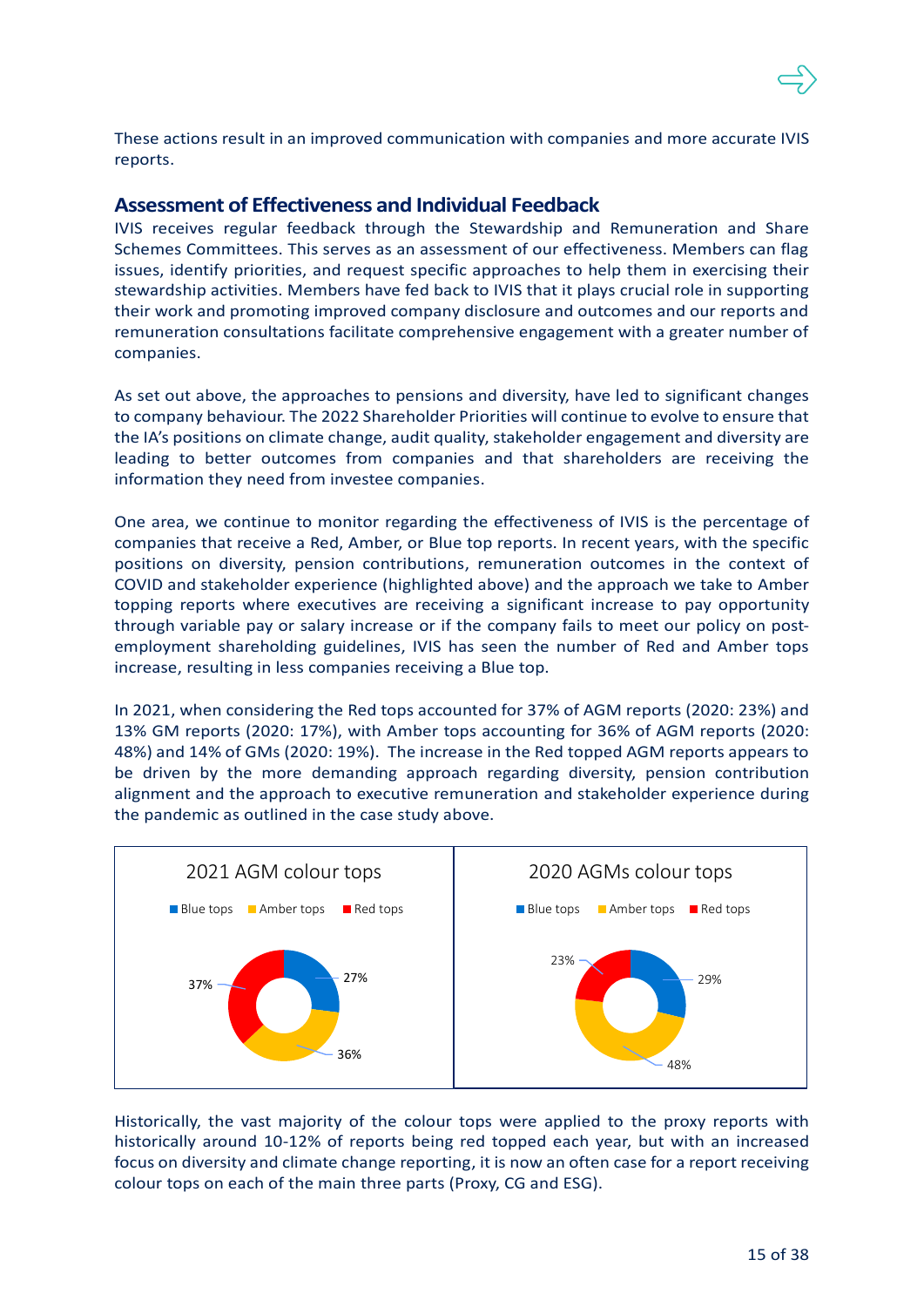| <b>Report</b> |             | 2021  |            |             | 2020  |            |
|---------------|-------------|-------|------------|-------------|-------|------------|
|               | <b>Blue</b> | Amber | <b>Red</b> | <b>Blue</b> | Amber | <b>Red</b> |
| Proxy         | 46%         | 31%   | 23%        | 41%         | 42%   | 17%        |
| CG            | 51%         | 31%   | 18%        | 66%         | 26%   | 8%         |
| <b>ESG</b>    | 91%         | 9%    | N/A        | 100%        | N/A   | N/A        |

The breakdown of the colour tops for each of the report part was as follows:

IVIS continues to understand the views of subscribers on our colour top approach to ensure that we are appropriately highlighting the severity of different issues on the appropriate colour top. At the current time, we consider that as members have asked for the various issues to be highlighted on a particular colour top, the current approach is still helpful to members, but we will continue to monitor if there is sufficient distinction and differentiation between them and enough companies receive a blue top. This is continuously kept under review. We believe that when colour tops are broken into sections of the Report, there is still a substantial proportion of blue and amber tops, with the red tops used to highlight the most significant concerns.

We have significant discussions with members when deciding what is the appropriate threshold for a red top on issues such as gender diversity. If we set the threshold too high, there will be a perceived safety in numbers and companies will not see the need to act. We strive to set the threshold at the level such that it is appropriately rare to require action by companies. We will keep this under review and continue to discuss with members to ensure that we continue to highlight the appropriate issues to allow them to make informed voting decisions.

# **Principle 2 - Signatories' governance, workforce, resources and incentives enable them to promote effective stewardship.**

## **Governance and Resources**

The work of IVIS is overseen by the IA's Director of Stewardship and Corporate Governance. The Director of Stewardship and Corporate Governance is accountable to the IA CEO and IA Board for the running of IVIS and specifically the judgements and approach which IVIS takes. Neither the IA CEO nor the IA Board are involved or consulted on individual companies or the resulting colour tops of an IVIS Report to avoid any perceived or actual conflicts of interests which may exist.

As outlined above, the IA Guidelines and IVIS approach is set by the IA Stewardship Committee and Remuneration and Share Schemes Committee which comprises of individuals from member firms responsible for stewardship, corporate governance or portfolio management. This leads to a market-based approach focussing on the issues which are important to members, as shareholders in UK Plc. The IA Board does not approve the IA guidance given the potential conflicts which exists with the CEOs of listed investment management companies sitting on the IA Board.

The IVIS team currently comprises eight members, including the Head of IVIS and Deputy Head of IVIS. Five of the eight person IVIS team are women, and the team is made up of individuals from a diverse range of nationalities and ethnic backgrounds. Diversity within the IA and the investment management industry is of particular importance to the IA. The IA is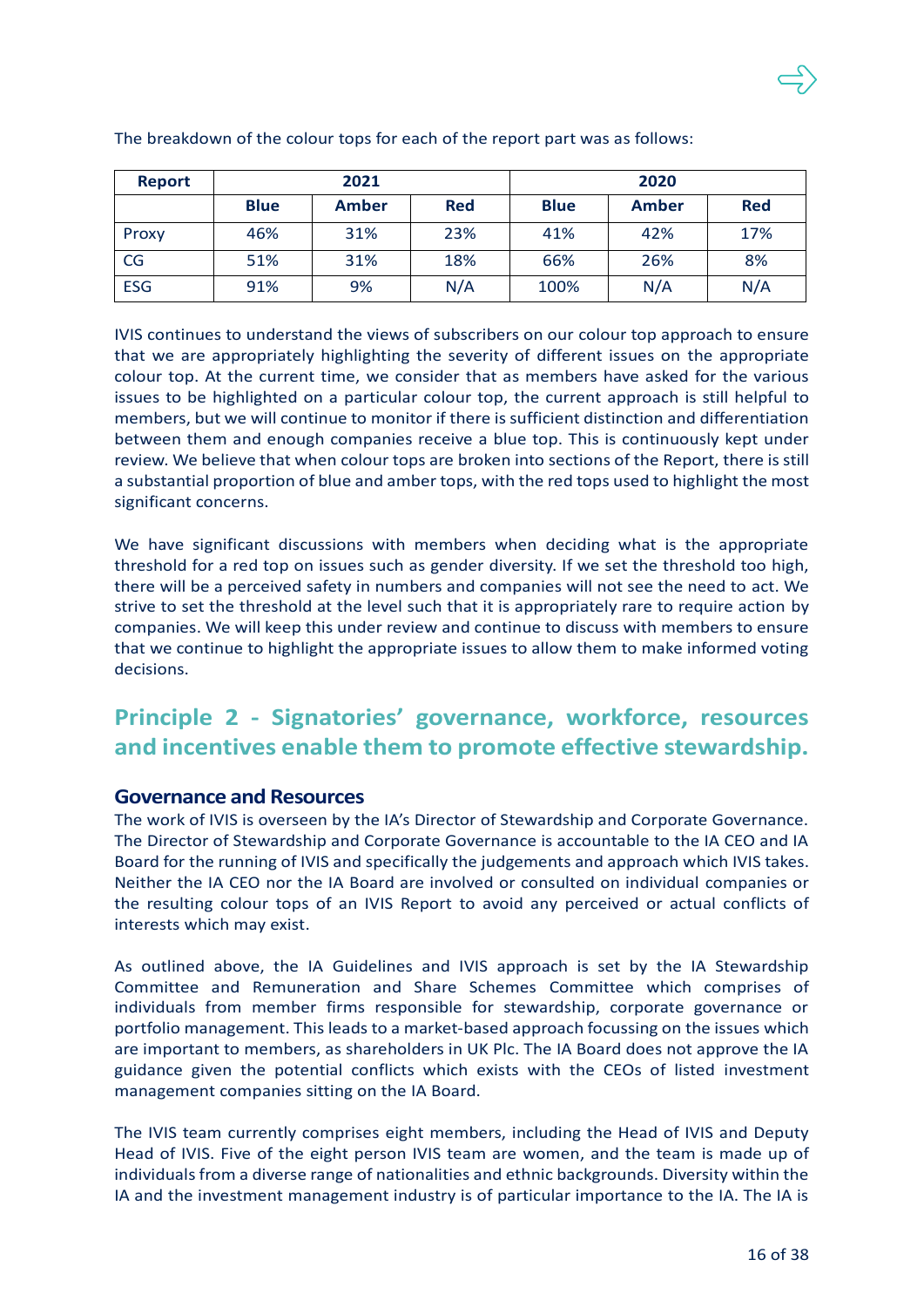a signatory to the Women in Finance Charter, the Race at Work Charter and Change the Race Ratio to improve gender and ethnic diversity. The IA has set targets for improving gender diversity at the IA, voluntarily report our gender pay gap and will later this year set targets for improving ethnic diversity within our organisation. Investment 2020 is the IA's industry careers service focuses on widening access to diverse talent including school and college leavers, as well as graduates. IVIS has recently hired an Investment 2020 graduate as a trainee stewardship analyst. The role involves data support over the AGM season and will evolve over time as their experience grows.

The IVIS team comprises a balance of experienced corporate governance analysts and recent graduates. The IVIS team has a range of qualifications and experiences from specific corporate governance qualifications to a wider range of other educational subjects. Two IVIS team members have worked in corporate governance at other service providers. When necessary, IVIS uses temporary staff for data input only and as noted above, in 2022 we will receive assistance from the Investment 2020 graduate. IVIS does not use temporary staff for full company analysis.

The IA has a graduate programme which allows graduates with analytical skills to develop experience. IVIS currently employs two recent graduate analysts on a permanent basis; previous graduate IVIS analysts have moved to other roles within the IA. This works for both the IA and the individual as we can hire quality individuals with analytical skills and the individuals can gain valuable experience necessary at the start of their careers, with a view to positions across the company and industry. Graduates who have left the IVIS team have taken on roles in stewardship policy at the IA, joined member firms to fulfil stewardship at an investment manager or taken up other policy roles within the IA. The grounding in IVIS has been a beneficial starting point on understanding governance, stewardship and developing their analytical skills.

IVIS has an induction and training process which ensures that new staff are provided with a detailed understanding of corporate governance, IVIS activities and each element of the IVIS report and particularly remuneration structures in the UK market. Whilst we apply a "learn by doing" principle, which is the main way to develop skills and experience as an IVIS analyst, new joiners receive basic training, combined with mentoring from the team. Depending on the experience of the new analyst, some steps of the training process may not be needed.

The full training process would start with familiarising the new joiners with the IVIS service and its purpose. We provide specific training sessions on Corporate Governance, ESG and Executive Remuneration. The practical training would start with new joiners preparing reports on Investment Trusts, which do not have Executive Directors or employees, and therefore require less analysis. As they work through the reports, the team would be at their disposal to help with any questions. Normally, the Head of IVIS or the Deputy Head of IVIS would be their main point of contact but they are also encouraged to ask their questions to other team members. In normal circumstances, we work in an open plan office environment, and it is easy to approach a colleague with a question. During the pandemic, IVIS established a dedicated Teams Channels for the team to communicate and the Head of IVIS and Deputy Head of IVIS regularly check with the new joiners on their progress, answer any questions and provide feedback. As is the case for all IVIS analysts, the new analysts would receive feedback on their report and would have to make their own corrections. In the case of new analysts, the feedback is discussed in detail so that they have a chance to understand the approach and ask questions. The complexity of the companies allocated to the new analysts will increase as they progress. New joiners will also participate in company and committee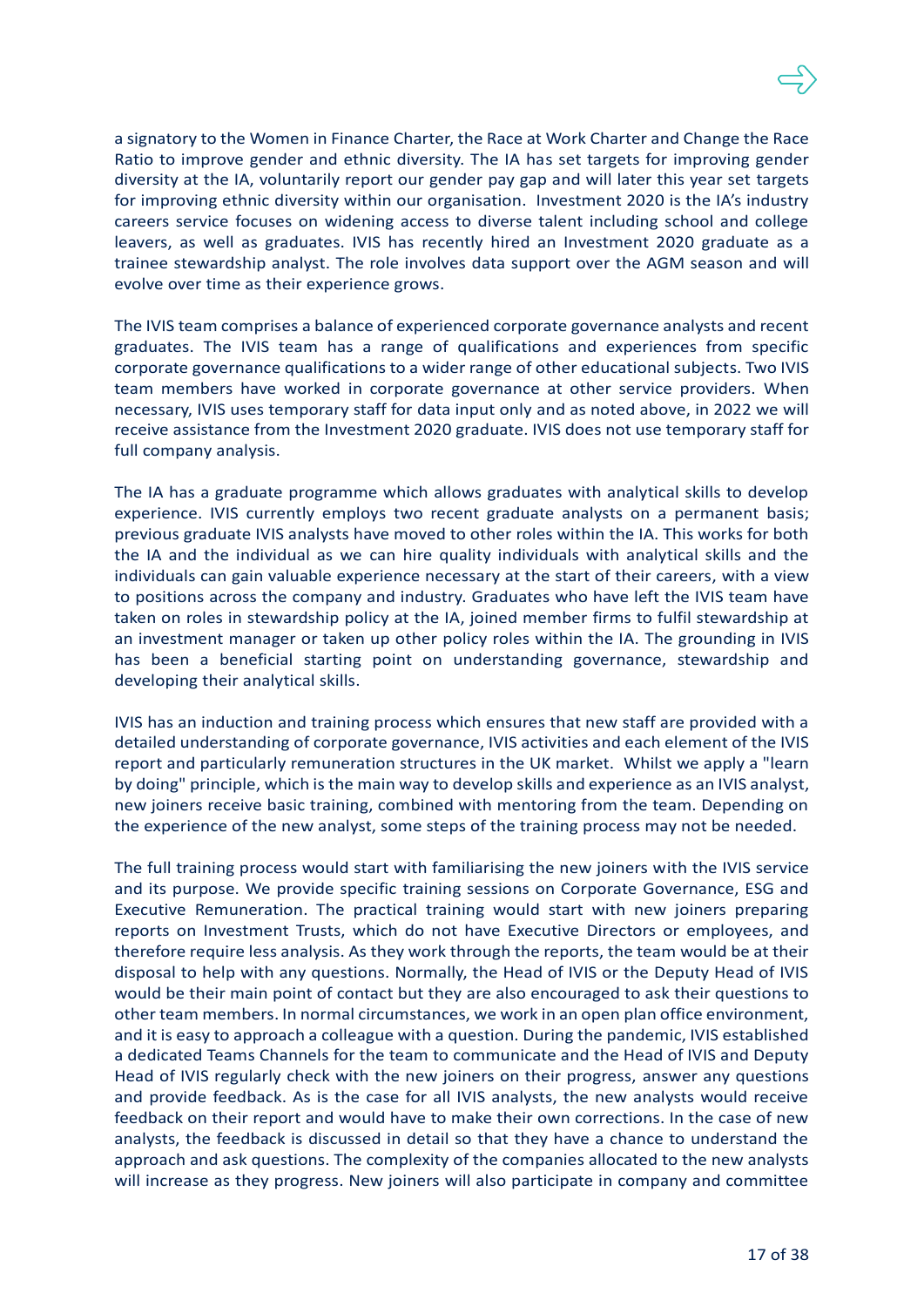

meetings with more experienced analysts and the Head of IVIS or Director, Stewardship and Corporate Governance.

Moreover, the IA has a Personal Development Programme process in place which gives staff members who wish to participate, the opportunity to discuss their professional development and career within the IA in a structured and documented way. During this process, staff meet with their line manager to identify and agree on a personal development plan, the training and development actions that follow, and an iterative ongoing review process. The IA has a training budget to fund external training or courses. IVIS analysts have been supported in their study for the Investment Management Certificate and currently some of the analysts are studying for or have included the achievement of the IMC as their objectives for 2022.

IVIS analysts also have access to the IA's external training which is offered to members, including member training courses and the online learning platform, which includes a wealth of industry-leading eLearning, covering a broad range of topics, including Governance, Risk & Compliance for Financial Services; Cyber Awareness & Resilience (approved by National Security Centre); Working in the 'New Normal'; Mental Health & Wellbeing; Workplace and Soft Skills. They can also participate in IA's conferences and seminars.

All members of the team receive regular updates on different aspects of corporate governance and related topics. The IVIS team regularly meets and discusses new development in the market or current issues relating to the work of IVIS. They are also kept up to date with member and market sentiment on issues. IVIS analysts can attend IA events, webinars or internal town halls with industry leaders, regulators and politicians and other thought leaders. As mentioned in Principle 1 above, team members attend the meetings of the relevant IA Committees, which enable them to better understand members' views, receive feedback or discuss trends and concerns. IVIS team members may also attend external events which is also a useful way of expanding their knowledge and expertise. As experience grows, they are involved in more tasks such as involvement in remuneration consultation process and increased participation in company meetings.

The IA has a performance management system aimed at ensuring the right outcomes against individual objectives and the wider priorities of IVIS and the IA. The analysts' performance is measured based on the quality of their work, accuracy of the IVIS reports as well as using their knowledge to promote best practice and members goals when engaging with the companies or their advisors. Employees are assessed on their performance throughout the year. This included the assessment of experience, efficiency, and adherence to the IVIS processes. For the first time in 2021, all IA employees were appraised against the IA values and employees are now required to demonstrate how they live up to the IA's new values. Each element (performance and values) influences the overall rating, which determines the level of discretionary annual bonuses paid to individuals. When reviewing pay levels and promotion at the IA, account is taken of performance and values (as measured in the annual assessment), role, market and internal budgetary considerations. Furthermore, the end of year assessments forms an important input into setting goals for the year ahead, whether in the development of specific skills and knowledge through training or experience, or in focussing on better demonstrating adherence to any (or all) of the values.

Under Principle 6, we set out an instance where failing to uphold the IVIS report writing processes had an impact on an individual's appraisal rating.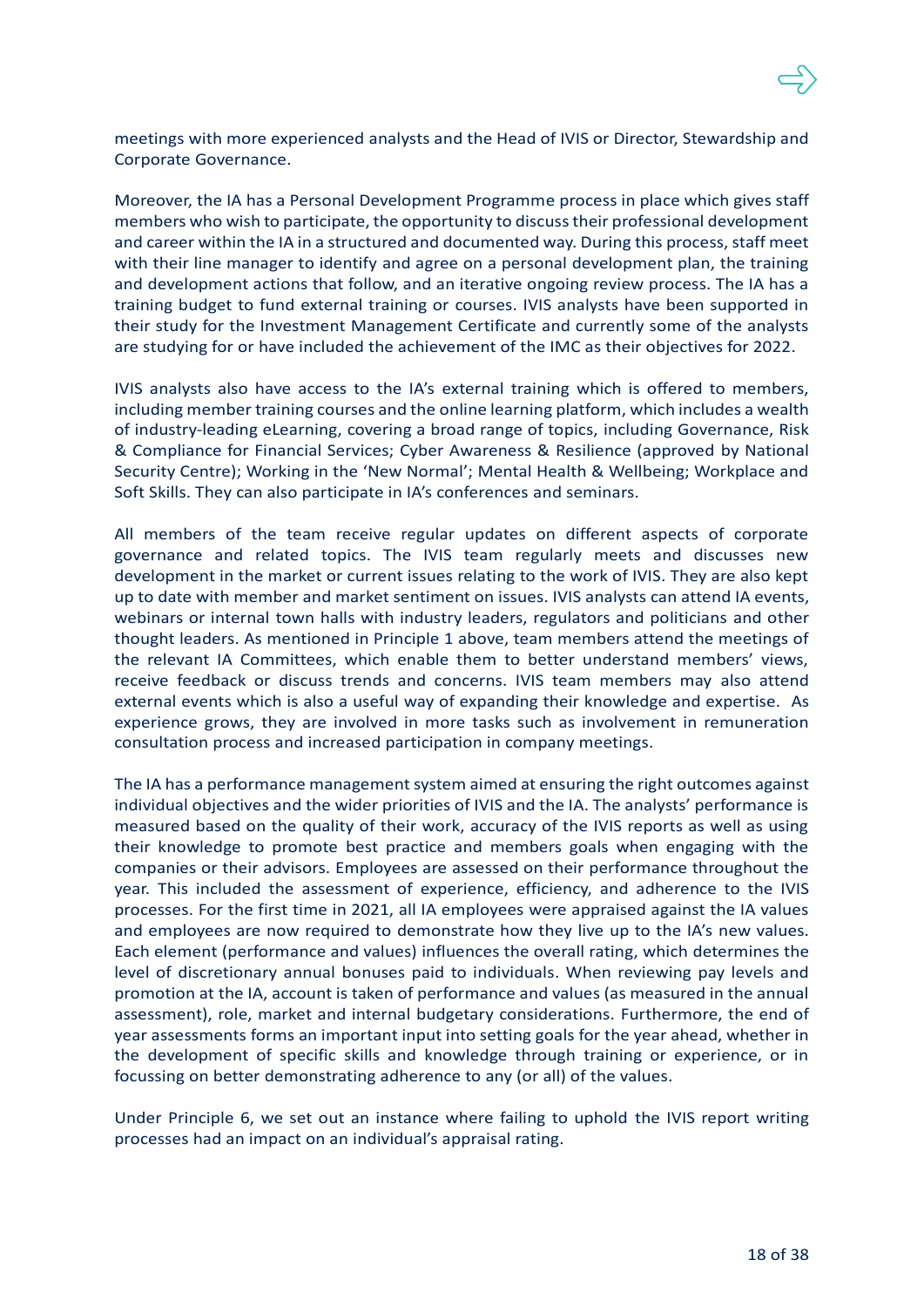IVIS uses its own bespoke technology for writing and storing company reports and to enable client's various ways to search through the database. The system is website based and we continuously review how to evolve and improve the product. IVIS is currently working with its website developers to provide enhancements to its system and to create a basis for further implementation of new features for its clients. IVIS analysts receive specific training on the IVIS website.

We believe that our resources are sufficient to meet our clients' demands and to support good stewardship. This is based on the following facts:

- Our coverage is limited to FTSE All Share index plus the largest 50 companies in Fledgling index, meaning that each year we cover between 600 and 650 companies.
- We have increased the resource available to the team in 2022, with the employment of an additional Investment 2020 graduate focussing initially on data entry of company data
- The IVIS reports are designed to be concise we analyse areas that our members have asked us to focus on.
- We do not provide voting recommendations and do not operate a voting platform.
- Some functions of our system are automated, reducing the need for repeated entry. We are currently working on further automation of some processes.

Given the nature of the work, with the condensed period requiring additional focus, during the AGM season the team is required to work extra time. This requirement is communicated to the candidates at the interview stage. Analysts will still be able to attend wellbeing initiatives to make sure they remain motivated and satisfied.

We believe that there is sufficient capacity to meet the needs with the existing team. However, in exceptional circumstances, such as illness, we have additional capacity with former IVIS analysts working at the IA, including in the wider Stewardship Team. For example, in the 2021 AGM season, one of our experienced analysts was unable to work for two weeks. The remaining team agreed to work additional time and the Director, Stewardship and Corporate Governance asked the former IVIS analysts to re-join the IVIS team on a temporary basis. We keep former analysts up to speed with developments in IVIS and those individuals have a role in setting the shareholder expectations including the IVIS approach with members, so they are well versed in the areas which IVIS cover. In such instances, we introduced an enhanced checking process to ensure that the IVIS reports were of sufficient quality.

### **Fees**

The IA is a Trade Association. The Company's aim is to have a surplus for between two and six months of expenditure in reserves with a target of four months. IVIS is an additional subscription service aimed at helping members to deliver their stewardship goals. IVIS has a single fee structure which gives access to all our resources (IVIS reports, search engines, IVIS alerts and weekly emails). Alternatively, reports can be purchased on an individual basis by those not wishing to subscribe. We believe that the fees are appropriate given the resource and expenditure required to deliver those services, given the nature of the IA's business and business model.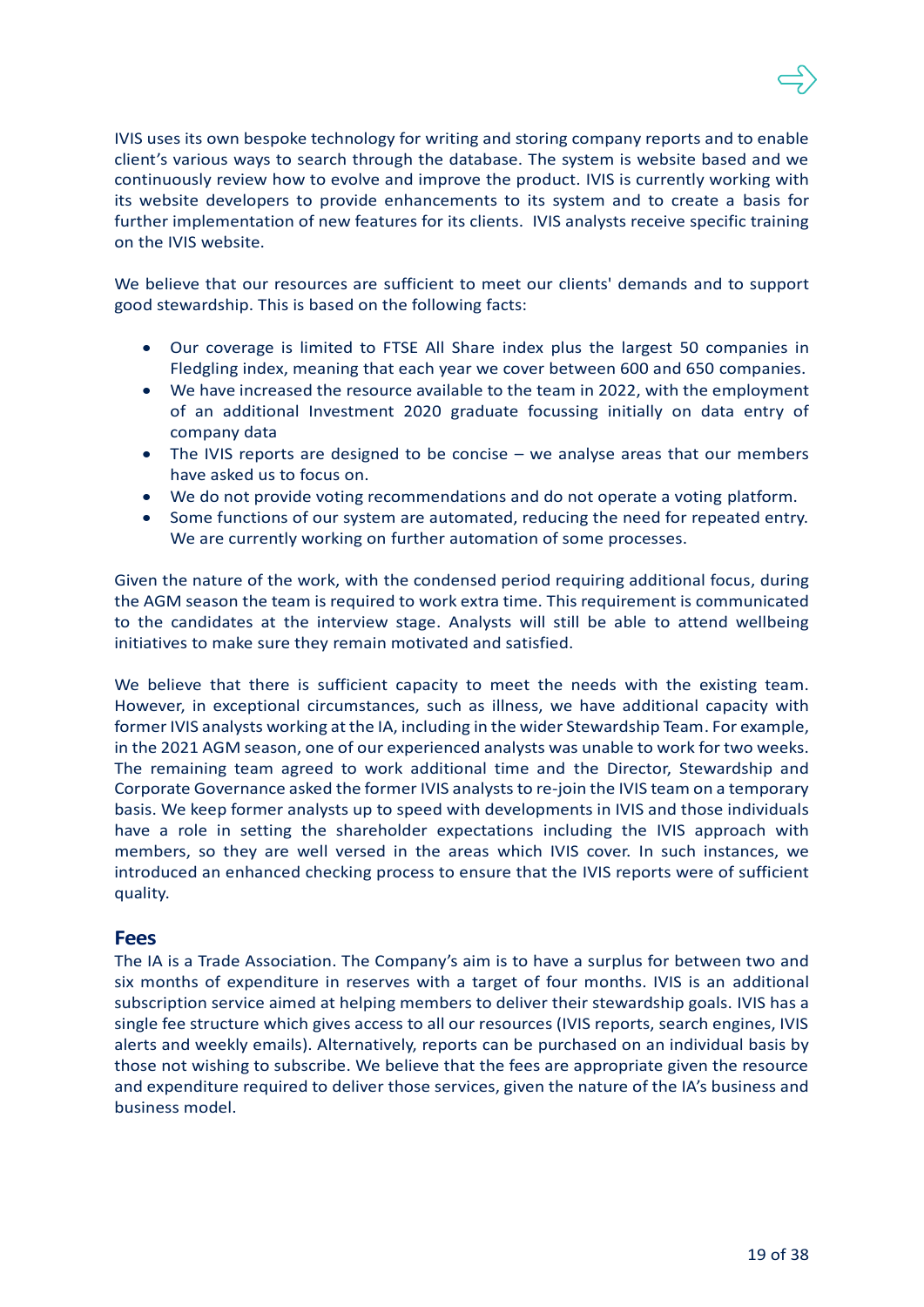### **IVIS Processes**

The following points set out our processes in the delivery of the IVIS reports. Our Guidelines can be found on the IVIS [website.](https://ivis.co.uk/guidelines/) These guidelines set our members' expectations of UK listed companies. The guidelines are subject to periodic review and discussion by the IA's Stewardship Committee and Remuneration and Share Schemes Committee to ensure they continue to represent IA member interests and current market best practice (see Principle 1). They cover a wide range of issues that are important to the alignment of the interests of investors and companies; including share capital management; pre-emption rights; ESG risks; climate-change risks, executive remuneration and corporate governance. The IA's Stewardship Committee also set positions or approaches which IVIS should follow for example the way that IVIS should 'colour top' companies.

### **IVIS Reports for Shareholder Meetings**

When companies in the IVIS coverage hold an Annual General Meeting (AGM) or a General Meeting (GM), IVIS produce an IVIS report for that meeting. IVIS analyses the proposals submitted for shareholder approval and, in case of AGMs, produces additional Corporate Governance and ESG reports.

In each case IVIS considers the disclosures made by the company in any of its public documents including RNS disclosures, annual reports, and meeting documents such as the notice of meeting. IVIS considers these for consistency with previous year's disclosures and highlight relevant changes or areas of interest.

IVIS only prepares reports on companies listed in the UK and our analysis is based on UK corporate governance best practice. Our members expect all UK listed companies to follow UK best practice irrespective of their country of incorporation. IVIS notes that companies incorporated outside of the UK may have to depart from best practice due to local regulations applying to them. Where this is the case and where it is disclosed by the company, this is noted in the IVIS report.

In the process of preparing the IVIS report, the IVIS analysts scrutinise the proposals and structures presented to shareholders for approval and, where applicable, compare them against previous years' disclosures to see if there are any areas of concern which had been highlighted previously. Where resolved, this will also be highlighted alongside other positive developments (for example an improvement in disclosure). Significant levels of shareholder dissent at the last shareholder meeting and whether a company was included in the [IA's](https://www.theia.org/public-register)  [Public Register](https://www.theia.org/public-register) is also highlighted. When this is the case, a summary of the Company's response and update statements is included where this has been made publicly available.

The IVIS Report has three sections, the Proxy Report, Corporate Governance Report and ESG report.

### **Proxy Report**

The proxy report includes an overview of financial performance of the company, focusing on the measures the company considers as its key performance indicators. While IVIS normally does not comment on the company's performance against these indicators, they are taken into consideration in the overall analysis. IVIS may comment on payments made to the directors in the context of the financial performance of the company.

IVIS reports focus on matters that IA members have highlighted. As such, IVIS usually provides no comment on routine proposals such as the re-election of a non-executive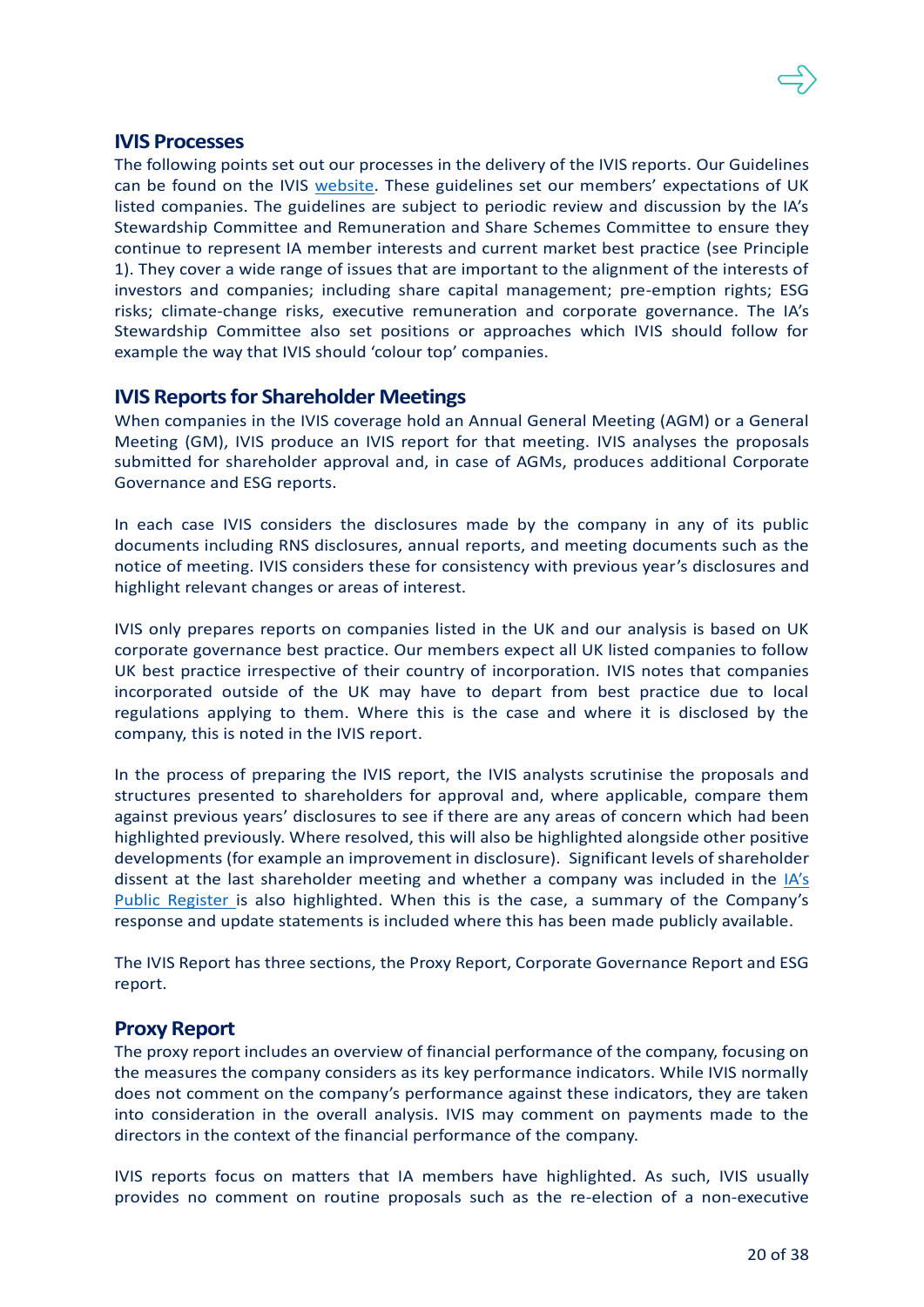director who meets independence criteria of the UK Corporate Governance Code and there are no issues of accountability of decision making to be raised. However, if a director does not meet one of the independence criteria of the Code, this is highlighted in the report along with any company explanation.

A significant part of the IVIS proxy report focuses on analysing the company's approach to executive remuneration. We outline the company's remuneration policy and emoluments paid, and in the narrative section provide more detail on the remuneration structure, implementation of the policy for the year under review and any potential concerns or breaches of best practice.

If IVIS has had engagement with the company during the year, for example when there was a remuneration consultation, this is reflected in the IVIS report together with a summary of member feedback.

The issue which is driving the colour top is clearly outlined in the 'Key Issues' and 'Colour Top Synopsis' section of the IVIS Report. IVIS also summarises the main issues in the STATUS bar of the report and, if appropriate, the conclusion.

At any time during the drafting stage, we might contact a company if further information or clarification is needed to complete the report or where discrepancies have been identified in the company's reports. Where a report has been prepared on a Red top, a draft report is sent to the company before publication giving them one working day to provide a response, the company may provide factual corrections, further details or explanations on the highlighted issue or other matters.

### **Corporate Governance Report**

In terms of the Corporate Governance and ESG reports, companies are analysed against a standard set of questions which are agreed by our members. The Corporate Governance Report focuses on the following areas:

- Board and Committee Composition we highlight the membership of the Board and Committees as well as any changes since the previous report. We highlight where any Non-Executive Director does not meet the independence criteria set out in the UK Corporate Governance Code.
- Other directorships all other significant directorships held by directors as this may lead to conflicts of interest or concerns over the directors' time commitments.
- Director attendance to board and committee meetings we note where a director has missed a significant proportion of Board or Committee meetings.
- Compliance statement we disclose how the company assessed its compliance with the UK Corporate Governance Code as well as summarising a company's explanations for deviations from the Code. We also note any areas in which IVIS has identified any divergence from key areas of the Code which has not been identified or explained by the company.
- Board composition and balance we assess the Board composition, its performance evaluation procedures or how directors are re-elected.
- Board effectiveness and engagement we highlight material disclosures provided by the company with regard to board effectiveness, diversity, succession planning and the company's approach to workforce engagement.
- Accountability, audit and reporting we answer questions relating to internal controls, material risks, the viability statement, policy on audit tendering and audit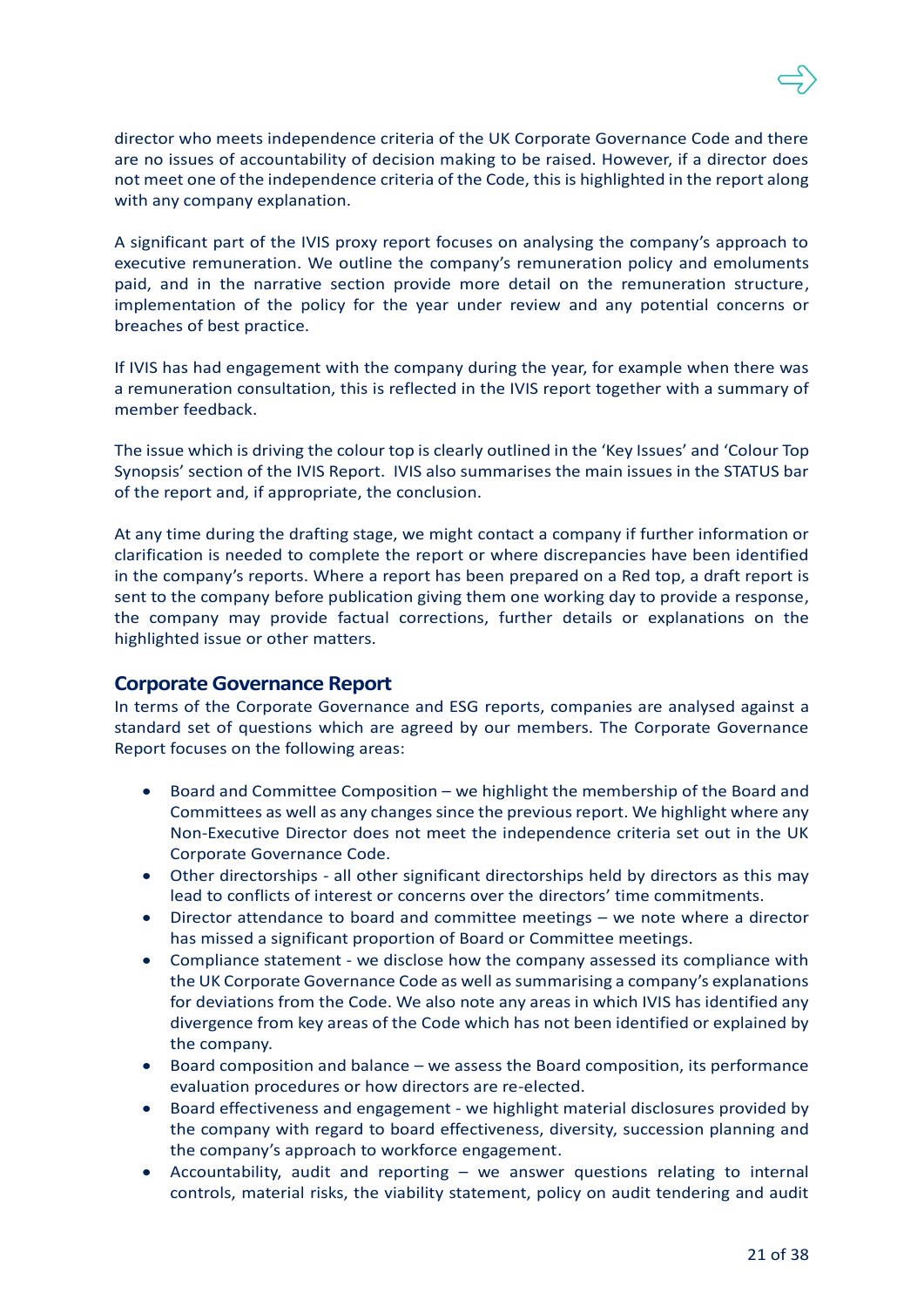and non-audit fees. We also highlight the Audit Committee and auditor's key judgements or risks of misstatement in relation to the audit.

• Audit quality - We also outline the materiality of the audit and whether the Audit Committee has discussed how they assess the quality of the audit. Finally, we assess whether the Audit Committee has made a statement as to whether they have taken account of the risks of climate change and any impact of alignment with the Paris Agreement into account whilst preparing the company's accounts.

Our approach is to highlight potential departures from the UK Corporate Governance Code and include any company rationale, when available. IVIS flags potential areas of concern, for individual shareholders to judge whether the company's approach is appropriate as this is a matter for the shareholders. The Corporate Governance Report can be colour coded for a number of issues including: Board composition, diversity of the Board, executives on board committees and the CEO succeeding the Chair.

## **ESG Report**

The ESG report monitors compliance with our Long-Term Reporting Guidance as well as the climate change related disclosures.

It is divided in five main headings, the first four cover areas of:

- Productivity;
- Capital Allocation;
- Human Capital and Culture; and
- ESG Risks and Opportunities.

They derive from the IA's Long Term Reporting Guidance which was published in 2017 due to member concerns over how companies are reporting on the long-term drivers of value creation and productive enterprise. The questions in these sections closely follow the areas of focus outlined in the Guidance. This part of the report would not trigger any colour top, it is used so our members can note whether the companies provide any disclosures in these areas.

The fifth part of the Report focuses on the Climate-related Risks, and covers questions based on the four pillars of the TCFD. This report can be amber topped depending on the Company's sector and its disclosure on climate change related issues aligned with the requirements of TCFD (see response to Principle 4 for further detail).

### **Review process prior to the publication of IVIS reports**

Once a report has been prepared by an analyst, it is subject to a second check by another experienced analyst, the Head of IVIS or Director of Stewardship and Corporate Governance. In some cases, this will involve a second review or a discussion between members of the IVIS team on the appropriate colour top.

IVIS uses publicly available information and does not send draft reports to companies before publication (other than for confirming factual accuracy or comment when we plan to issue a Red top). This helps to minimise bias and the risk of an analyst being put under pressure from companies or other advisors.

IVIS routinely sends companies (except investment trusts) a copy of their IVIS report following publication. IVIS does not charge companies for a copy of their IVIS report. At this stage, some companies provide additional rationale or explanations for their decisions. IVIS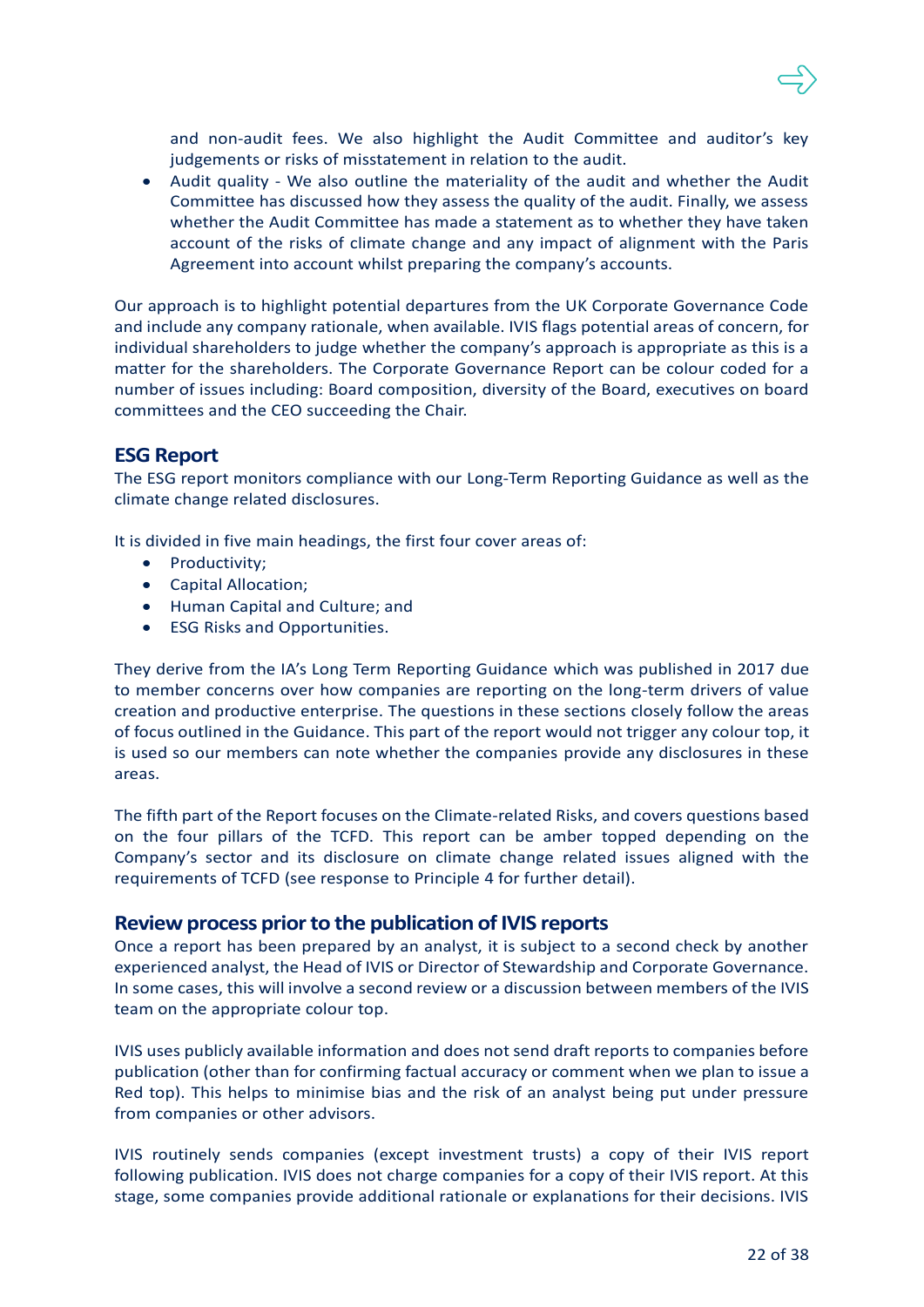

reports may be updated to reflect the feedback where appropriate. If the company provides material new information or an assurance on approach, IVIS would consider the appropriateness of the colour top of the IVIS report.

## **Principles regarding company contact and engagement when preparing the report**

By extracting additional non-price sensitive information from the company, we consider that we facilitate the engagement process between companies and investors by allowing information to be quickly and more widely disseminated. We focus the inclusion of additional information from companies on new information rather than where company presents existing information in a different way.

- Where necessary, we engage with the company for further detail on any aspect of their disclosures.
- This engagement tends to be at Company Secretary or HR Director level but where appropriate we will engage with the Chair of the board, the SID, Remuneration Committee Chair, or other board members.
- On remuneration matters we avoid, where possible, speaking to executive directors given their participation in the pay schemes we review.
- Where a company representative is unavailable, we will contact relevant advisers, such as lawyers, brokers, or remuneration consultants, for more information.

## **Company Engagement between Shareholder Meetings including the Remuneration Consultation process**

IVIS helps to facilitate engagement between IVIS, IA members and companies (which may include some companies outside our normal coverage). Most engagement with companies is initiated by companies and relates to executive remuneration. Companies contact IVIS if they wish to seek views on their proposals relating to the Directors' pay. IVIS reviews the proposals against the IA Guidelines and current best practice and would raise any potential concerns with members and the company.

The process starts with the company requesting to engage with the IA or IVIS on their proposals. This is usually done in the form of a letter or email. Given the confidentiality of such engagement, we ask the company if they wish to obtain IVIS feedback only or if they wish us to seek feedback from the members they have also consulted on their proposals.

IVIS provides feedback based on the company's proposals when analysed against our Guidelines and other best practice provisions. IVIS informs the company of potential breaches of best practice and potential areas of member concern. IVIS also seeks additional explanations or rationale on the proposals, if necessary.

In most cases, companies would also like to receive feedback or views of our members. In such cases the company is asked for the list of members they have consulted. IVIS will then send a summary of the proposals to these members along with the original proposal from the company. This summary is in a consistent format which covers the changes which are being proposed, the overall structure of remuneration, the company's rationale as well as any wider company context such as performance or tenure of the executives. IVIS provides its questions and comments, which shareholders may consider when reviewing the proposals. These may include – areas that need further clarifications from the company, indication of the likely colour top approach, potential concerns, or breaches of best practice.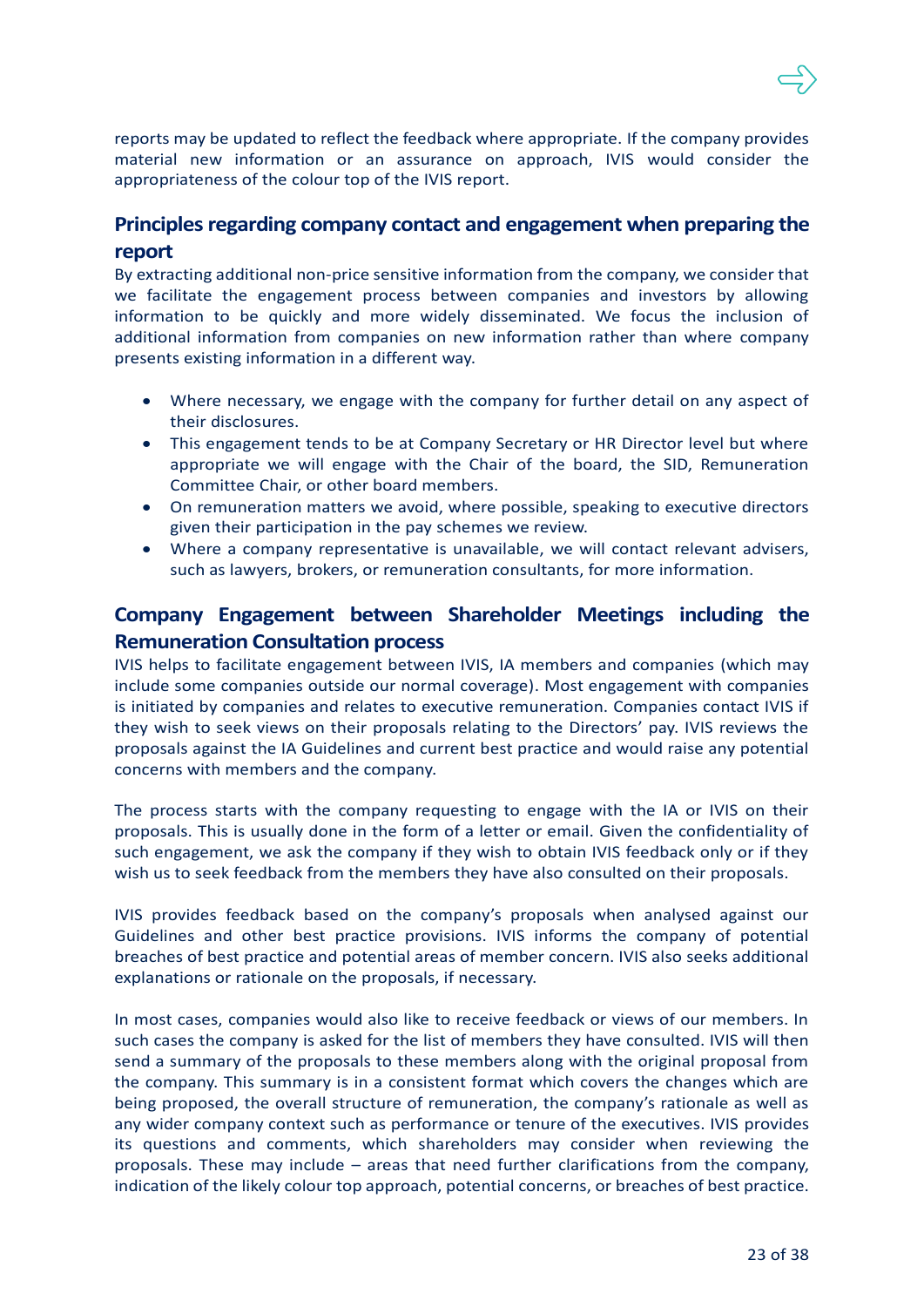Once member feedback is obtained, this is summarised and sent to the company on a generalised and anonymous basis, along with the IVIS feedback, based on our assessment of the proposals against the Principles of Remuneration.

The remuneration consultation may have further iterations. The company may amend the proposals based on investor feedback and seek further comments or it may decide not to make any changes but to provide more detailed rationale. IVIS would forward the communication from the company to members and seek any further comments which IVIS would then relay back to the company.

The process is considered finished when the company issues the final letter summarising the changes or where the proposals are submitted for shareholder approval. At each stage of this process, companies or members may request a meeting. When members request a meeting with the company, this will usually take a form of collective engagement which is described in more detail below.

IVIS also receives letters from companies, informing investors on the company's decisions, rather than seeking to consult with them. In such cases, IVIS would not normally seek the views of our members. We would, however, review the contents of the letter and inform the company on areas of potential concern, particularly any issues which will likely lead to a colour top.

Occasionally, IVIS receives queries from members, which prompts further IVIS engagement with a company.

At each stage of the consultation process, remuneration consultation summaries and feedback to companies are checked by a senior analyst, the Head or Deputy Head of IVIS or the Director of Stewardship to ensure they fairly reflect the company proposals and member or IVIS feedback.

Some companies engage with IVIS to discuss corporate governance matters such as board diversity, succession planning or other ESG issues such as say on climate. Companies may also want to discuss the assessment or analysis included in the IVIS reports, this is often ahead of the company preparing their next annual report, so that they can meet investor expectations. While most of these discussions focus on remuneration, a number of engagements also relate to compliance with the UK Corporate Governance Code as well as the ESG Report.

During 2021, IVIS received letters or communications from 170 companies (2020: 226 companies) on remuneration or corporate governance matters this resulted in 80 meetings with companies during 2021 (2020: 64 meetings). In some instances, this has impacted the approach the Remuneration Committee took from withdrawing proposals, amending proposals, or provided additional information or context on their decisions and the approach taken. Given that several shareholders and proxy advisors will also be providing similar feedback to companies we cannot provide any direct link to the impact we have. But the resulting follow-up letters and specific feedback to our questions show that Remuneration Committees consider and respond to our specific concerns. In 2021, we had one company commenting that the specific change to their proposals reflected our feedback and another confirming that the change to the original proposal was based on feedback from IVIS and one of our competitors.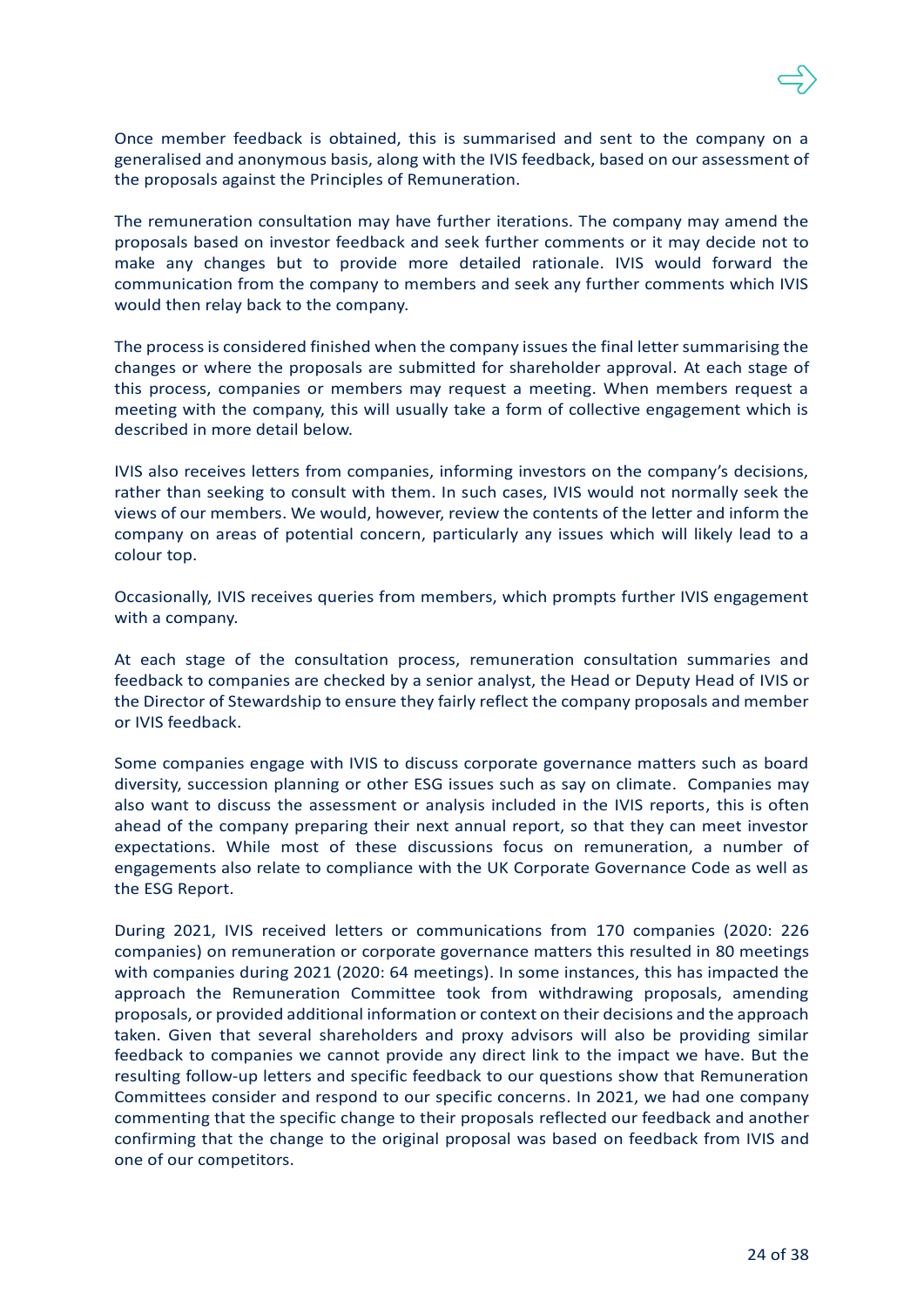This process helps IA members manage the level of remuneration consultations that they receive and allows companies to have direct feedback from IVIS and our members. Our members have confirmed that the remuneration summaries are helpful for their own analysis. The feedback provided by IA members and IVIS allows companies to understand the potential areas of concern and the severity of issues prior to the proposals becoming public, which allows companies to improve their disclosures and rationale, amend or withdraw proposals if they are unlikely to get shareholder support. Through IVIS feedback, IVIS try to encourage companies to provide better quality explanations of their decisions or decision making in the Annual Report, as we recognise that not all shareholders will have been consulted and aware of the issues raised during the consultation, those shareholders not part of the consultation will need to make an informed decision, so will need these additional explanations. A summary of shareholder views heard during the consultation will be included in the IVIS report.

The IA also maintains a Public Register of shareholder dissent. The Register highlights all companies that receive more than 20% of shareholders voting against any resolution. The Register includes the resolution and whether the company acknowledged the vote at the time of the meeting accompanied with a statement explaining what action it intends to take to understand the reasons behind the vote result. It also monitors those companies that have responded to the dissent with an update statement. IVIS highlights when companies have been on the Public Register for the last AGM and the company's response. We also have meetings with individual companies that are interested to understand the reasons for the significant vote against and what investors expect from the company's response. Whilst we cannot provide explicit rationale why a shareholder may have voted against; we are able to provide concerns raised by IVIS and general market sentiment on the issues raised.

#### **Collective Engagement**

Occasionally, IVIS or the IA facilitates a collective meeting. These normally take place at the request of members to address an issue of concern such as executive remuneration or the appointment of the CEO as the Board Chair. A request for a collective meeting may come from members but, if IVIS believes an issue is contentious enough to warrant such a meeting, it would engage with members to test the appetite for collective engagement. Some companies also approach the IA and IVIS to engage collectively with members to meet a number of shareholders who they may not be able to see individually. We will arrange a collective meeting if there is sufficient demand from members.

We held one collective engagement in 2021 and so far we had one such meeting already in 2022. The collective meeting in 2021 was at the request of members, given their concern with the proposed use of discretion by a company that had been impacted by COVID. Those members that attended were clear that the company was taking an inappropriate reputational risk for the company. Following the meeting, the Company confirmed that it would not use its discretion to amend the remuneration outcome. Members consider that this is a useful mechanism to allow companies understand the views of members where they have consistent feedback to give to the company.

### **Review of Emerging Trends or Potential Concerns**

At all the above stages, the IVIS team seeks to identify emerging trends, unusual issues or new potential concerns. Some of these matters are discussed with members at formal committee meetings. These committee discussions shape the IVIS approach in terms of assessment, engagement, and may result in an update to our Guidelines.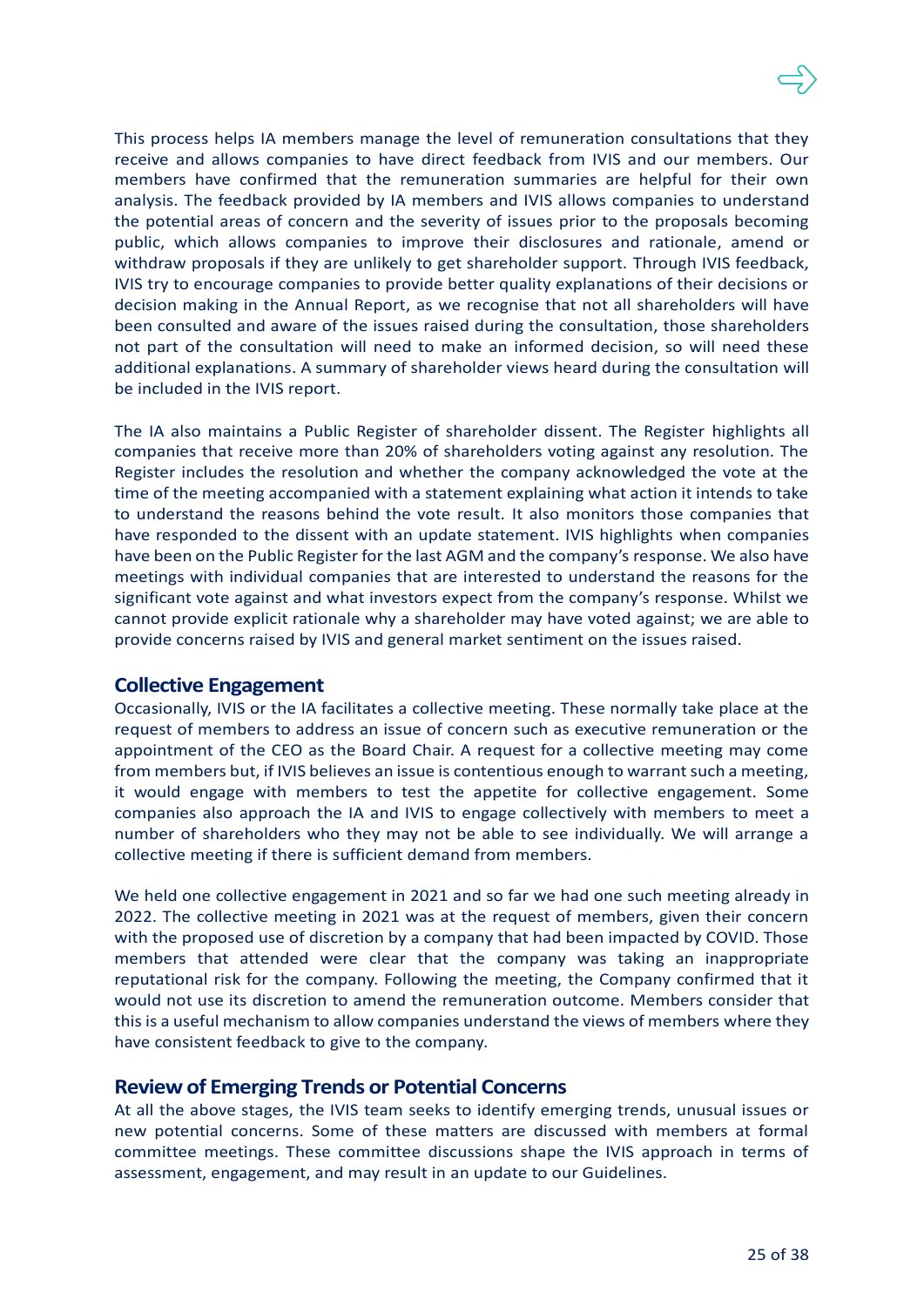

IVIS is a subscription-based service and does not generally disclose the colour tops publicly as we believe that this may result in a public focus on confrontation between shareholders and companies rather than a constructive dialogue, which can be counterproductive to the stewardship and engagement process. Press interest is usually disproportionately focused on public confrontation between shareholders and high street names with little regard to the underlying governance issues. However, the use of media may be appropriate in certain circumstances or when members believe that it would be helpful to create change within companies. Journalists occasionally become aware of the IVIS colour tops from sources outside the IA, and we may also disclose some cases by specific thematic issues as highlighted through our Shareholder Priorities such as board diversity, pension or climate change disclosures.

### **Review of Governance Structures**

Whilst the governance structure remains relatively stable, we keep it under review to assess whether improvements can be made. As outlined in the last year's report, in 2020, IVIS appointed a Deputy Head of IVIS to help the Head of IVIS in day-to-day management of the team and report writing process. This was an important improvement, contributing significantly to team management during the pandemic. In 2021, we focussed on the development of the Deputy Head of IVIS in their role.

As outlined last year, given the importance of engagement with the companies and the increased volume of the remuneration consultations, a designated senior analyst has been appointed to manage the remuneration consultation processes. In 2021, IVIS discussed with members of the Remuneration and Share Schemes Committee ways to improve the consultation process, we have produced guidance for companies and shareholders on IVIS' role and how the consultation process can support members. In addition, we have set up a new mechanism to allow members to provide feedback on consultations directly to the Senior Remuneration Analyst through booking time directly with them. We will assess the effectiveness of the new guidance and feedback mechanism in the autumn.

# **Principle 3 - Signatories identify and manage conflicts of interest and put the best interests of clients first.**

As required by the SRD II and the FCA requirements for proxy advisors, IVIS has published the [Statement of Conflicts of Interests,](https://ivis.co.uk/media/13899/conflicts-of-interest-statement-april-2022.pdf) where we have grouped together companies where there is a potential conflict of interest in the preparation of IVIS reports. They are grouped in the following four categories:

- Those IA members that are UK listed companies, which IVIS will produce an IVIS report on.
- Those IA members whose parent company is a UK listed company which IVIS produces a report on (the listed company is in brackets).
- UK listed companies which have an IVIS subscription.
- Those IA members who are a pension scheme managing money on behalf of a UK listed company covered by IVIS.

In total there are 34 identified companies.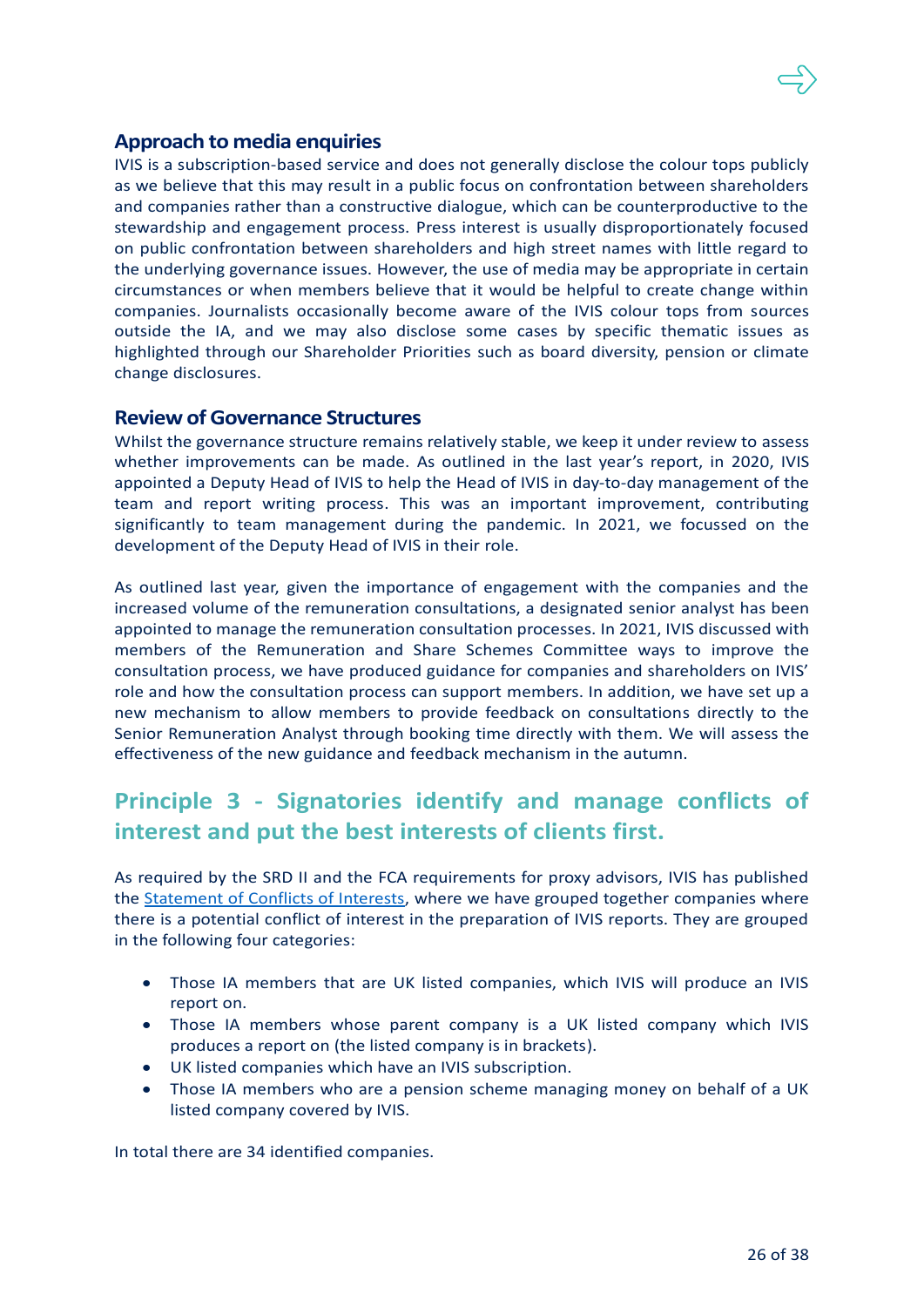The IA guidelines are formulated with the participation of the IA members in their capacity as stewards. These guidelines are therefore set in line with best practice and do not benefit any specific members. These guidelines are developed by the IA's Stewardship Committee which includes members with a range of ownership types not just UK-listed firms. The variety of member views means that no one institution is given more weight than another.

When drafting reports on companies, that are also IA members, we strictly adhere to our Guidelines. We have processes regarding the colour topping and drafting the IVIS reports and, as mentioned elsewhere in this report and demonstrated in the case study under Principle 6, analysts are appraised based on their adherence to these processes, which impacts on their year-end performance rating and potential discretionary bonus. Based on the above, analysts draft the IVIS reports on member companies following the same guidelines and processes as for any other company. We would also ensure that any conflicts of interests that may arise with any member discussions on specific companies or members are addressed. Such as individual committee members excusing themselves from the discussion if their employer is being discussed.

The IVIS team is long-standing and highly experienced in providing thorough research and consistent policy application without bias. The Head of IVIS, Deputy Head of IVIS and Director of Stewardship have 42 years of corporate governance and voting research experience and 33 years working with IVIS. All our reports are subject to thorough peer review, and where necessary wider internal discussion, to ensure the viewpoints put forward are consistent and without conflict. We believe the result is a robust and consistent approach.

IVIS has a clear remit within the organisation to act independently and uphold the IA's guidelines irrespective of the report being on a member or any other listed company. As noted above the Director of Stewardship has ultimate responsibility for the colour coding decisions and they are never referred to the IA CEO or IA Board.

| <b>Report</b> | 2021        |              |            |  |  |
|---------------|-------------|--------------|------------|--|--|
|               | <b>Blue</b> | <b>Amber</b> | <b>Red</b> |  |  |
| <b>Proxy</b>  | 41%         | 44%          | 15%        |  |  |
| CG            | 65%         | 9%           | 26%        |  |  |
| <b>ESG</b>    | 97%         | 3%           | N/A        |  |  |

Analysis of the colour tops of the companies on this conflicts list shows that in 2021 they received the following colour top assessments.

The colour tops for proxy reports, which mainly refer to remuneration-related matters, are roughly comparable (with a higher number of amber tops and lower number of red tops). The two big drivers of red tops in 2021 were bonus payments when taking furlough money and pension contribution alignment. In our industry, we have historically seen more general alignment of pension policies between executives and the general workforce and the investment industry did not generally take furlough money, so was not subject to the same constraints on annual bonuses as other industries. We consider these reasons explain the colour top outcomes relative to the wider market during 2021.

The colour tops for the CG report, which mainly refer to diversity, differ from the overall outcomes, with a significantly more blue tops, lower number of amber tops and a higher number of red tops. This may be caused by the following factors: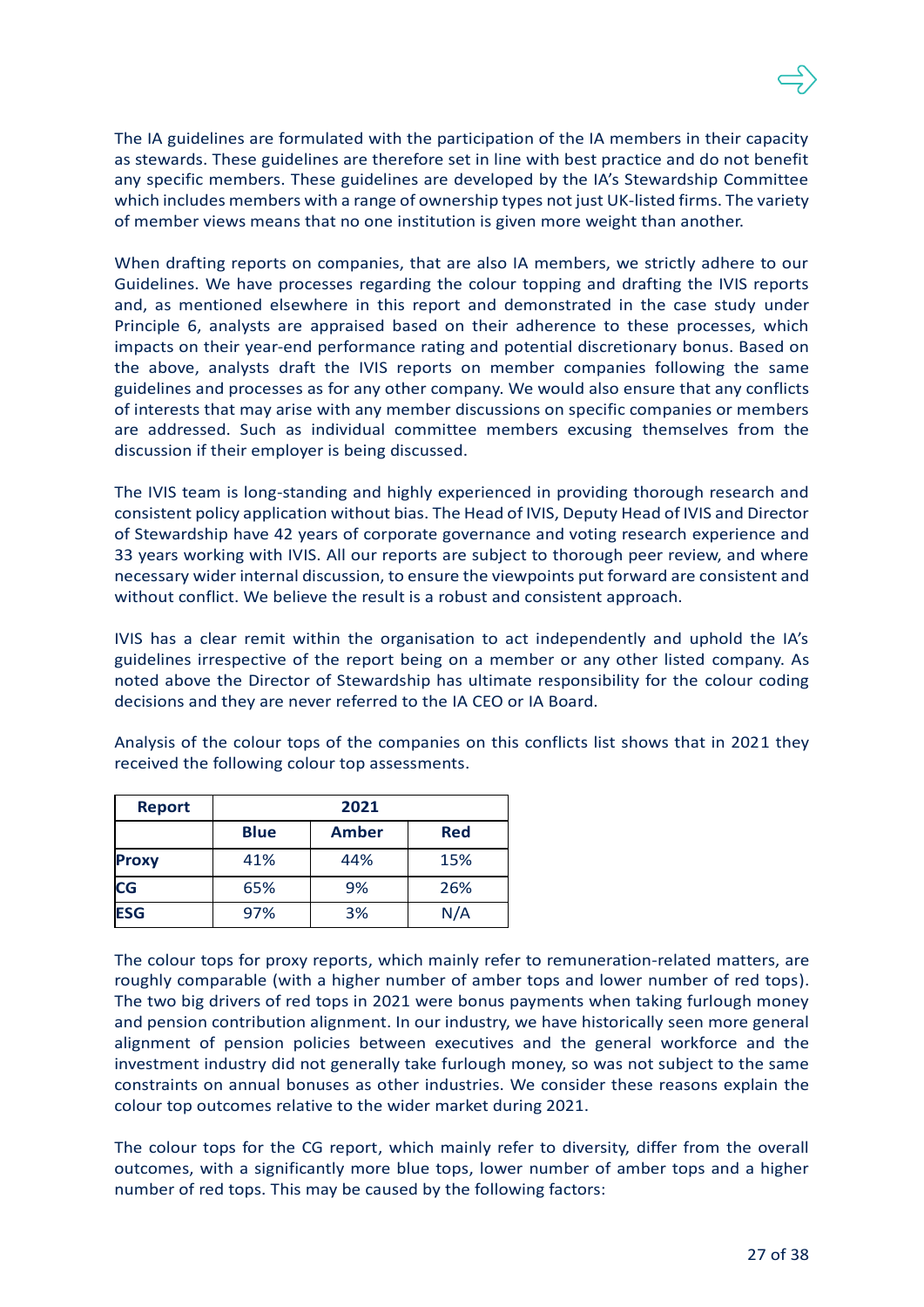

- A relatively small sample of 34 companies compared to the overall sample of 650 companies.
- Size of member companies being more prevalent in the FTSE 350 (which would lead to a red top rather than amber top on diversity issues).

In addition, the internal assurance interviews outlined under Principle 6 shows that individual analysts do not feel under pressure regarding the preparation of reports for companies on the conflicts list. In addition to these IVIS processes, the IA has an external whistleblowing process. The IA employee handbook states that:

"The IA encourages employees to speak out if they think there is wrongdoing or bribery occurring which should be exposed. It is hoped that the issue could be raised with HR, a senior member of the Management team, Deputy Chief Executive or Chief Executive. However, if employees feel unable to do this (or wish to discuss the matter with someone outside the IA prior to pursuing it further), they are advised to contact Protect (https:/protect-advice.org.uk/) which will be able to pass on concerns anonymously"

We have reminded the IVIS team members of these whistleblowing processes.

### **Other Companies/ consultants subscribers of the IVIS**

We also have a small number of corporate clients who subscribe to the service either through their HR team or the Company Secretary office. They use it as a way of tracking market trends and performing comparative analysis of remuneration.

As with UK-listed IA members, our mandate is to apply our rigorous process consistently and we therefore continue to strictly adhere to our Guidelines. Corporate subscribers have neither sought, nor received, any advantage over their peers. We consider the number of these clients and the revenue they generate to be immaterial to IVIS.

### **Personal conflicts of IVIS employees**

Situations giving rise to conflicts of interest may exist due to a member of the IVIS team (or a close family member) holding or trading shares in a company which IVIS produces an IVIS report for, or due to a personal or close relationship with employees of such companies. IVIS and the IA require members of the IVIS team to alert their manager to any such potential personal conflicts of interest prior to the commencement of any research.

In such cases, analysts are removed from the preparation or checking of such IVIS reports or engagement with these companies. During 2021, there were no cases where individual analysts excused themselves from the preparation of an IVIS report due to potential personal conflict of interest. However, there were two examples where the Director of Stewardship and Head of IVIS identified a personal conflict of interest and they excused themselves from the reporting checking process.

An example of a current conflict of interest is a team member with their spouse working for a Company in the FTSE 100. This conflict has been communicated to the Director of Stewardship and Corporate Governance, is noted in the internal conflicts of interests file and that team member is excluded from any engagement, preparation or checking and publishing of the IVIS report on that company.

Likewise, the Director of Stewardship has a current personal conflict with a Chair of a FTSE company. This conflict has been noted in the internal conflicts of interests file and the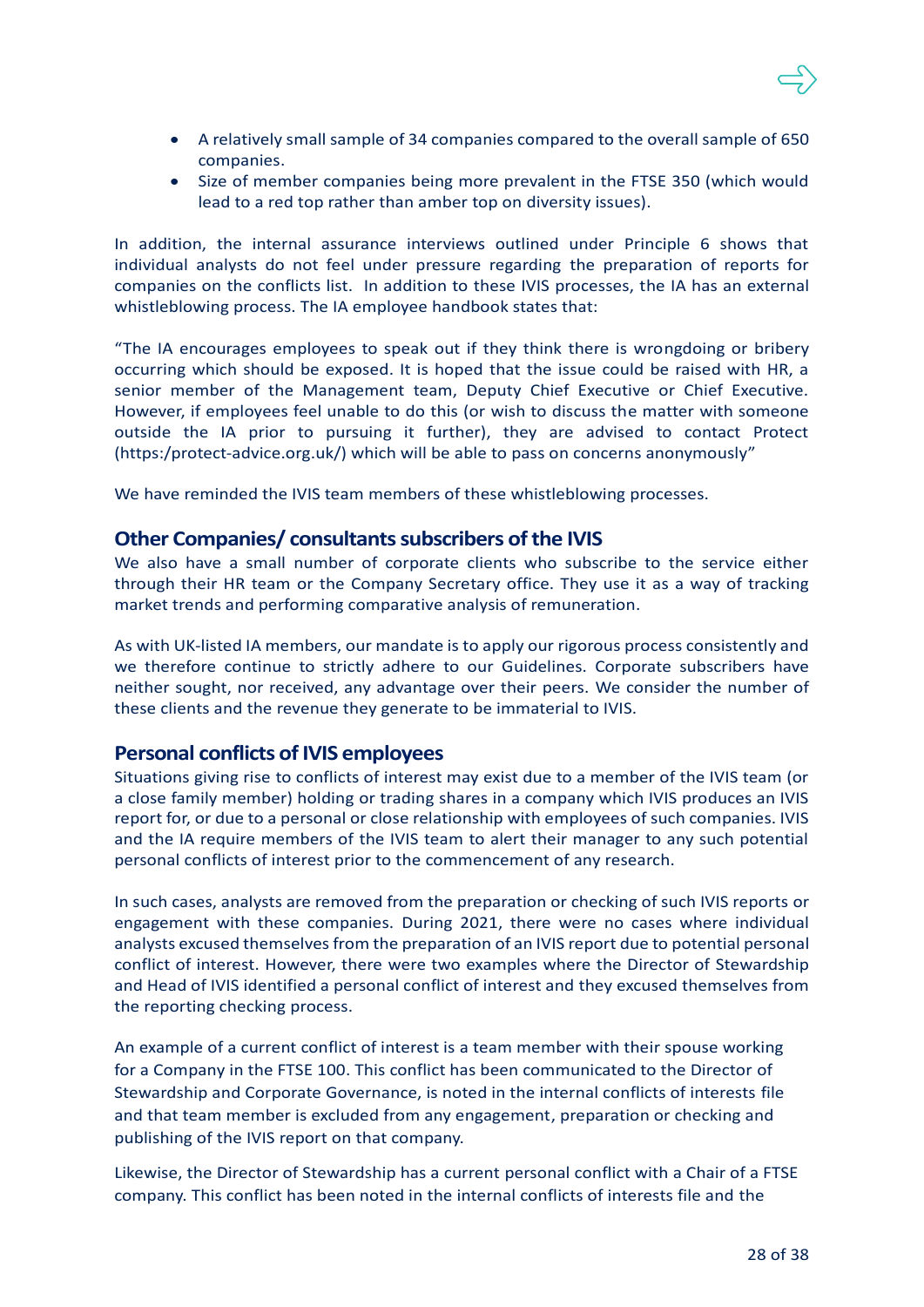

Director, is excluded from any engagement, preparation or checking and publishing of the IVIS report on that company.

### **Review process prior to the publication of IVIS reports**

IVIS reports are subject to a review by a different member of the IVIS team prior to publication, in order to manage any conflict and ensure consistent adherence to the guidelines. Once a report has been prepared by an analyst, it is subject to a second check by another experienced analyst, the Head of IVIS or Director of Stewardship and Corporate Governance. In some cases, this will involve a second review or a discussion between members of the IVIS team on the appropriate colour top.

IVIS uses publicly available information and does not send draft reports to companies before publication (other than for confirming factual accuracy when we plan to issue a red top). This helps to minimise bias and the risk of an analyst being put under pressure from companies or other advisors.

### **Consulting services**

IVIS does not provide any paid for or bespoke governance consulting services to companies. However, we may engage with companies outside of the proxy season over matters such as remuneration or corporate governance in general. Such consultations are limited to providing companies with feedback on their proposals, based on our guidelines. IVIS and the IA do not receive any fee for these consultation exercises. During these engagements we do not guarantee a particular colour top or IVIS approach.

# **Principle 4 - Signatories identify and respond to market-wide and systemic risks to promote a well-functioning financial system**.

The IA represents the investment management industry, which plays a pivotal role in the UK and international economy. Our key purpose is to make investment better for savers and investors, for companies and their employees, and for the economy. The IA works with its members, constantly seeking their views and taking action in areas which need addressing.

Our members are seeking to deliver long term returns and are therefore interested in promoting sustainable market environment. Among their main priorities is to ensure that companies in which they invest are run to generate long term returns for shareholders and ultimately savers. Members want to ensure that companies are well governed and are addressing material risks to their long-term health. This is a vital part of the investment process because companies that effectively manage these risks are more likely to deliver the best results for shareholders and savers.

The wider work of the IA seeks to address a range of market wide and systemic risks to promote a well-functioning market. The current initiatives to address market wide and systemic risks focus around the impact of climate change, diversity, response to COVID pandemic and pensions (the approach to diversity, pensions and COVID pandemic was outlined in Principle 1 above). These issues are identified in consultation with members, considering the issues which are important to a wide spectrum of members, and which allow the IA and IVIS to have a consistent approach which can represent member views and drive change.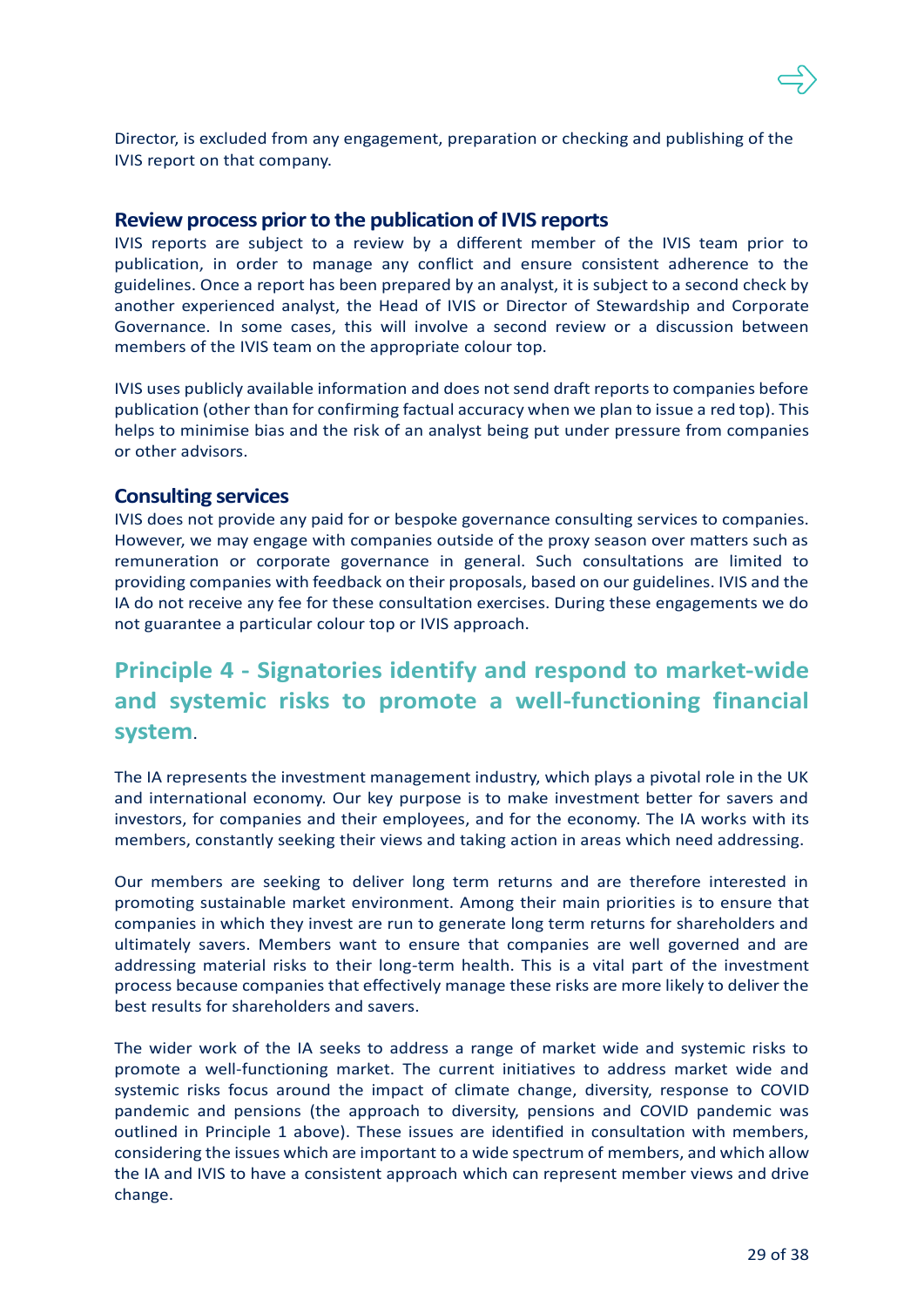In 2020, the IA published [Shareholder Priorities for Listed Companies,](https://ivis.co.uk/media/13879/shareholder-priorities-for-2020-supporting-long-term-value-in-uk-listed-companies.pdf) which were updated in [2021](https://ivis.co.uk/media/13888/ia-shareholder-priorities-2021.pdf) and [2022.](https://ivis.co.uk/media/13898/ia-shareholder-priorities-and-ivis-approach-for-2022.pdf) In this document members outline main priorities which are designed to reflect the fact that members adopt a holistic approach to stewardship, expecting companies to be cognisant of a wide range of material issues including environmental, social and governance issues which, when pro-actively and smartly managed, can lead to the long term returns investors and savers seek.

The Priorities outline four areas that our members asked us to prioritise to drive long term value:

- Responding to climate change Companies should proactively identify and manage climate related risks and opportunities as managing them is critical for companies to minimise the negative impacts of climate change on their long-term value and to help realise the financial opportunity of a sustainable transition.
- Audit quality A high quality audit, where the auditor challenges management's judgements and assertions, displays independence from management and exercises professional scepticism, supports robust financial information. This enables investors to make informed investment decisions and helps to identify any concerns about the long-term viability of a company.
- Stakeholder engagement The relationship between a company and its key stakeholders (such as its employees, customers, suppliers, and the environment and communities it impacts) is an important determinant of its long-term value. A wellmanaged stakeholder relationship helps companies to build a more robust strategy and make more informed business decisions. Companies who do not treat their stakeholders appropriately are unlikely to enjoy success in the long term and may suffer reputational damage which will further hinder success.
- Diversity Members consider diversity as a core and critical business issue that boards and leadership teams must address to secure their long-term success. Whist this is a matter of fairness, there is evidence that more diverse boards make better long-term decisions, leading to more productive and sustainable businesses.

The document also explains how IVIS reports would reflect these issues and the intended colour top approach for companies not meeting member expectations.

### **Climate change**

The IA called on all listed companies to explain in their annual report what impact climate change will have on their business and how the company is managing risks and pursuing opportunities, in line with the four pillars of the Task Force on Climate-related Financial Disclosures (governance, risk management, strategy, and metrics and targets).

In 2020, IVIS introduced a new section to its ESG report, highlighting to investors whether the company made climate change-related disclosures, through four questions aligned with the four pillars of TCFD. IVIS did not introduce a colour top approach, recognising that companies are on a journey to considering the impact of climate change on their business model and strategy. In 2021, members asked IVIS to highlight on a colour top companies in the high-risk sector, who have not provided disclosure against all four pillars of TCFD (Governance; Risk Management; Strategy; Metrics & Targets). In 2022, IVIS will apply this colour top approach for any commercial company, irrespective of the sector.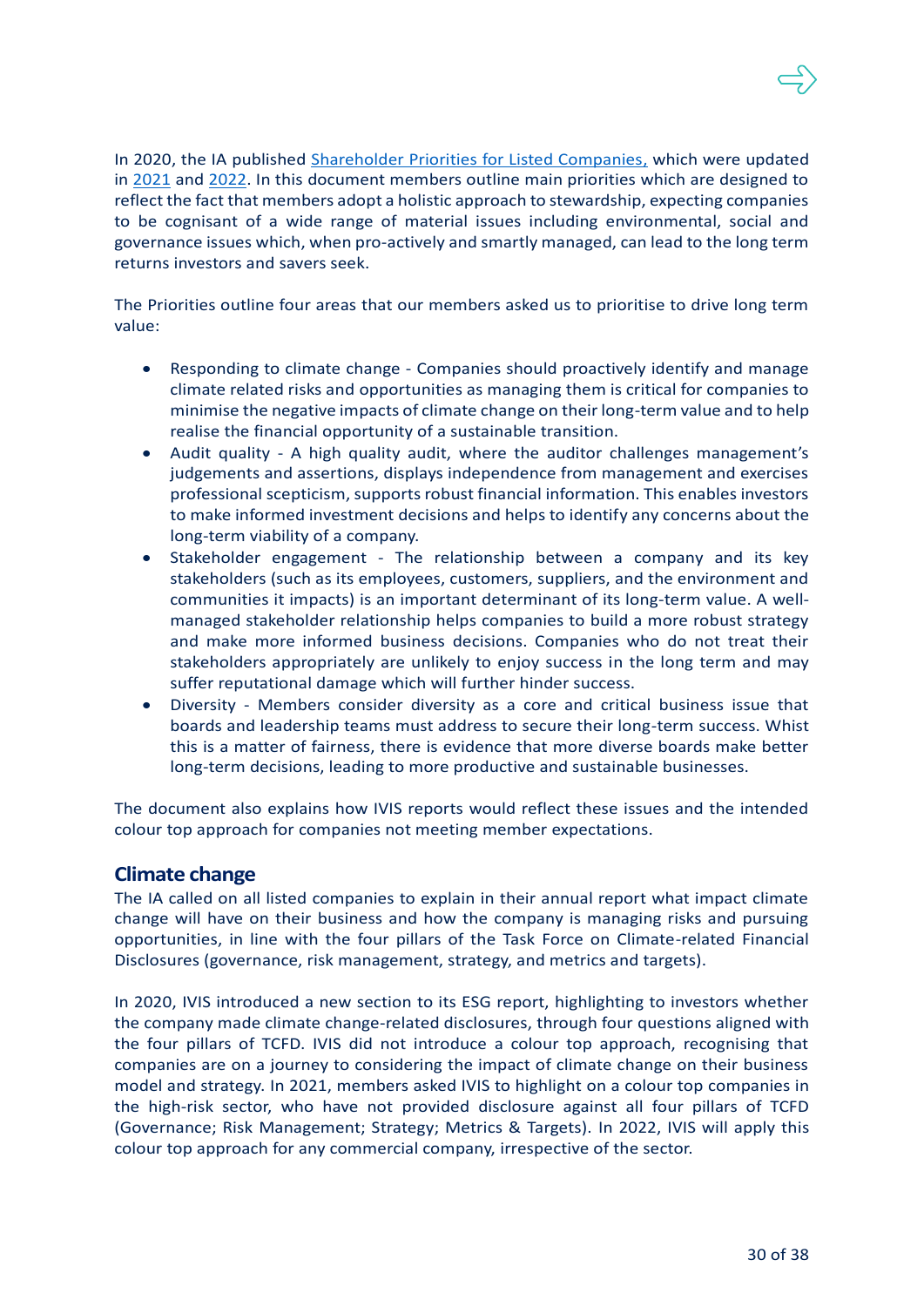IVIS identified 270 high-risk sector companies across its coverage in 2021 and amber topped 61 of them. A number of companies engaged with IVIS following the publication of the report to discuss IVIS approach or to confirm the intention on improve the disclosure in the future. During the year there were also companies that engaged with IVIS prior to the publication of their Annual Report, to discuss climate change issues either due to shareholder resolutions on climate, management resolutions to approve the Company's climate-related reporting, or to outline the Company's strategy on climate-related issues and discuss the ways to incentivise the management to deliver these targets. We met five FTSE 100 companies in 2021 explicitly to discuss these matters. We consider the introduction of the colour code approach to this part of the IVIS report, which in the past was not subject to the colour code assessment, has increased the profile and importance of this part of the report and we estimate that, going forward, IVIS will have an increased engagement with companies and members of climate-related matters as we apply the colour top approach to all companies in our coverage for 2022.

## **Accounting for Climate Change**

Investors rely on the quality and reliability of the audited information companies report to the market when making investment decisions and holding company management and boards to account. Under existing accounting and audit requirements, material climaterelated matters should be treated the same as any other material factor and incorporated in the financial statements and associated notes. These should reflect both the physical risks of climate change and the transition risks arising from interventions designed to align with the Paris Agreement and transition the economy to net zero-emissions. IA members expect companies to reflect climate-related matters in their annual report and accounts and should consider using the framework and educational guidance provided by the IASB and the Investor Expectations for Paris-aligned Accounts published by the Institutional Investors Group on Climate Change (IIGCC).

In 2021, IVIS highlighted to investors those FTSE All-Share companies that included a statement in their annual report and accounts that material climate-related matters have been incorporated by asking the following question:

• Have the Directors considered the relevance of material climate-related matters, including the risks of climate change and transition risks associated with the goals of the Paris Agreement, when preparing the Company's accounts?

The inclusion of this question in the IVIS Report was aimed to encourage companies to review and report on the impact of climate change on their financial statements. This will require companies to start on the journey to reporting on the risks of climate change, which is needed for the company, their shareholders, and the wider economy. Particularly with the requirements on asset managers and asset owners to report on the impact of climate change on their portfolios. In 2021, 16 FTSE 100 Companies have confirmed in their Annual Reports that the relevance of material climate-related matters were considered by the Directors when preparing the Company's accounts.

### **Quality of Audit**

Investors have always recognised the importance of audit quality. They rely on the financial information to make informed investment decisions, the quality and robustness of the audits of company accounts are essential to making good investment decisions and to hold management and boards to account. For members, a high-quality audit is one where the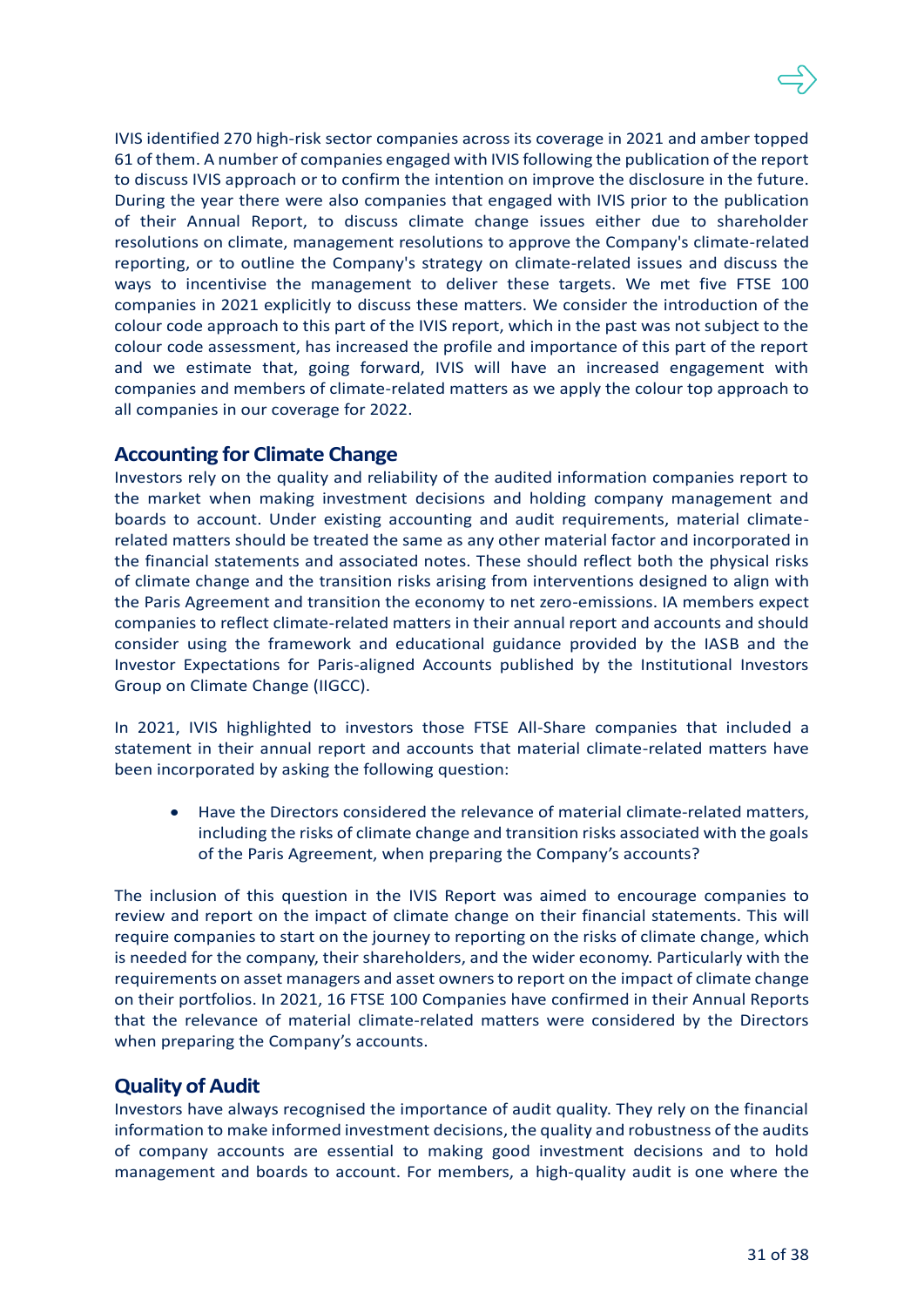

auditor challenged management's judgements and assertions, displayed independence from management and exercised professional scepticism.

The audit failures in the past have undermined the trust in audits and has serious ramifications for a broad range of key stakeholders. In 2020, IA members published their expectations of companies outlining what the Audit Committee's should do to ensure the audit quality. The expectations also covered the disclosure provided in the annual reports. To monitor company disclosures, IVIS has included two questions in its reports:

- Has the Audit Committee demonstrated how it assessed the quality of the audit, including how the auditor demonstrated professional scepticism and challenged management's assumptions where necessary?
- Has the Audit Committee demonstrated how it challenged management's judgements and what happened as a result?

Whilst these questions, on their own, do not drive a colour code, we have seen an increased engagement from companies on in these areas. In 2021, we held 3 company meetings specifically on audit quality, and we had numerous discussions of these issues with companies after the publication of the IVIS reports. In majority of cases, companies wanted to understand what disclosure is required to comply with these questions and IVIS provided relevant feedback. On some occasions, companies considered their disclosures were sufficient, in which case IVIS reviewed the company explanations and either revised the report or explained why the disclosure was insufficient.

Between 2020 and 2021, we have noted an improvement in disclosures. In 2021, 42 FTSE 100 companies outlined how the Audit Committee challenged management judgements, compared to 22 in 2020. 17 companies provided sufficient disclosures regarding the assessment of the auditor quality, compared to seven in 2020.

## **COVID and ESG**

Prior to the COVID pandemic IVIS had not identified the risk of a global pandemic as a material issue which companies should be addressing in their disclosures. IVIS would only have captured those companies that had identified a pandemic as a material risk to their business in the normal approach of disclosing a company's principal risks. IVIS did not have any specific questions on the risk of pandemics.

We set out under Principle 1 how IVIS considered the impact of COVID within the IVIS report. In addition, we continue to focus on the approach which companies have taken to stakeholder engagement during the pandemic and met the growing expectations of investors, government, regulators, and other stakeholders. The COVID pandemic has significantly impacted companies and their stakeholders. COVID was a common issue which all companies had to address in 2021. Investors expected companies to make quality disclosures outlining the approach taken to engaging, communicating, and supporting the company's stakeholders during the disruption caused by the pandemic. IVIS highlighted in its reports any COVID related engagement disclosures have been made by companies.

As outlined by the IA in the November 2021 letter to Remuneration Committee chairs, the pandemic has served as a reminder of the multitude of risks facing companies and particularly the impact of material ESG risks on the sustainable long-term financial health and value of companies. As a result, a greater number of companies are incorporating the management of material ESG risks and opportunities into their long-term strategy. The IA's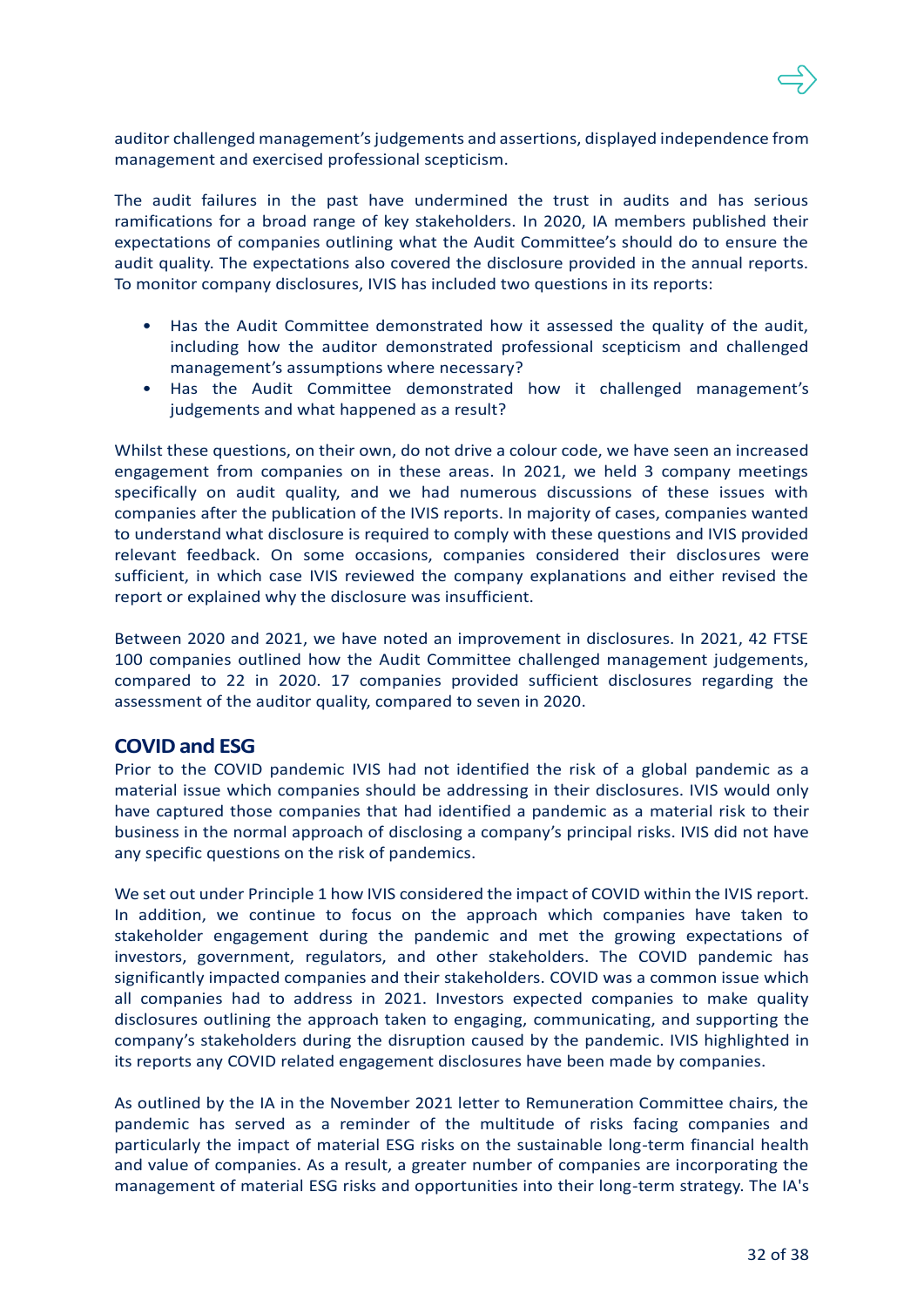Principles of Remuneration have been updated to clarify that Remuneration Committees should consider incorporating the management of these material ESG risks as performance conditions in the company's variable remuneration and that they should select ESG metrics that are quantifiable and clearly linked to company strategy. The rationale for the selected ESG performance metrics and targets should be disclosed to investors.

Throughout 2021, IVIS regularly engaged with companies regarding the implementation of ESG measures into their remuneration structures. Given this increased trend, we have discussed with the members of the Remuneration and Share Schemes Committee, what are their preferences in terms of practical outcomes. Members have provided feedback on their preferred weighting of the ESG elements, as well as preferences regarding the measures. This allows us to give practical feedback to companies who intend to introduce ESG measures to their pay structures. In addition, considering the importance of the ESG risks and opportunities, when we engage with companies, we would ask those who have not introduced any ESG measures, whether they have considered doing so.

### **Future work**

On 25 February 2022, the Director, Stewardship and Corporate Governance sent a letter to FTSE 350 Chairs to invite them to participate in series of roundtables in April and May 2022 on a sustainable economic recovery. Investors consider now is the time to focus the key sustainability challenges and risks that could impact on the long-term value of companies over the next 10 years into the 2030s. As stewards of their clients' capital, it is the role of investors to support investee companies to adapt and strengthen their business model in response to these sustainability challenges.

The objective of these roundtables will be to strengthen dialogue about how companies and investors can work together to promote a sustainable economic recovery. We will seek to identify those issues which are of most significant concern to companies and the wider economy as we look out to 2030 and explore how investors and companies can work together to address them.

Through these initial roundtables, the IA hopes to identify key issues and concerns and explore them in further detail through a series of workshops over the next year to develop a roadmap for further action over the next decade with tangible actions for companies and investors to take. The IA's members have identified three key areas which are of particular concern to investors, when considering the long-term value of their investments: Natural Capital and Climate Change; Welfare and composition of the workforce; and Interactions with stakeholders and wider society.

As these issues and expectations develop over time, we expect that they will continue to be integrated into the IVIS reports.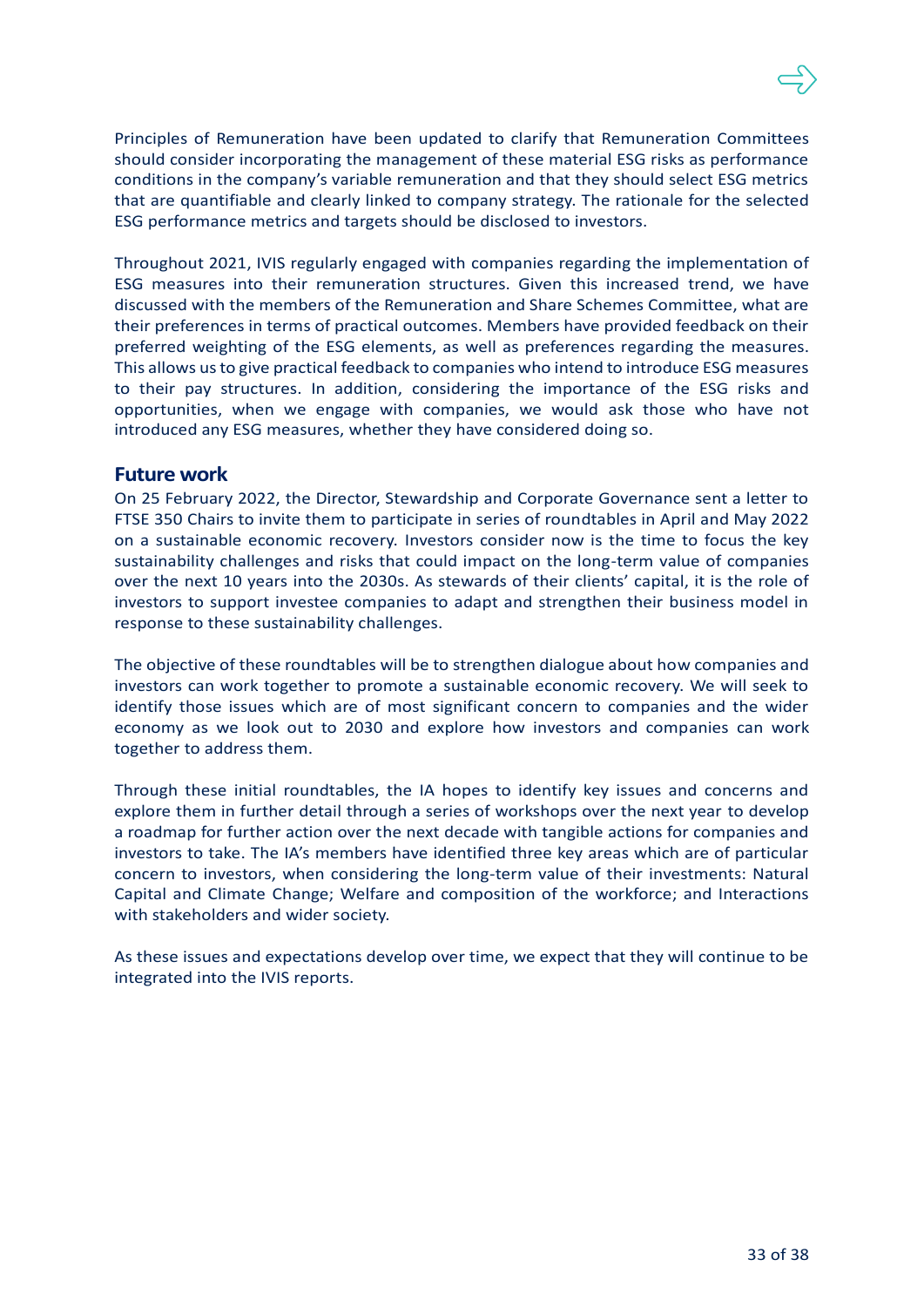# **Principle 5 - Signatories support clients' integration of stewardship and investment, taking into account, material environmental, social and governance issues, and communicating what activities they have undertaken.**

IVIS has two major groups of subscribers – IA members and company advisors. The IA members are the UK based global asset managers, and significant investors in UK listed companies. These clients are all institutional investors who invest on behalf of a range of institutional and retail clients. These clients constitute 52% of subscribers. These institutional investors are predominantly the largest investors in the UK and have a mix of investment styles including active and index investing.

The company advisors include remuneration consultants and legal advisors. This group constitutes 39% of our client base. We also have a small number of listed companies as subscribers (6%) and proxy solicitation firms (3%).

As set out in our response to Principle 1, IVIS has regular dialogue with its members, through the IA Committees, which meet every six weeks, and on an ad-hoc basis. We also have engagement with individual asset managers. With regard to company advisors, we have regular dialogue with them individually, so they can understand our approaches and expectations of companies. Through these conversations IVIS gets an understanding of the perspectives of companies on remuneration issues. As noted above, through the remuneration consultation process we have meetings with their clients which they sometimes attend and are able to hear our views. The IA also presents our views and expectations on a range of issues through our own webinars/events, at specific forums or events organised by other organisations or advisors. This allows us to present our views directly to advisors and companies. During 2021, we have participated in 15 speaking events to outline member expectations and the IVIS approach.

As explained above, the IA guidelines used by IVIS are approved by the IA members, including IVIS subscribers, and updates to the IVIS report and the colour top approach are also discussed by the Committees. Members can steer IVIS to focus on specific issues and also provide their feedback on effectiveness of the IVIS work and areas for improvement through these discussions or through direct feedback. For example, following the outbreak of the pandemic, the Stewardship Committee discussed the approach to support companies throughout the pandemic and fed back to IVIS what issues IVIS should focus on. IVIS reports were updated to include information in our reports where companies received government support, cancelled dividends, made changes to remuneration payments or raised capital. Our response to Principle 1 above, describes how we acted on member feedback in relation to alignment of executive pensions with the wider workforce as well as on diversity. For 2022, following the Russian invasion of Ukraine, as part of wider discussions on how to respond to the emerging problems members have asked IVIS flag through the IVIS reports any companies with significant exposure to Russia.

We also receive individual feedback, and we may act upon it when possible and where we believe it adds value. For example, prior to crystallisation of guidance on audit quality, IVIS included additional questions relating to audit and accountability, based on individual feedback from members. This approach to reviewing feedback from clients and members, is very helpful as it is direct and specific, it is usually in a forum which allows us to discuss and calibrate the differing member views to arrive at a consensus approach which represents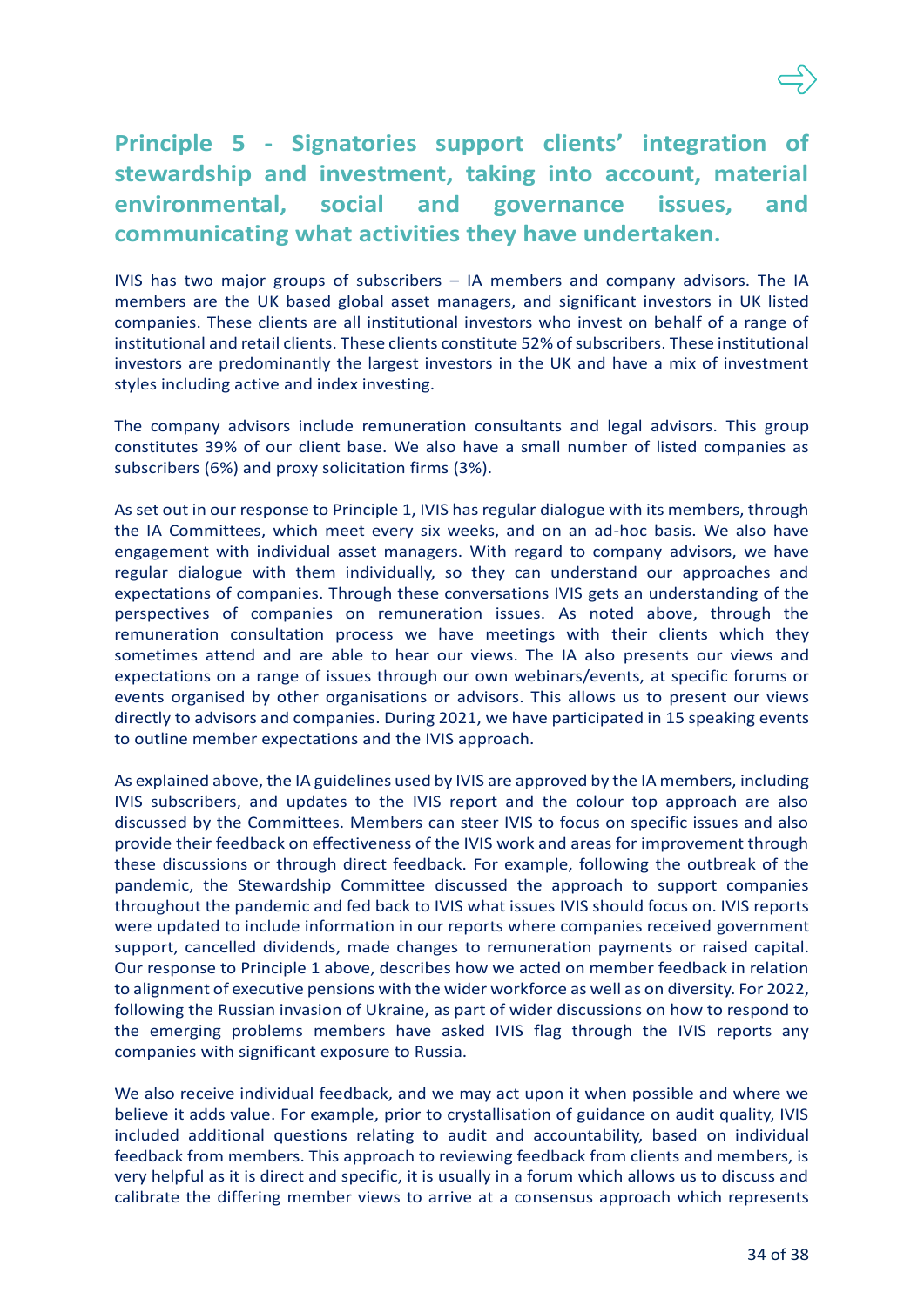

member views. This is confirmed through the IA committee process. We continue to evaluate and refine the approach we take discussing the IVIS guidelines and approach with members and the Committees to ensure that we get the most out of these discussions and focus on the most material issues which need to be addressed.

# **Principle 6 - Signatories review their policies and assure their processes.**

We endeavour to summarise complex matters in an easy to read, concise form, while at the same time making sure our view is balanced and includes the rationale from companies we analyse.

As set out in our response to Principle 1, the policies, and approaches which IVIS uphold are determined and updated following discussions with IA members through our Stewardship and Remuneration and Share Schemes Committees to ensure that they meet member and subscriber stewardship approaches and expectations. The IA Principles of Remuneration are reviewed annually and published alongside a letter to Remuneration Committee Chairs each November. We published our Shareholder Priorities for 2020, 2021 and 2022, which are available on our website. Other guidance and expectations are reviewed by members but not necessarily updated annually. As noted with our response to COVID, we responded to subscriber needs to update our reports to ensure that they were useful to shareholders at a time when dividends were being suspended/withdrawn.

As outlined in Principle 2, the IVIS approach to the report writing and checking processes delivers high quality reports which are factually accurate and consistently highlight matters against our guidelines or expectations and best practice. We also send reports to the companies we analyse (either prior to publication, in case of a red top, or post publication in other cases, other than investment trusts). Companies are encouraged to highlight any factual inaccuracies, comments or further information which may be helpful, and we update our reports if any factual errors exist, or a company has provided additional rationale or clarification, subject to the company confirming that such information can be included in the IVIS report. This feedback gives us an indication of quality of our research and if there are any issues with our report writing process or the quality of individual analyst's approach. In addition, company advisors, who also subscribe to IVIS would review the reports and may challenge our assessment. This may lead to a further review and engagement to obtain clarifications, which serves as another means of assessing the quality and accuracy of our reports.

In addition, we have a proactive subscriber base who will provide feedback on the IVIS colour tops or the assessments we make. This allows us to assess whether we are meeting subscriber expectations and whether our approach needs to change or be updated. This will often lead to discussions with the appropriate Committee to see if our approach needs to be amended. We believe that feedback from our subscribers and companies we analyse, combined with the culture of dialogue and multiple report checking layers ensures fairness and balance of the report as well as their accuracy and understandability.

The remuneration consultations processes are reviewed by the Remuneration and Share Schemes Committee. At each Committee session, members review IVIS summaries, provide feedback and discuss concerns. The Committee also makes proposals on how to improve the process and has recently made suggestions aimed at improving communication.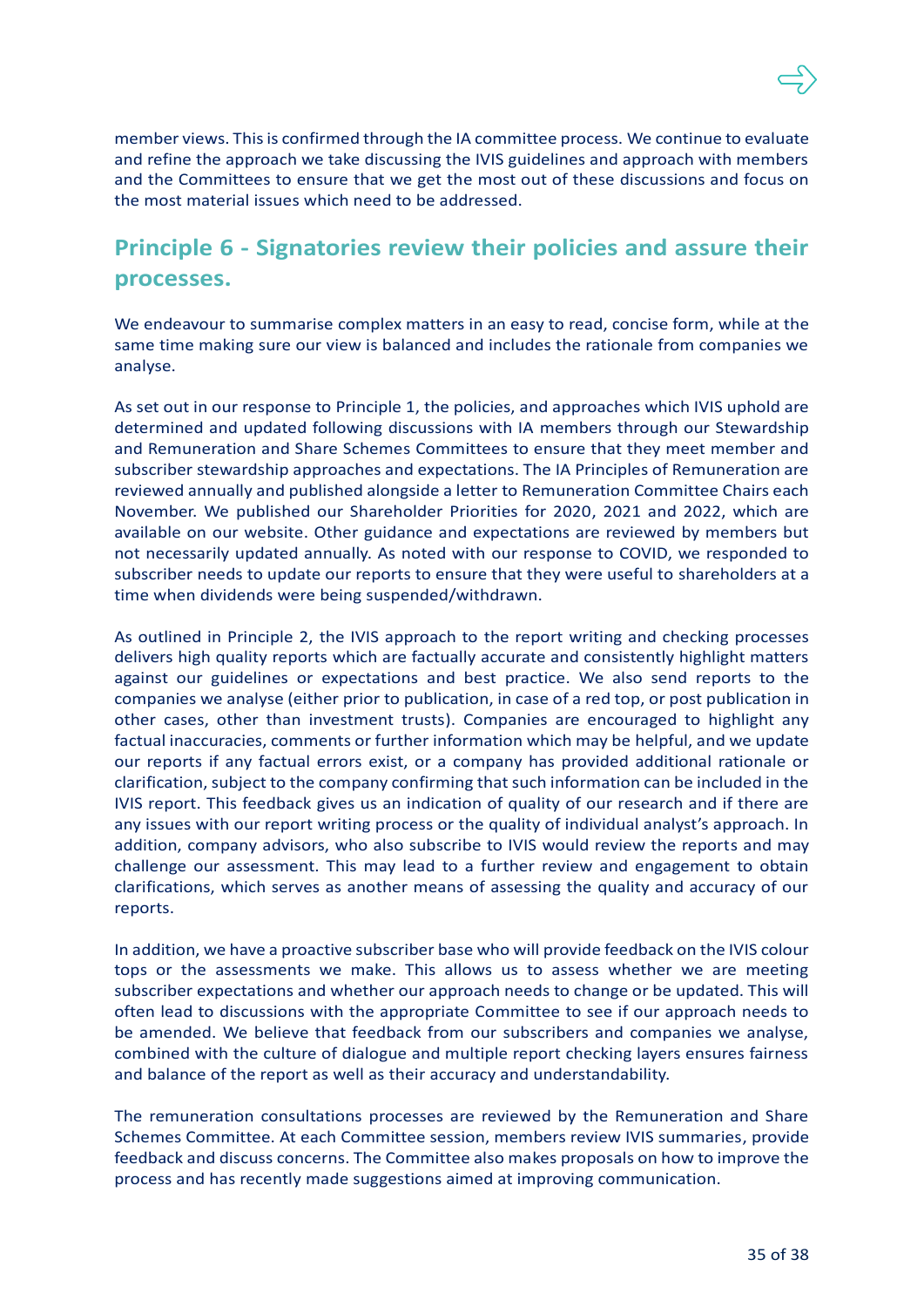In 2020 we created internal process documents to ensure that the team members are taking a consistent approach to the key IVIS processes, these include:

- Report writing.
- Remuneration consultations.
- Colour top approach; and
- Analyst training.

The processes are reviewed and updated to reflect changes in IVIS approach or to improve them based on internal and external feedback. The adherence to these processes is reflected in the annual performance appraisal and can impact on the overall rating, which determines the level of a discretionary bonus.

### **Case Study – Breach of Processes**

During the year, there was a breach of IVIS Report Writing Processes, where a Company was given less than 24 hours to comment on the draft IVIS report which was to be issued on a red top. Our processes provide that any IVIS report which is to be issued on a red top should be sent to the company in advance and the company should be given 24 hours to comment on any factual inaccuracies or aspects of the draft report. The lack of time to respond to the draft report was flagged by the company directly to the Director of Stewardship and Corporate Governance, the Company was also concerned that their comments had not been fully reflected in the updated Report. The Director of Stewardship immediately discussed the issues with the Head of IVIS and the IVIS report which had been published was immediately unpublished. The Company was given additional time to respond to the report. We discussed additional changes which should be made to the report to reflect the company's feedback.

We discussed the situation with the analyst who had breached the IVIS processes to understand the reasons for the breach. This was caused by the analyst being out of the office the following day and their desire to finish the report and publish it prior to their annual leave. We have clarified to the analyst and the rest of the IVIS team that the processes take precedence in such situations, and should any similar issue arise in the future, they have to be flagged to the Head of IVIS and the best course of action agreed. The IVIS processes were updated to ensure that the Director of Stewardship must approve in advance any instances where a company is provided less than 24 hours to provide comments on the draft report. In addition, the processes were updated to clearly state the need to handover reports prior to any period of holiday or absence rather than shorten the report writing or publishing process. We also strengthened the process around incorporating company feedback and ensuring that any further changes were approved.

The breach of this process was considered as part of the analyst's annual appraisal. It was considered contrary to the "acting with integrity" value and resulted in the reduction of the analyst's rating on this value at their annual performance appraisal.

### **Case Study – Update of Processes**

During the year, there was a press article describing corporate governance concerns in a company IVIS covers. The article featured issues highlighted by IVIS and some of its competitors. Following the press article, the Company issued an RNS announcement suggesting that proxy advisors, including IVIS, apply a "box ticking" approach and are not open for dialogue. The Company also claimed IVIS did not engage with them. From an IVIS perspective, we highlighted concerns set out in our Shareholder Priorities surrounding diversity of their Board, which were different to the concerns identified by the Company in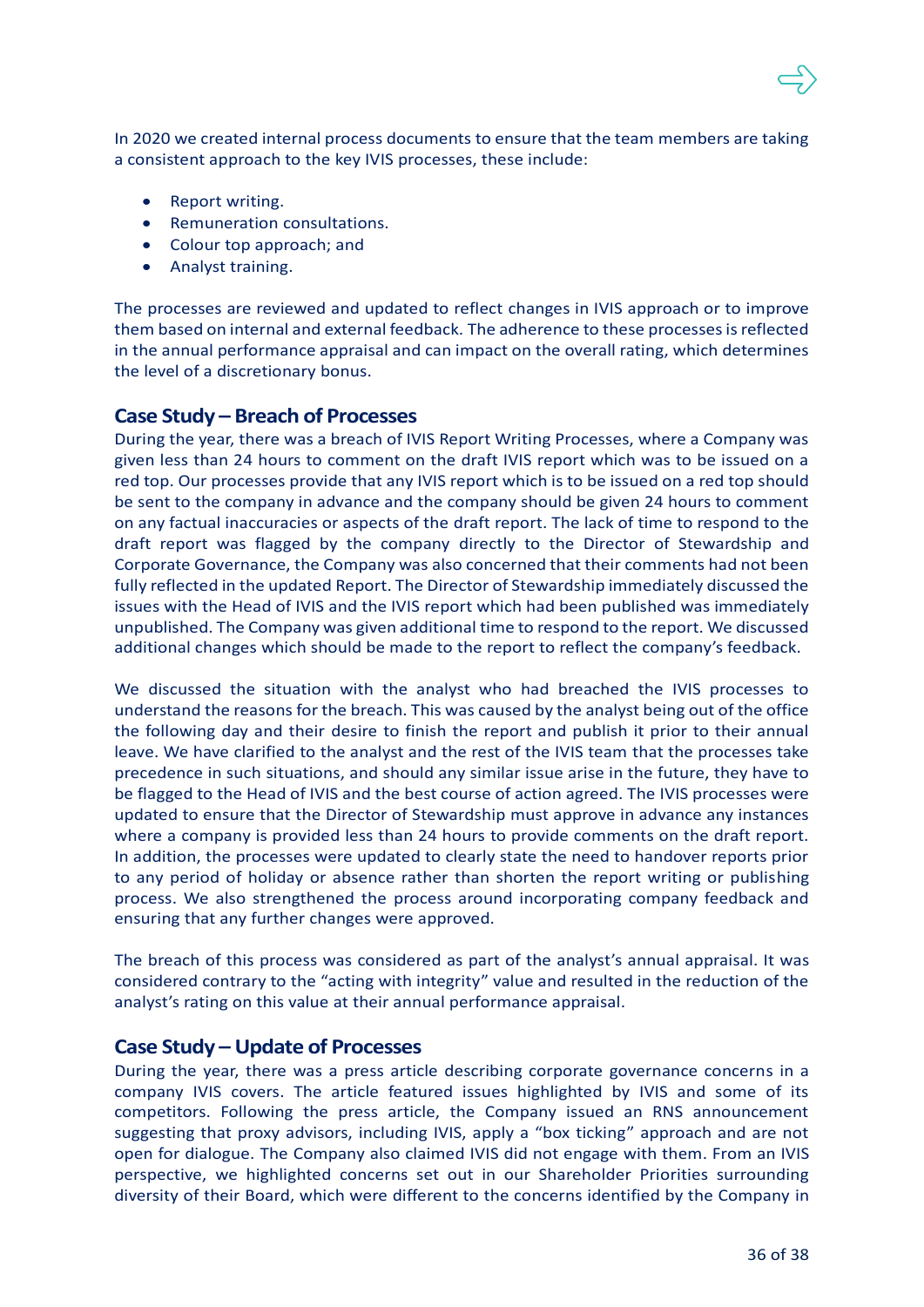

their RNS. We had sent the company a copy of the IVIS report in advance of publication asking for any factual inaccuracies.

Whilst we are open for dialogue and engagement and believe we do not send any signals that would suggest to companies we do not want to engage with them. We have nevertheless updated our report writing principles, to make sure that when we contact companies regarding our reports, we state we are happy to take their views and comments into account and to answer any questions they may have, in addition to correcting any potential factual errors.

### **Assurance Process**

Our initial approach, given the size of the organisation, has been that an external assurance process would be disproportionate. As the IA does not have an internal audit function, we have developed an internal assurance procedure which is led by the Deputy CEO, supported by the Internal Counsel. As part of this internal review, they interviewed IVIS analysts with a focus on the following aspects:

- The IVIS processes is the analyst aware of the IVIS processes and have they had adequate training?
- Conflicts of interest including the management of personal conflicts and if individual analysts have felt under pressure regarding the approach to companies on the conflicts list.
- Engagement and dialogue with companies exploring how the engagement with companies is working including whether the analysts feel under undue pressure to change the report or approach following engagement. Including if they are well supported by their managers in these engagements.
- Decisions on colour tops do analysts feel that there is appropriate discussion and individual analysts have input into the colour top and the key conclusions of the report?
- Remuneration Consultation process Is the remuneration consultation process with companies working and are we able to give sufficient information to companies on the approach which IVIS will take on the proposals?
- Conclusion Are the processes working and covering all elements of IVIS and are there any ways that the IVIS processes could be improved?

#### **Implementing proposals from 2020 assurance review.**

Following the 2020 assurance review one update was made to the process documents, the remuneration consultation process documents were updated to reflect the position which should be taken when engaging with a director of the company who is a recipient of the remuneration being discussed. In such cases, IVIS will seek for dialogue to be directly with the Remuneration Committee chair or another company employee so that engagement is not with the recipient of the remuneration. The Director of Stewardship has confirmed that the process documents have been updated. In 2021, there were no instances when the IVIS team had to use this provision of the processes, but its effectiveness will be reviewed when used.